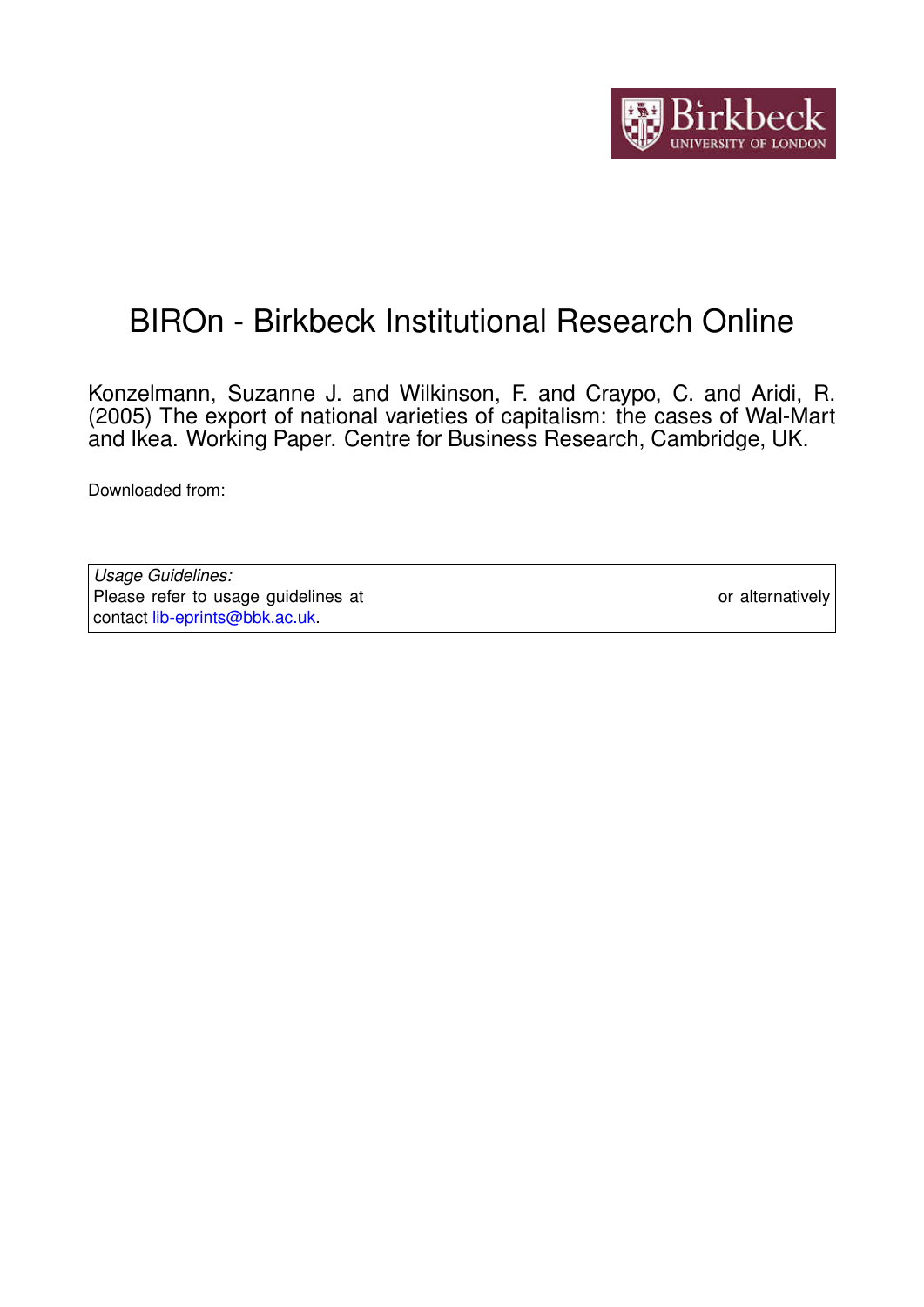#### **THE EXPORT OF NATIONAL VARIETIES OF CAPITALISM: THE CASES OF WAL-MART AND IKEA**

Centre for Business Research, University of Cambridge Working Paper No. 314

by

Suzanne J. Konzelmann Associate Research Fellow University of Cambridge Centre for Business Research and Birkbeck College Department of Management School of Management and Organisational Psychology Clore Management Centre University of London email: s.konzelmann@bbk.ac.uk *(all correspondence)*

Frank Wilkinson Emeritus Reader at the University of Cambridge and Visiting Professor in Economics, Birkbeck College University of London

> Charles Craypo Emeritus Professor in Economics University of Notre Dame

Rabih Aridi Member of the Board of Directors of Amnesty International USA PhD student in Management at Birkbeck College University of London

#### September 2005

This Working Paper forms part of the CBR Research Programme on Corporate Governance.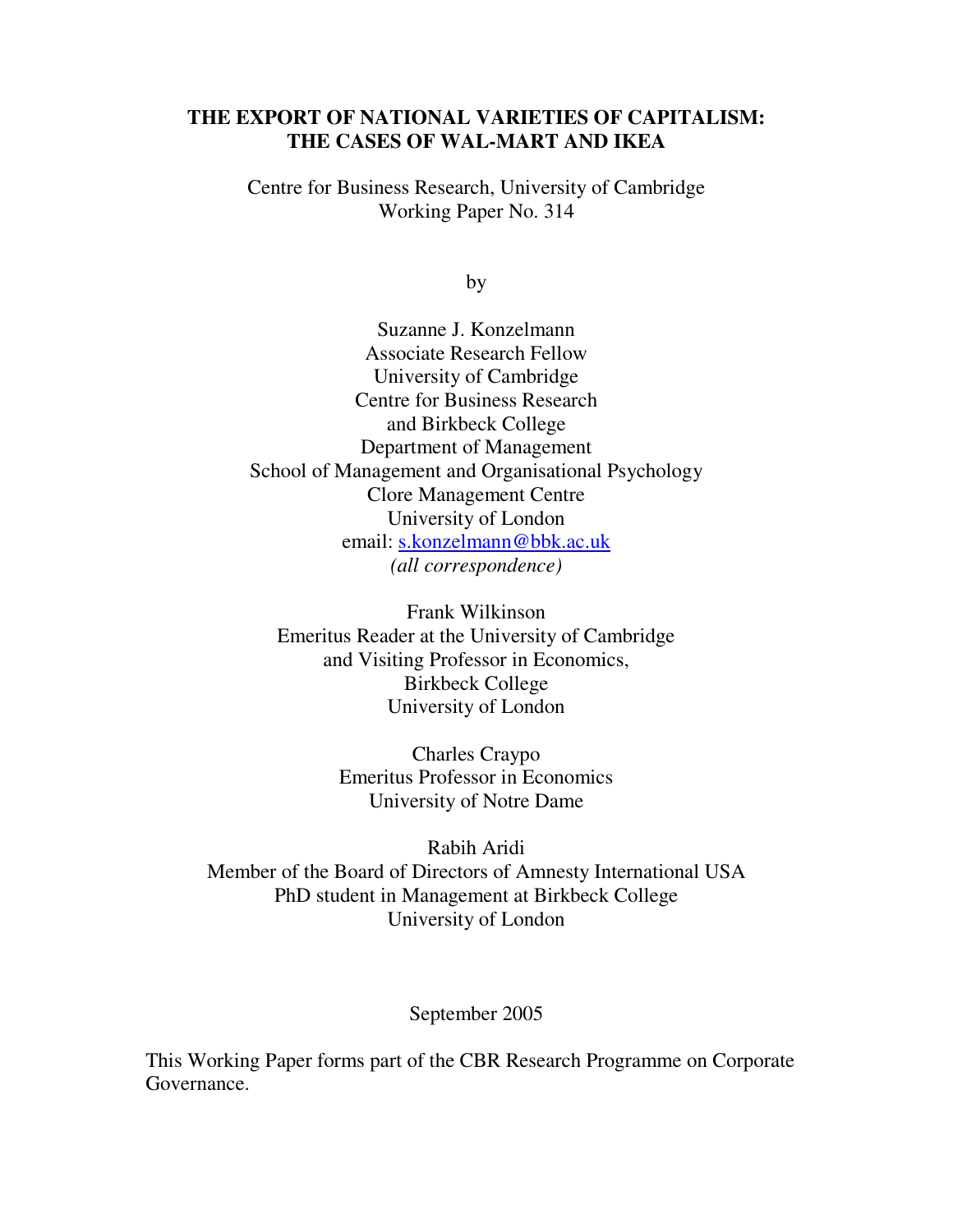## **Abstract**

Using the cases of Wal-Mart and IKEA, this paper takes a productive systems approach to examine 'varieties of capitalism' from the perspective of the ways by which production and market relations are structured and prioritised. It considers the nature of these relations and their interaction within the domestic economy and the ways that firms and national systems interact with each other in the global economy. It examines the processes by which trading standards are transported via supply chain relationships, which ultimately become embedded in products and recognized by consumers at various stages. In this analysis, the cases of Wal-Mart and IKEA provide insight into the ways by which national systems extend themselves globally, their contrasting effects on the business environments in host localities, and the impact of the resulting supply chain relations on organizational performance.

**JEL classification:** J80, L10, L20, L81, M14, M50

**Keywords:** varieties of capitalism, supply chain relations, employment relations, globalisation, retail sector, IKEA and Wal-Mart

Further information about the Centre for Business Research can be found at the following address: www.cbr.cam.ac.uk.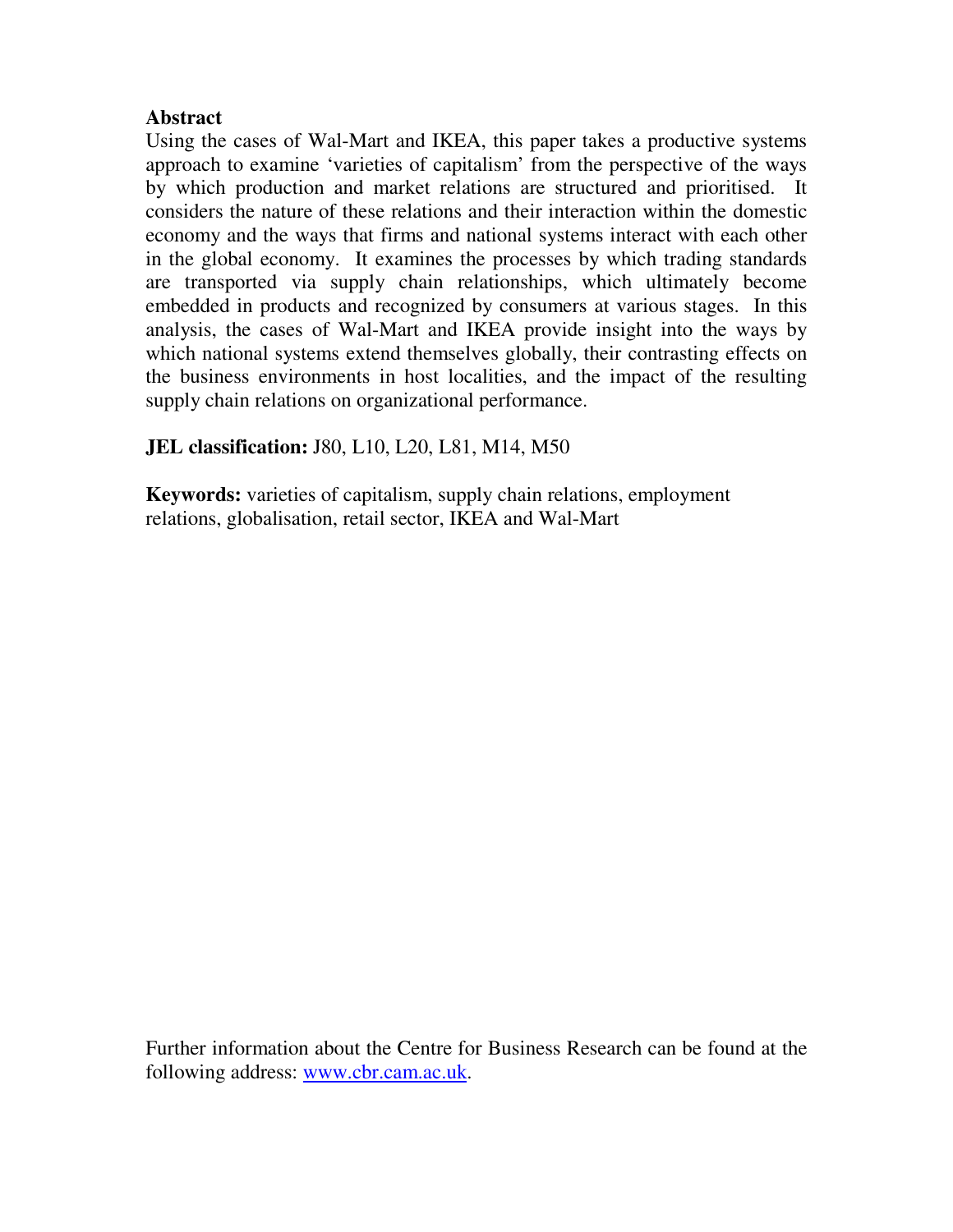## **1. Introduction**

Liberalization of trade and capital movements has contributed to increasing global inter-dependence and integration. Customers and investors are demanding that firms be ever more responsive to changes in technologies and market requirements and that they deliver consistently high quality products and services at low price. At the same time, companies are being urged to prioritise shareholder interests, deliver continuous improvement in short term financial results and be transparent in their reporting. However, despite these pressures for conformity, there is substantial evidence that national systems are evolving in such a way as to maintain the distinctive characteristics that differentiate 'varieties of capitalism,' giving rise to a growing body of literature on this phenomenon.

One strand of the research distinguishes the shareholder from more stakeholder oriented varieties, with much of the debate centring around questions of convergence towards (and divergence from) the dominant 'Anglo-American' shareholder based model (Hutton, 1995; Hansmann and Kraakman 2001; Dore 2000). Other studies differentiate systems on the basis of their institutional characteristics<sup>i</sup>. Hall and Soskice (2001), for example, distinguish 'liberal market economies' (LMEs) such as the US and UK from 'coordinated market economies' (CMEs) such as Germany and Japan; the former being characterised by hierarchies and competitive market relationships and the latter by networks, other forms of collabouration and 'relational contracting.' In a similar vein, Jacoby (2005) differentiates capitalist systems according to the role and relative importance assigned to the requirements of production and markets, locating systems along a continuum ranging from the more organisation- or institutionoriented systems (such as Japan and Northern Europe) to the more marketoriented systems (such as the US and UK). An important observation in much of this research is that while most systems are moving towards the market pole of the continuum, they are evolving in such as way as to maintain key features of the national productive system, with its particular set of core competitive capabilities.

National systems imprint themselves on the companies originating within the home market; and because consumers' demands are shaped by national social, economic and cultural norms and standards, they have an important influence on the approaches companies take in relations with suppliers, employees and other stakeholders. This is in large part because these relations become embedded in the final product or service and are likely to be recognized by consumers. In Sweden, for example, the high societal value placed on social and economic justice and distributional equity translates into a low tolerance on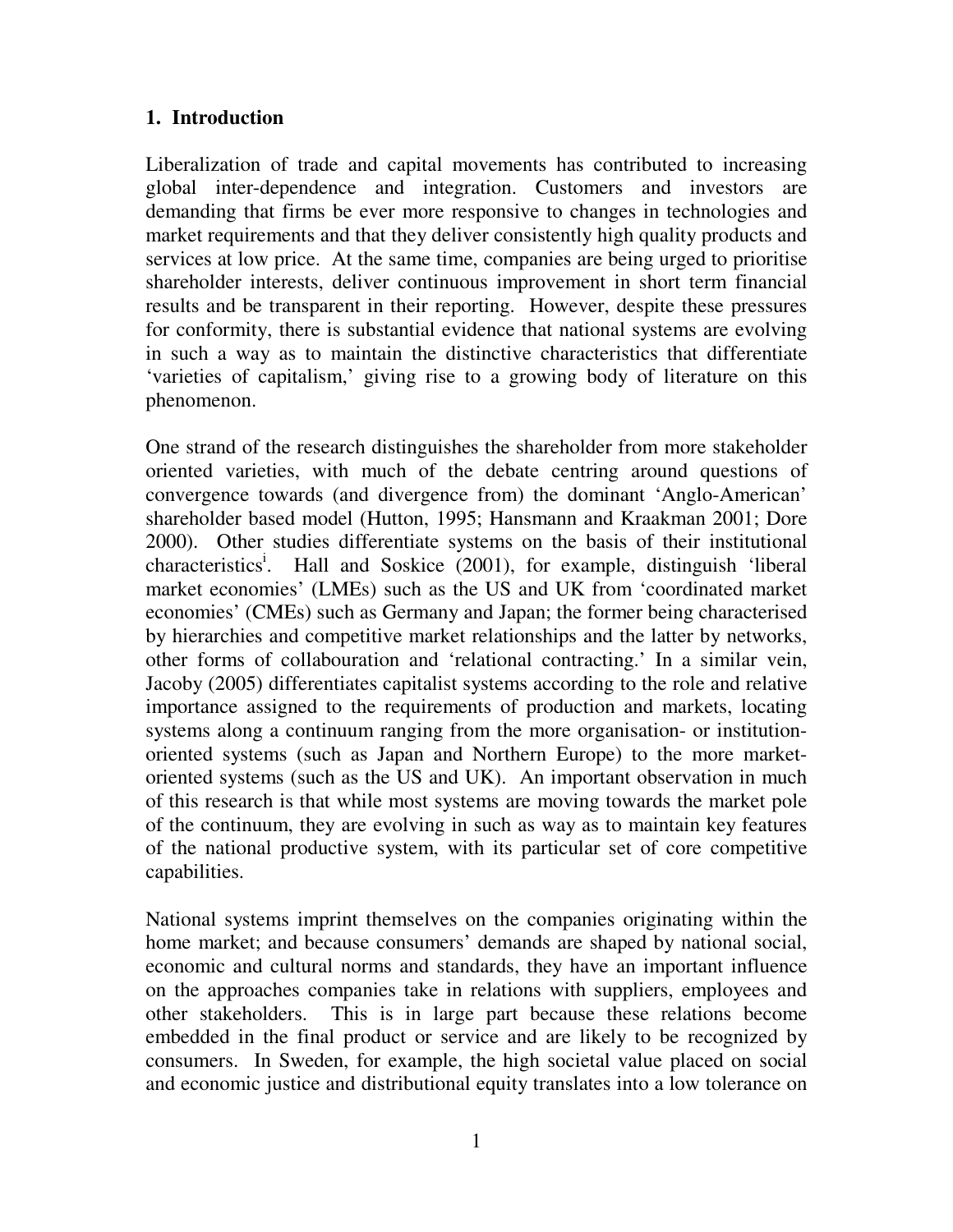the part of consumers for goods and services that are produced by companies using exploitative labour practices or irresponsible social or environmental behaviour anywhere in their supply or distribution networks. By contrast, American consumers have traditionally been much more tolerant of such practices. With globalization, dominant firms appear to be transporting characteristics of their national productive systems to developing countries by means of their supply chain relationships as well as to other countries in which they operate. The buyer power of large American firms like Wal-Mart, for example, is used to squeeze suppliers in order to minimize cost and price; and this impacts adversely on the socio-economic conditions in localities in which they trade. By contrast, the Swedish retailer IKEA *exports* the high quality of customer/supplier and employee relationships (expected of Swedish companies) to its suppliers in the developing world; and this contributes positively both to their socio-economic advantage and to IKEA's own competitive success.

While the distinguishing features of alternative national political and economic systems have been identified and described, insufficient attention has been paid to the co-existence and endurance of these alternative and competing forms within an increasingly global system; and the process by which different national systems extend and reproduce themselves both at home and abroad has not been effectively explained. This is in part because most studies are descriptive in nature and do not go below the surface to open up and examine more closely the 'black box' of production, the dynamics of productive system relationships within and among national systems and the interrelationships between production and market requirements and outcomes. Using the cases of Wal-Mart and IKEA, this paper takes a *productive systems* approach to examine 'varieties of capitalism' from the perspective of the ways by which production and market relations are structured and prioritised. It considers the nature of these relations and their interaction within the domestic economy and the ways that firms and national systems interact with each other in the global economy. It examines the processes by which trading standards are transported via supply chain relationships, which ultimately become embedded in products and recognized by consumers at various stages, from the supply chain through to the end consumer. In this analysis, the cases of Wal-Mart and IKEA provide insight into the ways by which national systems extend themselves globally, their contrasting effects on the business environments in host localities, and the impact of the resulting supply chain relations on organizational performance.

The paper is organised as follows: Section two lays out the productive systems framework which forms the basis for analysis and explains the interrelationship between the quality of productive system relationships and competitive outcomes. Section three extends this framework to distinguish varieties of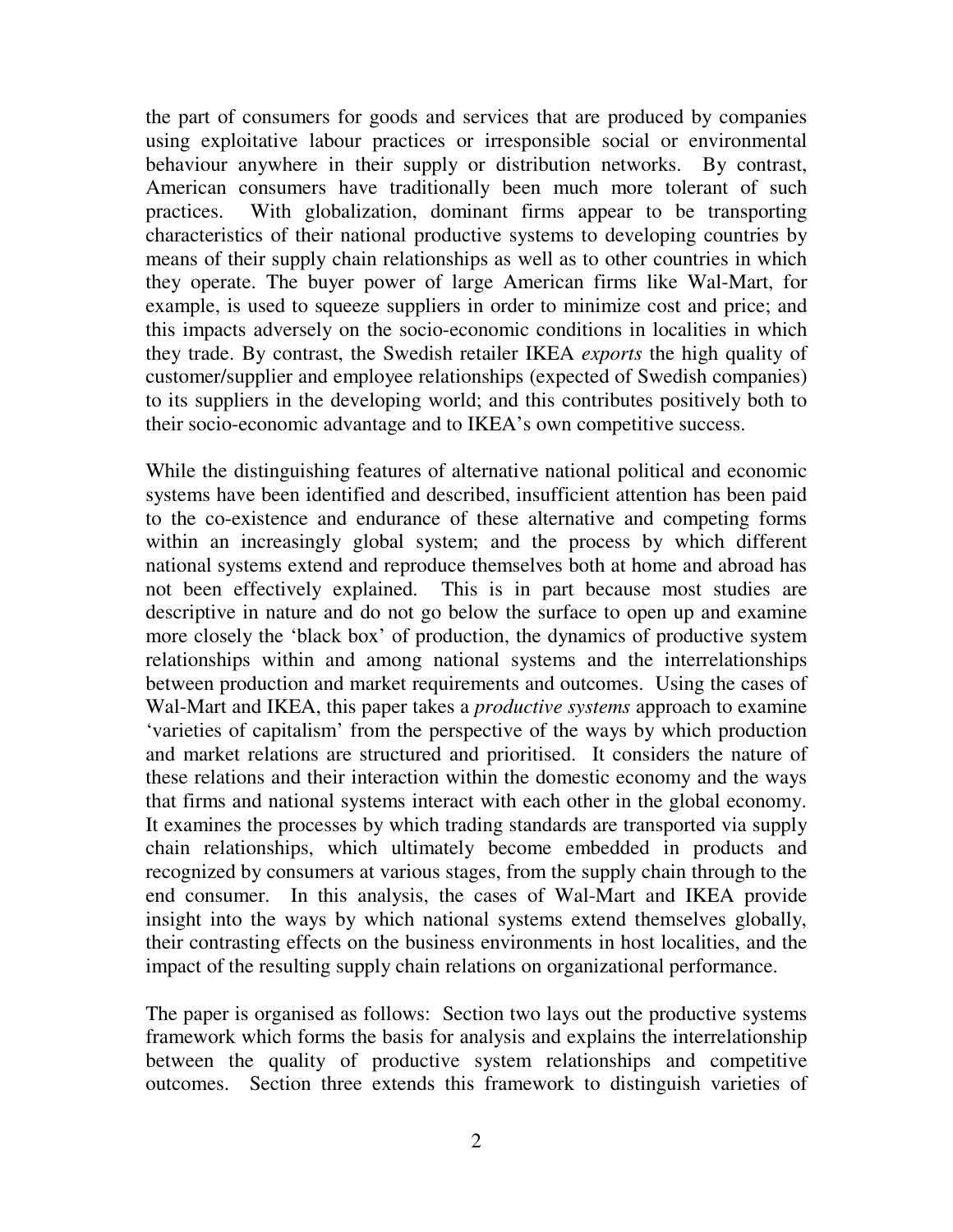capitalism on the basis of the respective roles assigned to production and market relationships and the ways they are structured and prioritized. Section four provides a comparative case study analysis of Wal-Mart and IKEA. Section five sums up the main arguments and draws conclusions from the preceding analysis and discussion.

#### **2. Productive System Relationships and Competitive Outcomes**

Productive systems theory<sup>ii</sup> provides a general analytical framework for understanding the dynamic non-equilibrium processes by which firms and national systems evolve, reproduce and extend themselves globally, backward through their supply chains and forward through their distribution networks. It views the firm-level productive system as embedded in a particular industrylevel system, which itself forms part of a broader national and / or global productive system. While the boundaries of the productive system are determined by the level of analysis, the system as a whole is a coherent, unified system in which relationships *between* productive systems become relations *within* when the boundaries are re-drawn. Relationships between firms in an industry or national productive system, for example, become relationships within that broader system just as relationships between nation states are relationships within the global productive system. The quality and consistency of these relationships at every level of analysis is a crucial determinant of competitiveness and of the relative performance of the productive system(s) involved.

Regardless of the level of analysis, productive system relationships have both technical and social dimensions. The *technical relations* are the functional inter-linkages between the various agents and factors of production, both within and between stages in the production process and encompassing the exchange of technical and other relevant information. These relations are objective and impersonal associations, shaped by the nature of the product or service and the process by which it is produced. Their effectiveness is determined by the level of cooperation within the system and the degree to which individuals fully perform their respective productive functions. The greater the level of cooperation and engagement, the more efficient the system will be. The *social relations* are the subjective and personal relationships among the human agents in the system. They form the social structure in which the technical relations are jointly carried out and thus play a central role in determining the effectiveness of these relations. Because there are inevitable and legitimate differences in the interests and objectives of individuals and groups within the system, particularly with respect to distribution, the social relations are also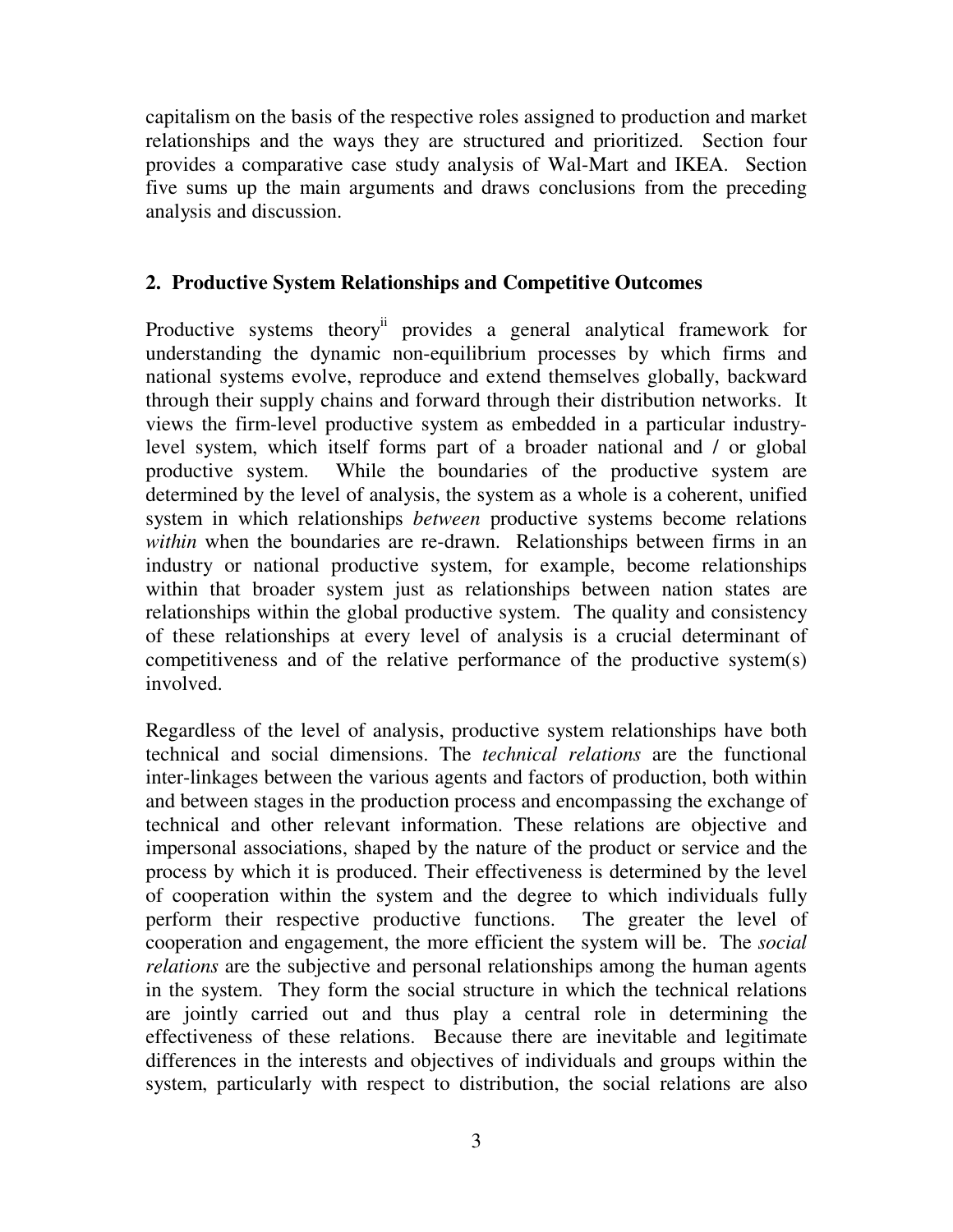important in resolving these conflicts such that everyone involved remains willing to cooperate and to participate fully in their productive roles. The social relations are therefore central in the system's ability to accomplish its objectives and to achieve operational and dynamic efficiency.<sup>iii</sup>

The hallmark of high quality productive system relations is that individuals and organisations working together provide open-ended commitments to cooperate. However, because the returns from cooperation are realised over an uncertain, long time period, this will depend to an important degree upon the level of mutual *trust*, or confidence that commitments made will be honoured and not abused. In systems where there is little institutional support for high quality productive system relations, the creation and enforcement of generally applicable behaviour and performance standards (both formal and informal) to which individuals and groups are expected to subscribe will be an important determinant of the ability of constituent productive systems to perform effectively.

Mutuality and power asymmetries are central forces structuring both the internal social and political framework of productive systems and the environment in which they operate. This is particularly the case when the role, interaction and evolution of broader institutions representing collective interests of productive system stakeholder groups (i.e. employees, managers, shareholders, customers, suppliers and society) are considered. Trade unions, employers' and trade associations, the state, international organisations and other agencies represent collective interests; but their form, actions and the outcome of negotiations reflect the power differences among their various constituent groups. Thus, trade unions and employers' associations are based on shared objectives of their members, but their internal organisations reflect the balance of power between sectional interests.

The activities of the state are also shaped by this co-incidence of mutual dependence and power differences. The provision of education, health, social welfare, law and order and the regulation of trade unions and business, can be seen as furthering the common interest by increasing production, and by curbing the destructive exercise of sectional interests. Alternatively, state activity can be regarded as serving the particular interest of capital or labour. The state may act on behalf of capital to curb worker organisation, provide services which individual capitalists are incapable of providing and make good the corrosive effect of capitalist rivalry on productive resources, including the workforce. For labour, the welfare state might shift the balance of power in favour of labour by lifting from it the burden of poverty, disease and ignorance. No doubt, all of these elements play some part in the formulation and administration of state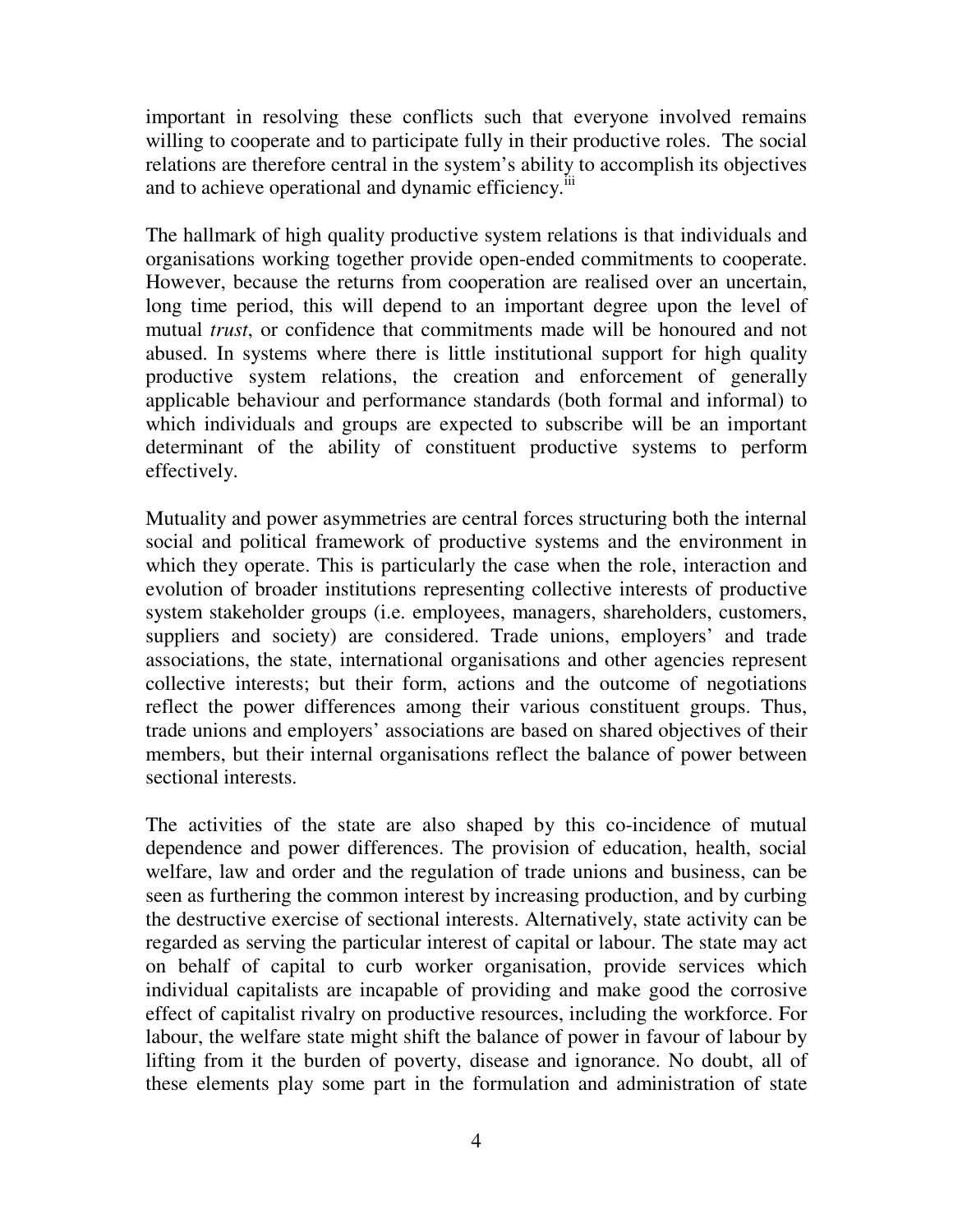policy, and are manifest in the legal and regulatory framework and in the other ways by which the state intervenes in class and sectional divisions.

At the international level, nation states conclude treaties and collabourate in international institutions designed to regulate trade, international payments and capital flows. Many of these institutions --for example the IMF, World Bank, World Trade Organisation and European Union -- originated in the need of nation states to cooperate, to protect themselves from both the unregulated international movements of goods and finance, and the potentially destructive impact of unilateral attempts to control such flows. In this respect, international agencies serve the mutual interests of their member nation states by encouraging trade and financial interaction. However the form these institutions take, and the way they operate, reflect the relative power of different nation states, trading blocks and economic regions as well as the leverage of interest groups on national governments.

Competitive outcomes will be determined by the quality of productive system relationships and how these contribute to the achievement of organizational performance objectives. In this, whilst high quality, cooperative relationships are central to productive efficiency, the *measure* of performance effectiveness may vary across systems; and this will have an impact on the role and relative priority assigned to production and market relationships. In the Anglo-American system, for example, successful performance is measured in terms of short term net profits, which in most cases is reduced to shareholder returns in the stock market. As a result, markets are prioritized and production effectiveness is assessed in terms of the value of a company's shares of stock. The Northern European and Japanese productive systems, by contrast, measure performance in terms of long term production effectiveness and a balance in stakeholder returns. In these systems, the requirements of production are prioritized and markets are the arena in which productive effectiveness is realized.

## **3. National Productive Systems and Varieties of Capitalism**

Varieties of capitalism emerge from differences in the institutional framework, the organization of the social relations of production and the quality of relations in the national productive system. These together have an influence on the respective roles and priority assigned to production and market requirements and the mechanisms by which conflicts of interest are resolved in different systems.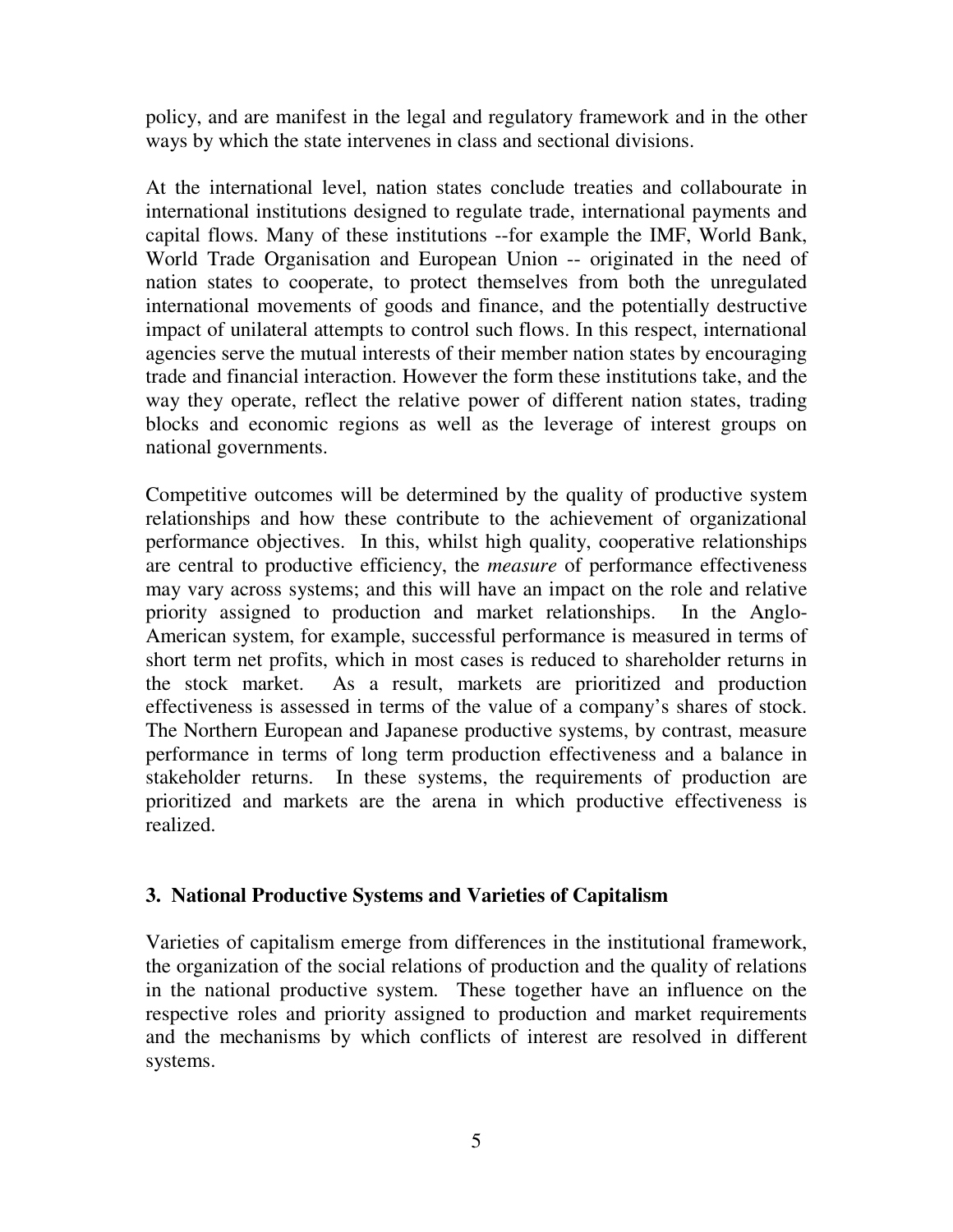The recent academic literature distinguishes what might be identified as *production-* oriented capitalist systems from those which are more *market*oriented (Jacoby 2005). Production-oriented systems, like those of Northern Europe and Japan, are grounded in the recognition of the central importance of *cooperation* in production for *competitiveness* in markets. Effectiveness in production is prioritized because it is considered the means by which market success is realized. In these systems, the ability to organizationally reconcile the interests of the firm and its shareholders with those of its employees, suppliers and other stakeholders serves as the foundation for effective cooperation and responsiveness to customer needs. This in turn underpins the effectiveness of the national productive system and forms the basis for its competitive success. By contrast, market-oriented systems, like that of the US and UK, are grounded in the neo-liberal belief in the superiority of markets in delivering optimal economic welfare and distributional justice. In these systems, cooperation and collective organization are seen to be inherently anticompetitive and hence economically damaging. This idealization of the market has been institutionalized in economic, legal and business ideology and practice; and it has served to centralize corporate decision-making in the hands of management, while at the same time requiring them to prioritise the interests of shareholders over those of all other stakeholders. In this context, markets drive productive system relationships and there is weak institutional mediation for reconciling the interests of internal stakeholders, including employees and suppliers, with those of the corporation and its shareholders.

In production-oriented systems, leading edge HRM practices are combined with close relations with suppliers and customers (Applebaum and Batt 1994; Best 1990)<sup>iv</sup>. Work organisation is participatory and non-hierarchical and inter-firm links are close and co-operative rather than hands-off and antagonistic<sup>V</sup> The result has been a more effective mobilisation of the commitment, skills and knowledge of workers and trading partners, serving to raise efficiency, improve quality, and generate a faster rate of product, process and organisational innovation. The effect of this type of competition is to create a competitive environment in which top priority is given to the design of organisations such that they can fully exploit the co-operative nature of production. In market oriented systems, recognition of the competitive advantages associated with production-oriented 'high performance work systems' has encouraged the incorporation of degrees of worker involvement and other HRM practices into existing managerial structures and forms of corporate governance (Deakin et al. 2001). However, little has been done to change 'the fundamental nature of the production system or threaten the basic organisation or power structure of the firms' (Applebaum and Batt 1994, p22). As a result, although most studies find that these new workplace techniques generate substantive productivity and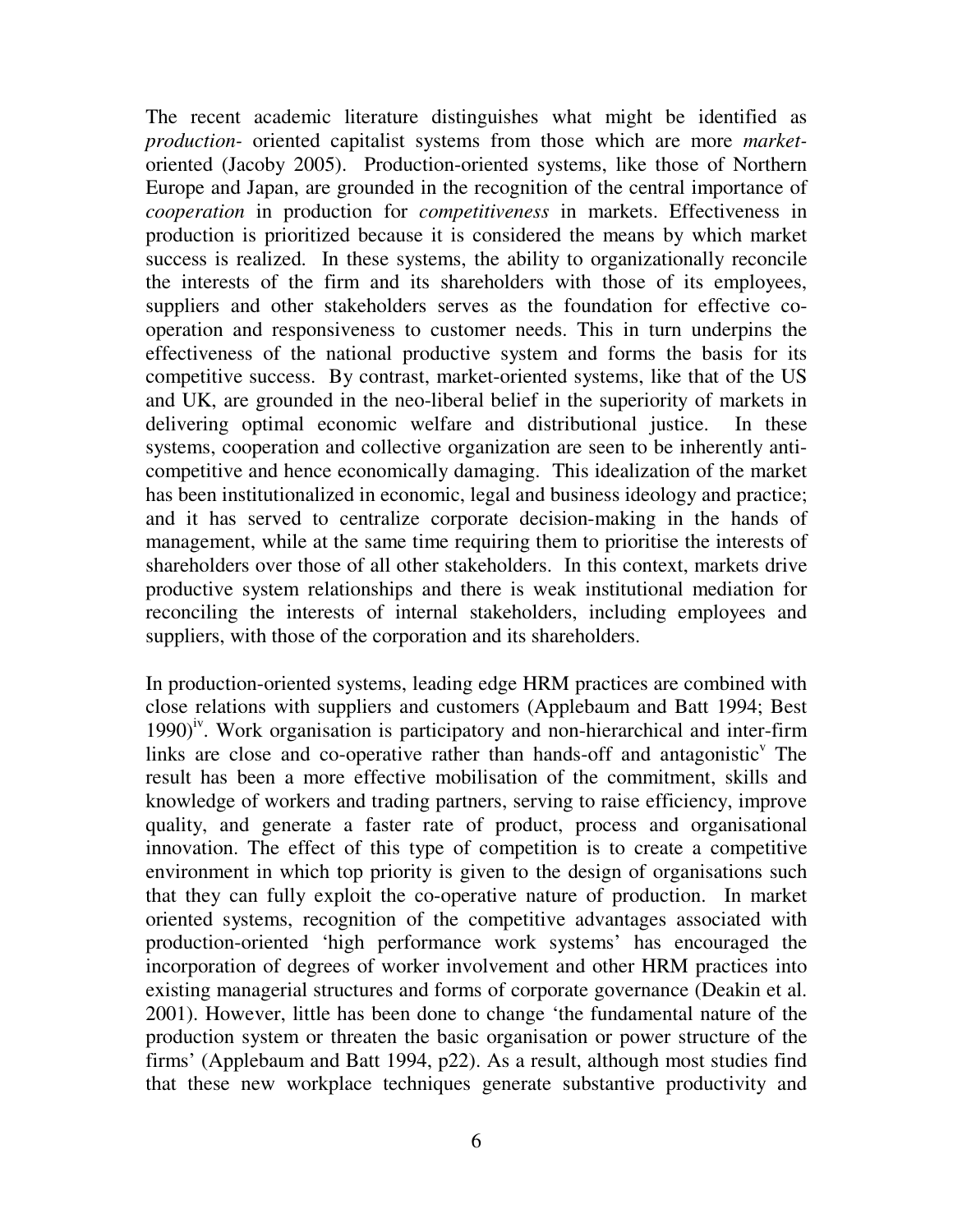quality gains, even the most promising examples have proven difficult to sustain over the medium to longer term (Applebaum and Batt, 1994; Baker, 1999; Black and Lynch, 1997; Doeringer, EvansKlock, and Terkla 1998, Huselid, 1995; Ichniowski et. al., 1996; Ichniowski et. al., 1997; Kochan and Rubinstein 2000; Konzelmann 2003;Osterman 1994; Pfeffer, 1996, 1998).

At the heart of the problem is a fundamental contradiction between the logic of markets as an efficient mechanism for allocating resources and distributing income and the logic of the management of production as a process for effectively combining and exploiting productive forces. As emphasized above, cooperation and a high quality of relationships are central to the performance effectiveness of productive systems and their ability to achieve market success. However, there is a clash between the conditions for promoting co-operation and the way that markets operate. Markets, as with other institutions in productive systems, serve two separate and conflicting purposes. Firstly, they serve *creativity* by providing the opportunity for developing competitive strategies based on improved products, processes and organisational forms so that superior forms of work organisation can better meet consumer needs. In this way, markets provide the means by which the mutual interests of consumers, owners, managers and workers can be realised. But, markets also provide the opportunity for the exercise of relative *power* and the securing of advantage in distribution; and in this, the interests of consumers, capitalists and workers are sharply divided and unrestrained rivalry is potentially destructive of the co-operation in production upon which creativity depends.

In market-oriented systems, the mutuality of interest inherent in production has found its expression in theories of production management whereas theories of markets encapsulate the conflict inherent in distribution. However, the relationships of power within which the theories have been formulated have led to a denial of any significant misuse of capitalist power in markets or production, and consequently any need for countervailing forces. Thus, rights of corporations to pursue their interests in markets and managerial prerogative in the management of production are couched in terms of their service to the public interest. Any hindrance to market forces or the exercise of managerial prerogative is thus deemed inherently anti-social, effectively ruling out the possible development of institutions and organisations by which the contradictions between mutual and separate interests can be resolved. In European, Japanese and other productive systems, where the management of production has played a more central role in policy making, the polarisation between corporate interests and those of workers and small organisations is much less than in the Anglo/American system. Rather, institutions and organisations have emerged to mediate these interests and to protect the weaker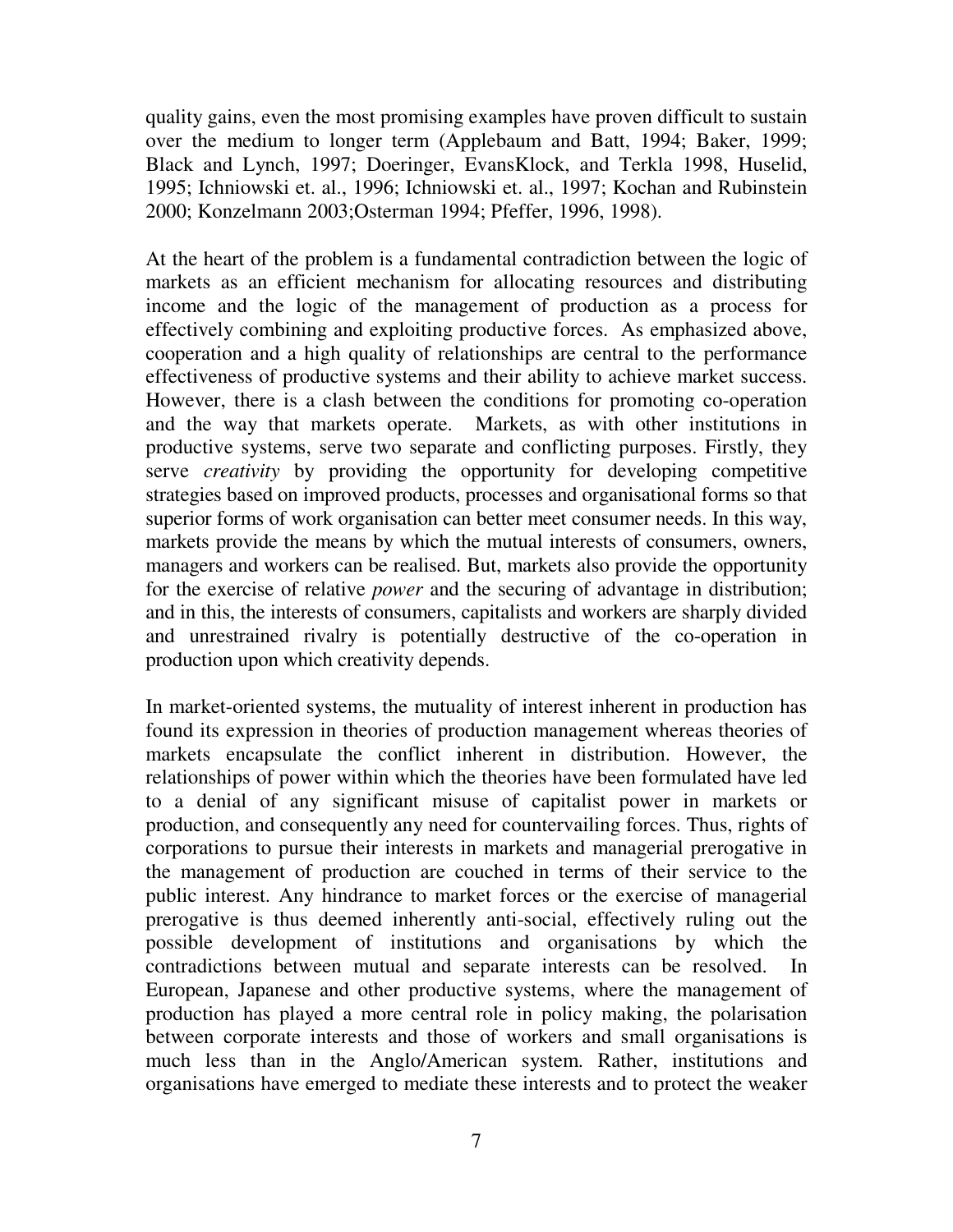stakeholders. In this way, *institutional power* (Bachmann 1999; Lane and Bachmann 1996) has been deployed to curb individual power and this has given greater scope for the realisation of mutual interests and for the development of high road production and marketing strategies.

The degree to which a national productive system is market or production (institution or organization) oriented has an important influence on how industries are structured and how dominant firms behave, in the domestic market and abroad as well as backward, in their supply chain relationships, and forward, in their global distribution system. Through this process, varieties of capitalism reproduce and extend themselves globally; and because dominant firms compete in the home country and in the host markets of suppliers and consumers abroad, alternative systems come into conflict with one another in both constructive and destructive ways.

In the following section, the cases of two of the most successful global retailers in the mass consumer market, Wal-Mart and IKEA, are examined. These two companies originate in very different capitalist traditions, which have enforced themselves on the respective retailers and transferred themselves globally, backward through their supply-chain relations and forward to the final consumer through their relations with employees and other stakeholder groups.

# **4. The Cases: Wal-Mart and IKEA**

## **4.1 Organizational structure and behavior**

Sam Walton founded Wal-Mart in 1962 as a single store in semi-rural Arkansas. Today it is the world's largest retailer and America's largest private employer. In 2004, it reported sales revenues in excess of a quarter of a trillion dollars (205 billion euros) and employed more than a million and a half people worldwide. More than a hundred million shoppers a week pass through Wal-Mart doors in the U.S. alone.

Wal-Mart has nearly fifty three hundred stores around the world, two-thirds of them in the U.S.; but as Table 1 shows, its foreign outlets grew twice as fast as its domestic core during 2000-2005. Wal-Mart currently operates stores in the U.S. and in eight other countries, including the largest chains in both Canada and Mexico. It is a major competitor in the UK, Brazil and Puerto Rico but less so in Germany, Japan, China, South Korea and Argentina. (Wal-Mart Annual Report 2005:53)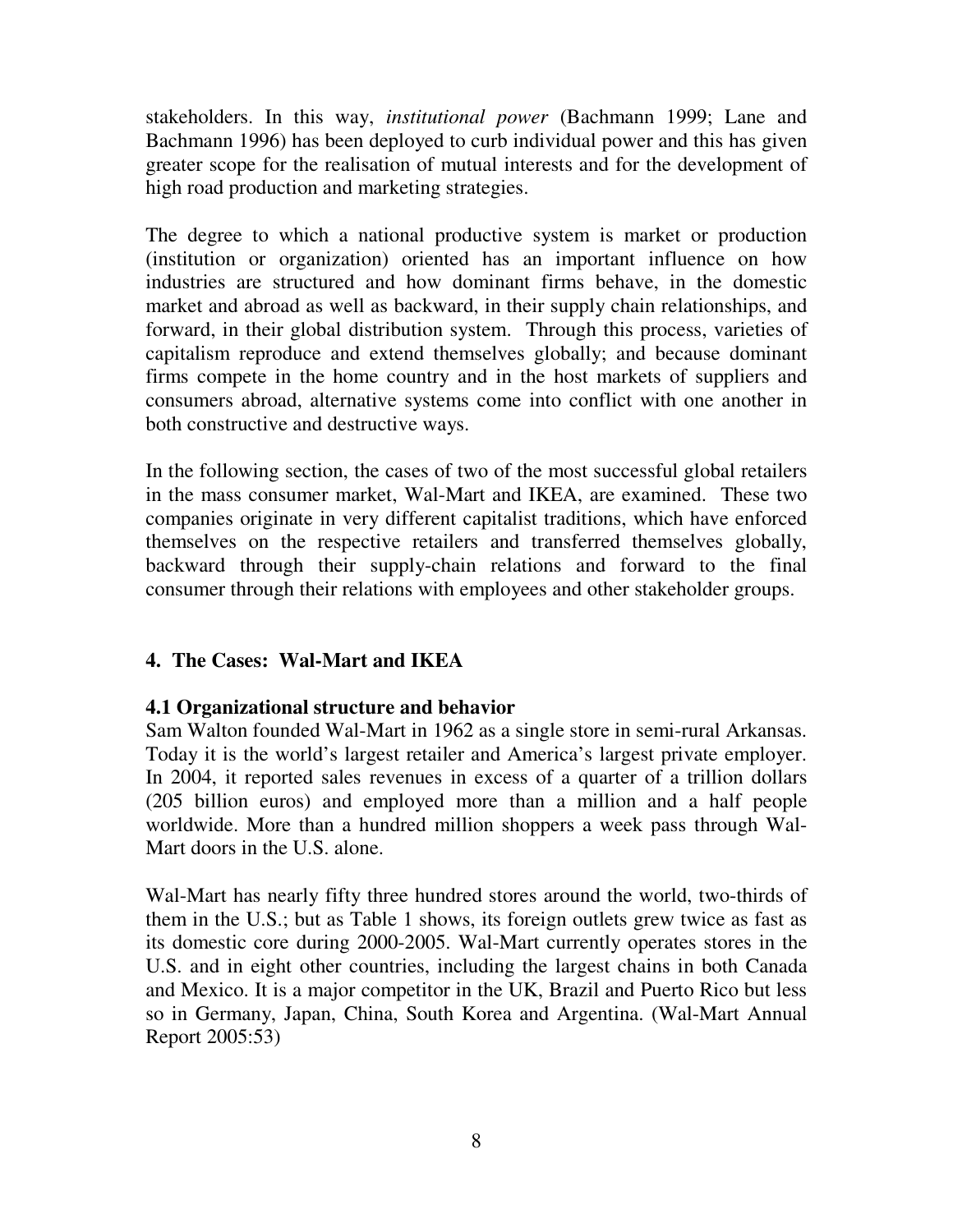| Location       | 2000  | 2002  | 2005  | $%$ change       | $\%$ change<br>2000-2002 2002-2005 2000-2005 | $%$ change |  |
|----------------|-------|-------|-------|------------------|----------------------------------------------|------------|--|
| Global         | 4,093 | 4,485 | 5,289 | 10               | 18                                           | 29         |  |
| U.S.           | 3,055 | 3,289 | 3,702 | 8                | 13                                           | 21         |  |
| International  | 1,038 | 1,196 | 1,587 | 15               | 33                                           | 53         |  |
| Mexico         | 478   | 570   | 679   | 19               | 19                                           | 42         |  |
| United Kingdom | 240   | 254   | 282   | 6                | 11                                           | 118        |  |
| Canada         | 168   | 196   | 256   | 17               | 33                                           | 52         |  |
| <b>Brazil</b>  | 18    | 22    | 149   | 22               | 677                                          | 828        |  |
| Germany        | 95    | 95    | 91    | $\Omega$         | -4                                           | $-4$       |  |
| Puerto Rico    | 15    | 17    | 54    | 13               | 317                                          | 360        |  |
| China          | 8     | 19    | 43    | 238              | 226                                          | 538        |  |
| South Korea    | 5     | 11    | 16    | 220              | 145                                          | 320        |  |
| Argentina      | 11    | 11    | 11    | $\boldsymbol{0}$ | $\boldsymbol{0}$                             | $\theta$   |  |

**Table 1. Number and location of Wal-Mart stores, 2002, 2005**

Sources: Wal-Mart Stores, Inc., Home Page Online, May 2000, May 2002; *Annual Report*, 2005, p. 53.

Wal-Mart operates four types of store, the Supercenter, the traditional discount store, the smaller neighbourhood store, and Sam's Club membership stores. Of these, its top performer by far is the Supercenter, which ranges in size from one hundred to more than two hundred thousand square feet and offers 24-hour, seven-day shopping for thousands of food and merchandise items, in addition to special services such as car care, vision centres, banking, hair salons, travel reservations and even temp employment agencies. Supercenters may be Wal-Mart's chief money-makers but, as Table 2 reveals, they are far more prevalent in the U.S. than abroad, accounting for more than half of all domestic stores but just one-quarter of foreign outlets. <sup>vi</sup> More than anything Wal-Mart is a one-stop merchandise plus grocery retailer. (Slater 2003: 26-29, 96-99)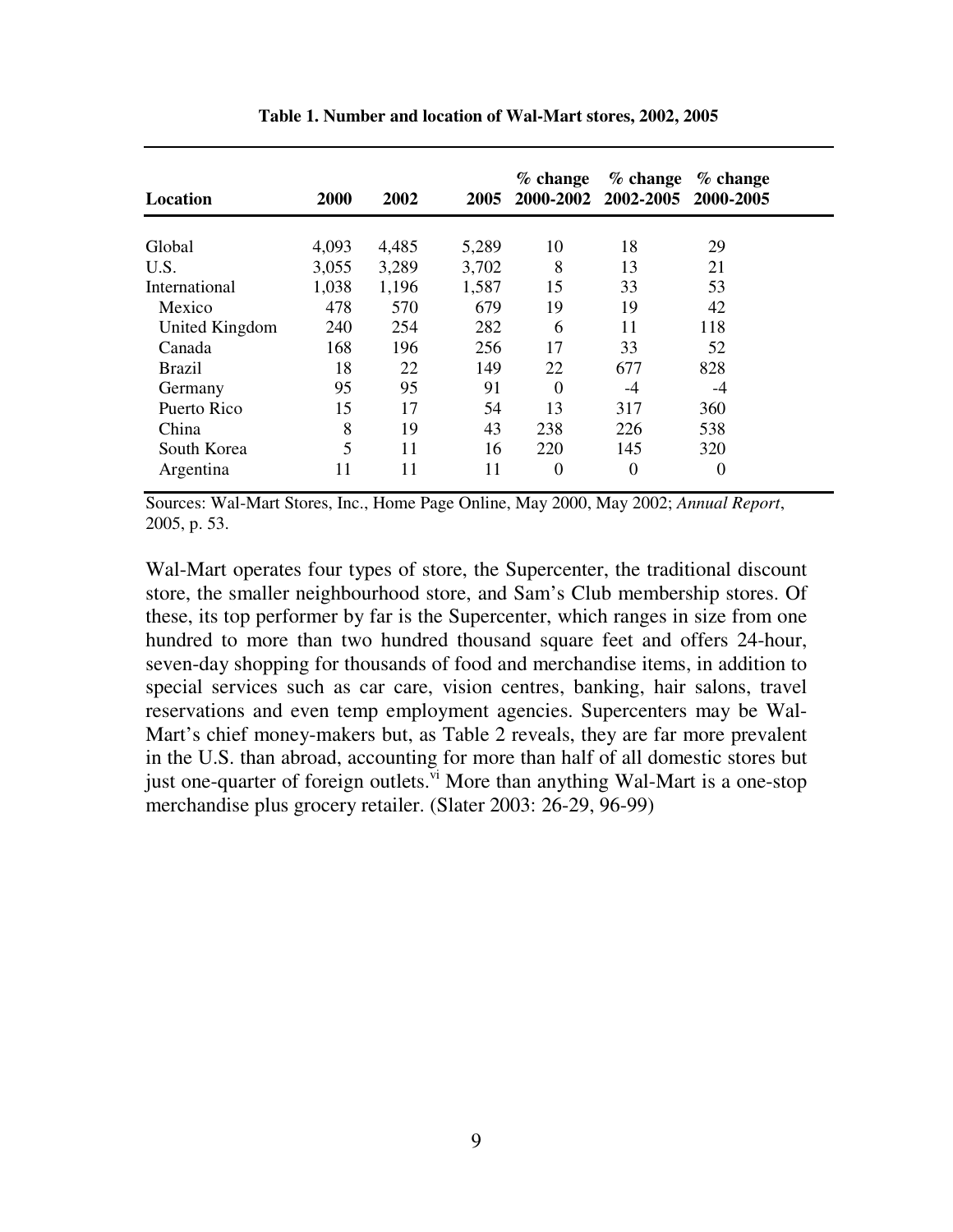| Location       |       |       | <b>Type of store</b><br>Discount Supercenters SAM's CLUBS | Neighbourhood |
|----------------|-------|-------|-----------------------------------------------------------|---------------|
|                |       |       |                                                           |               |
| U.S.           | 1,353 | 1,713 | 551                                                       | 85            |
| International  | 1,175 | 285   | 91                                                        | 36            |
| Mexico         | 529   | 89    | 61                                                        |               |
| United Kingdom | 263   | 19    |                                                           |               |
| Canada         | 256   |       | n                                                         |               |
| <b>Brazil</b>  | 118   |       | 12                                                        | 2             |
| Germany        | 0     | 91    | 0                                                         |               |
| Puerto Rico    | 9     |       | 9                                                         | 32            |
| China          |       | 38    | 3                                                         | 2             |
| South Korea    |       | 16    |                                                           |               |
| Argentina      |       |       |                                                           |               |
| Totals         | 2,528 | 1,998 | 642                                                       | 121           |

**Table 2. Number and type of Wal-Mart stores by location, 2005**

Sources: *Annual Shareholders Report*, Fiscal Year 2005, p. 53.

Wal-Mart's original and still most numerous type of retail outlet is its classic discount store, a medium-sized outlet carrying a wide variety of general merchandise at prices typically well below those of competing department and variety stores. In America the company is rapidly converting discount stores into Supercenters as the former become obsolete in the race among retail chains to build bigger, more diversified stores. By contrast, discount stores dominate Wal-Mart's four largest overseas operations. Sam's Clubs off paid members restricted selections of highly discounted items in bulk quantities. They were originally designed for small business owners but increasingly cater to household shoppers. Except in Mexico, Sam's Clubs are relatively infrequent abroad. Finally, neighbourhood stores, Wal-Mart's version of the urban convenience shop, have so far been neglected, doubtless due to limited urban space and high rents and Wal-Mart's customary reluctance to compete in bigcity environments.

Wal-Mart thrives on low living standards. From Sam Walton to current CEO Lee Scott, the company's sales revenues have relied primarily on low-income shoppers, for whom low prices are the determining factor when deciding where to shop and what to shop for. The company's operating success at home and abroad has, as its signature slogan suggests, hinged on its ability to offer bargain-conscious customers 'everyday low prices.' This being the case, constant cost cutting is obligatory and Wal-Mart consequently has 'an almost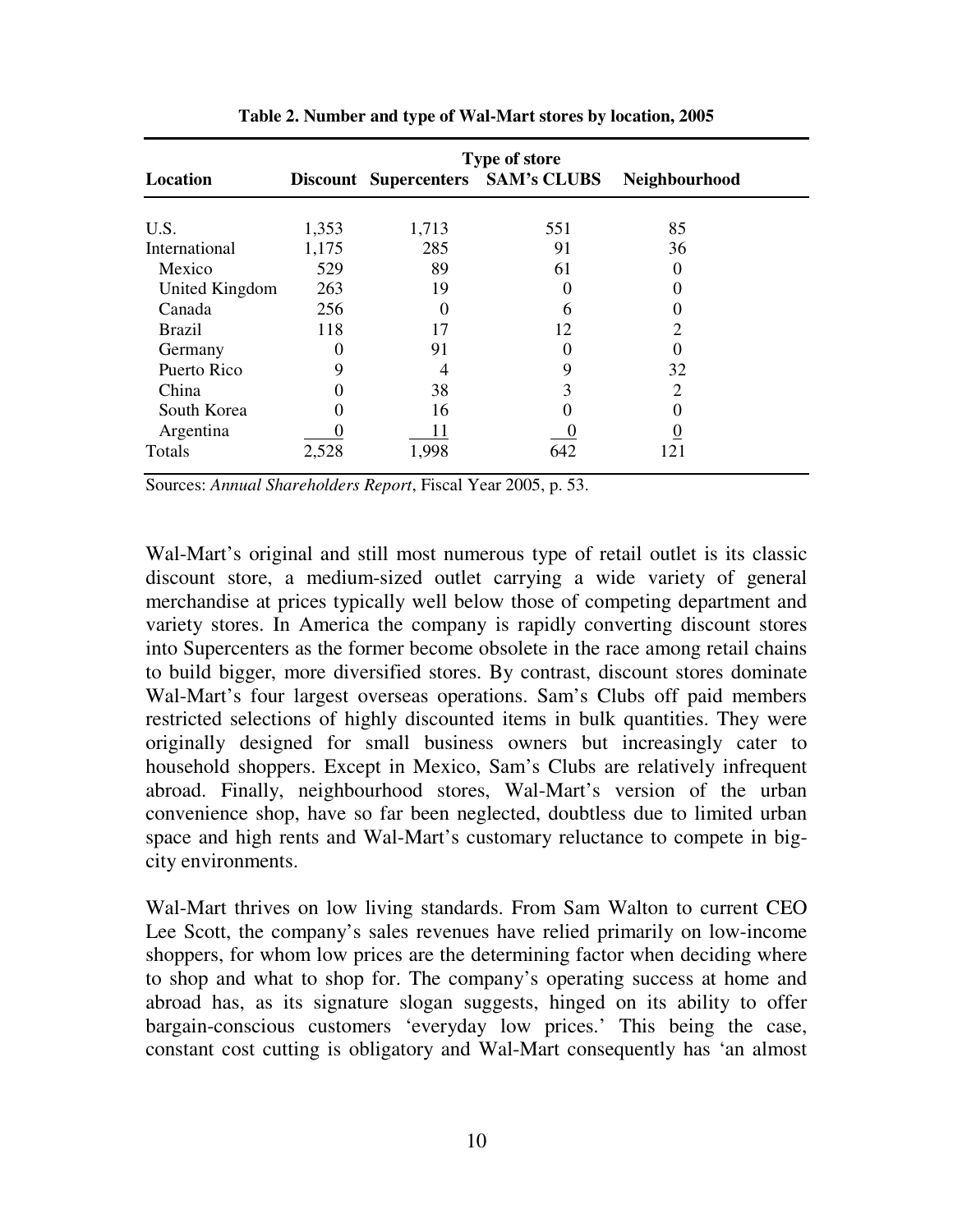single-minded focus on reducing costs. It's imbued throughout the organization.' (Hays 2003: BU-7)

Cost cutting involves many things, including making good use of economies of large-scale operations and deftly applying modern information technology, both of which Wal-Mart does, and as a result has long been the undisputed industry leader in this regard. But that alone is not enough. Other large retailers do the same of course. Tesco, for example, has apparently overtaken Asda, Wal-Mart's UK subsidiary, in the increasingly valuable area of gathering and utilizing data on customer shopping patterns. Wal-Mart has however managed to maintain its competitive cost advantage in the U.S., mainly by forcing or persuading private and public stakeholders to pay part of its cost of doing business: workers through low wages and benefits, suppliers through rock bottom wholesale prices, communities through direct and indirect operating subsidies and the nation's productive system as a whole through forced offshore manufacturing.

Wal-Mart locates overseas stores where its business philosophy and practices are most likely to succeed. In practice this means going into countries that either are steeped in free market ideology or offer low-wage labour, low income shoppers, ineffective unions and few social protections. It stays out of France, for example, because it does not want to go up against Carrefour on the latter's home turf and also because it would not find the right kinds of shoppers and workers there. Nor does Wal-Mart venture into any of the Scandinavian states with their strict business regulation and prosperous populations.

The ineffectiveness of Wal-Mart's 'low prices at any cost' approach to retailing in certain high-income, regulated economies is demonstrated by experiences in Germany, where its nearly one hundred hypermarkets have never made a profit. This despite its strategy of slashing store prices and then challenging existing retail chains to match the cuts. No sooner had Wal-Mart entered the German market than it announced with great fanfare reductions on no fewer than a thousand items. When this failed to have the desired effect, Wal-Mart reduced a thousand more, partly on the strength of the reduced wholesale prices it had wrested from European suppliers, emphasizing that the latest cuts would be permanent. The message to German consumers was that they were benefiting from American-style discount retailing. A German retail union official put a different cast on the matter. 'The big retail companies pressure the producers for low prices,' he said. 'The suppliers then try to get the difference back from the small retail companies,' jeopardizing the latter and, along with them, the superior quality and service offered by the familiar neighbourhood specialty stores. (Konzelmann 1999: 10)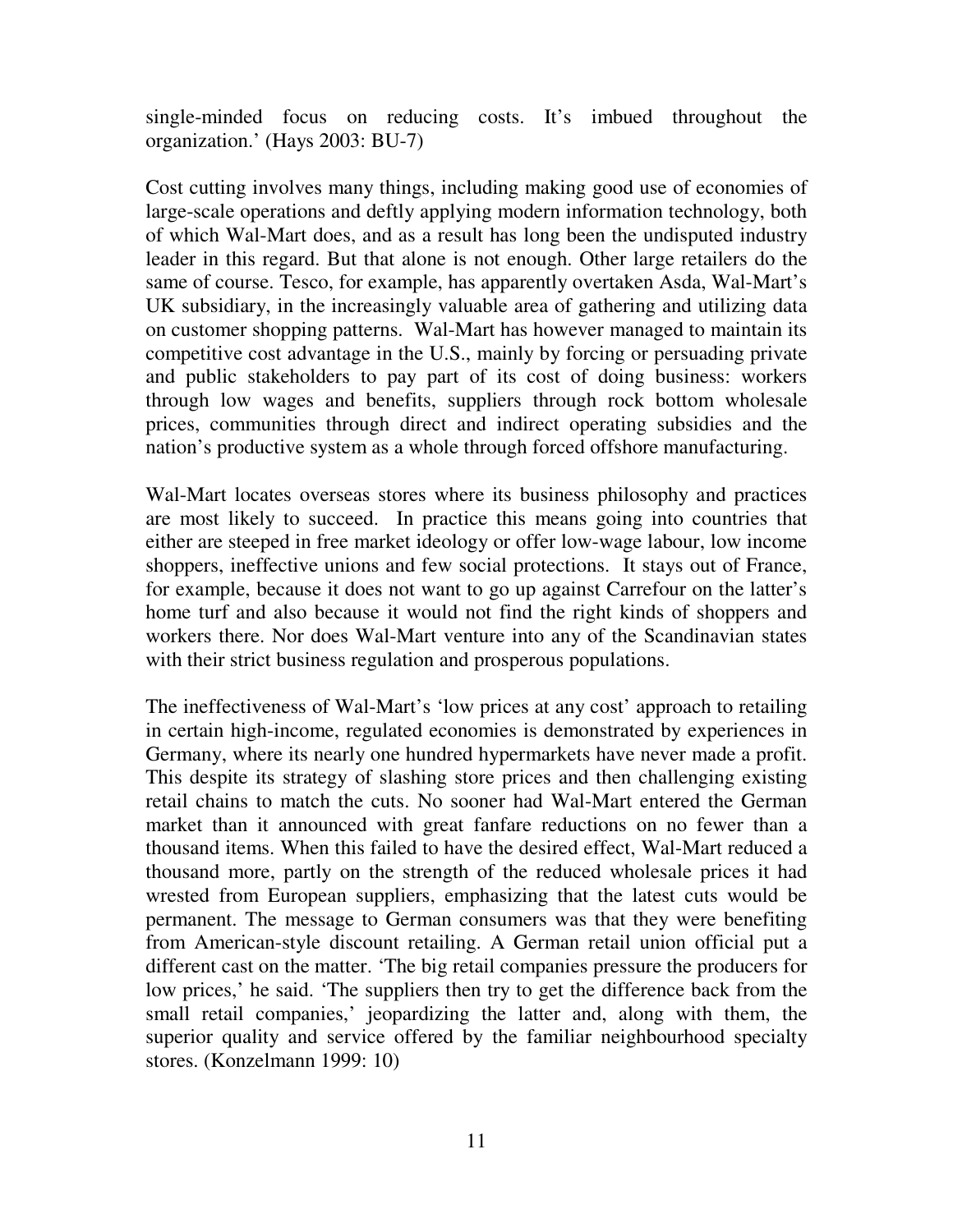German regulation has worked both for and against Wal-Mart. The federal government acceded to pressure from volume retailers and urban residents and allowed stores to stay open longer on evenings and weekends. (Konzelmann 1999: 14) But no sooner had it done this than it dealt a serious blow to Wal-Mart. The German Cartel Office, which is empowered to prevent large retailers like Wal-Mart from using below-cost pricing to drive out small competitors, ordered Wal-Mart, Aldi and Lidl to stop selling six staple products -- including milk, butter and flour -- at less than wholesale cost as part of their Wal-Martinstigated price wars. 'The material cost to consumers is marginal and temporary,' said the cartel officer, 'but the restriction of competition by placing unfair obstacles before medium-sized retailers is clear and lasting.' He proceeded to threaten Wal-Mart and the others with heavy fines if they did not cease and desist. 'To me it's more about seeing that independent companies are not pushed out through the unjust pricing strategy of big companies with superior market strength,' he explained. The German Retail Association hailed the decision as a 'hopeful signal for the end of the ruinous cutthroat competition' that was disrupting the industry. (Andrews 2000; Associated Press, 2000)

IKEA also began as a single store, in Almhult Sweden in 1958, and for its part has grown to become the world's largest retailer of home furnishings. The name IKEA is an acronym for the initials of its founder, Ingvar Kampard, the farm he was raised on, Elmtaryd, and his village, Agunnaryd, in South Sweden. Ingvar Kampard's initial store stocked a wide range of goods, from food to magazines. But during the late 1940s, he noticed that the cost of furniture had risen at a much higher rate than the prices of other household items, despite no apparent shortage of labour or raw materials, largely due to a tightly controlled industry by manufacturers and retailers. These high prices were preventing a majority of the population from purchasing quality furniture. In this, Kampard recognized a business opportunity that would also benefit a large segment of society. So he modeled IKEA on the concept of offering a wide range of well-designed, functional home furnishing products at prices that most households could afford.

This 'concept' lies at the heart of everything IKEA does, from the way it develops and purchases products to the way it sells and distributes them in IKEA stores around the world. According to his colleagues, Kampard is not driven by profits alone but also by a desire to improve the quality of life for people. According to Kampard, his goal is 'to create a better everyday life for the majority of people. … We know that in the future we may make a valuable contribution to the democratization process at home and abroad.'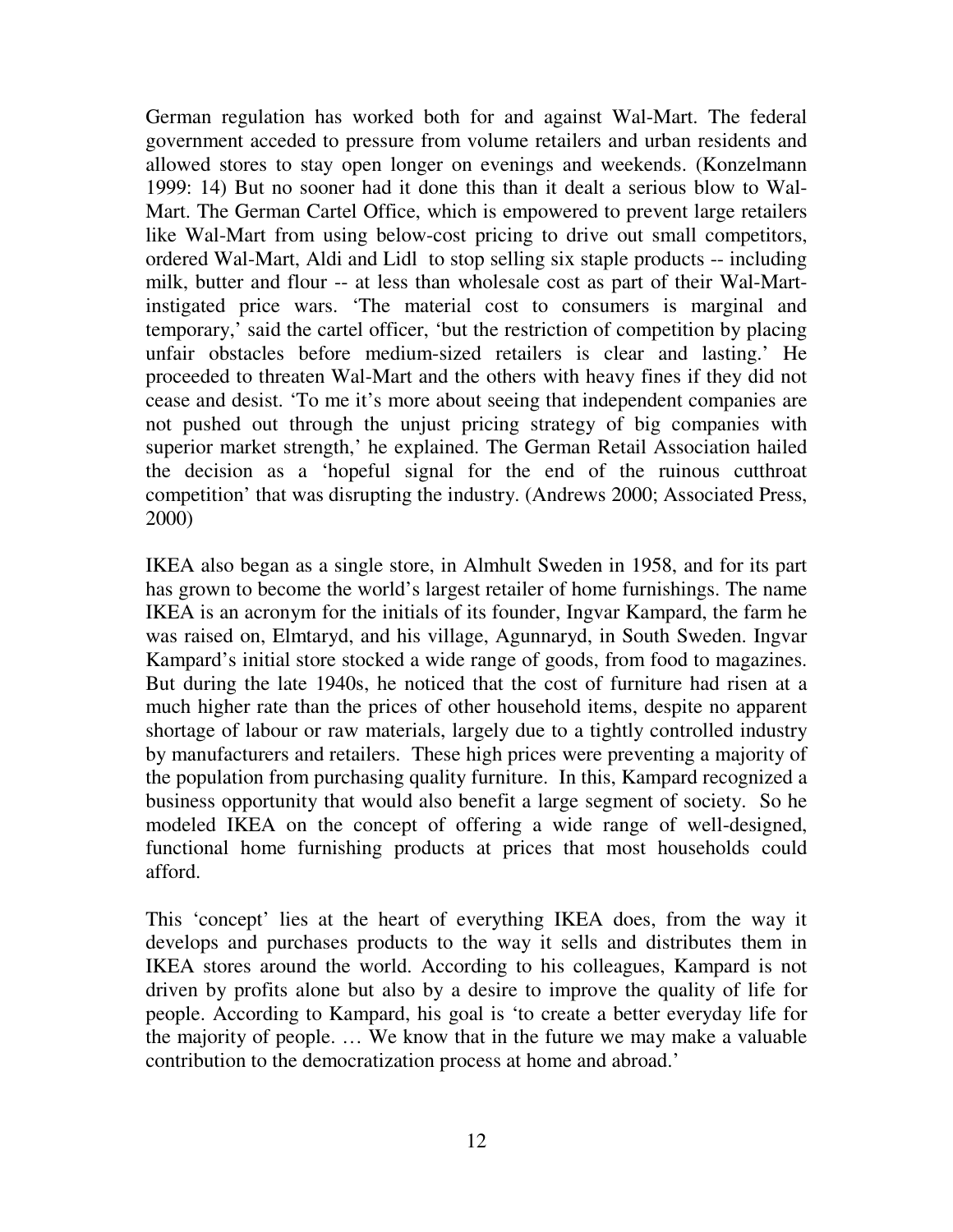To ensure that IKEA would continue to grow and maintain its traditional philosophy and concept well beyond his active involvement with the company, Kampard, decided to protect IKEA by registering it as a foundation. As a result, IKEA is owned by the Stichting INGKA Foundation (registered in the Netherlands) and is therefore not vulnerable to disruptive pressures from potentially self-interested private family members or shareholders. It is not a public company and does not publish profit figures; however, IKEA does publish information on such things as sales revenues, number of stores and number of employees. The IKEA concept and trade-name are owned by Inter IKEA Systems BV, which in addition to a variety of other related businesses, is owned by the Kampard family.

In 2004, IKEA reported sales revenues of 13.6 billion Euros (\$16.8 billion) up from 4.4 billion in 1994 (IKEA Annual report 2005). As of June 2005, it had 216 IKEA stores in 33 countries, of which 192 stores belong to the Foundation and the remaining 23 stores are owned and run by franchisees, licensed by Inter IKEA Systems, to which they pay royalties and fees. IKEA employs around 84,000 people and has business operations in 44 countries. In 2004, nearly a half billion customers visited IKEA stores, more than triple the number ten years earlier. Unlike Wal-Mart, the IKEA concept appeals to customers in national settings across the range, from free market countries like the US to more regulated countries like those of Northern Europe and Scandinavia, appealing to customers' preferences for low price and good quality (as opposed to Wal-Mart's provision of low price at any quality). Germany is IKEA's largest single market, accounting for 20 percent of total sales, followed by the UK (12 percent), the US (11 percent), France (9 percent) and Sweden (8 percent).

IKEA's approach for successfully delivering good quality products at low prices for customers begins at the development stage, where before the product is designed, its price is set at a level that provides high value at an affordable price. IKEA then looks for innovative ways of creating the product, at a cost below the established price. To do this effectively, IKEA works closely with its suppliers in long-term relationships that permit the company to carefully observe production practices and to provide technical assistance with regard to improving efficiency, reducing costs and delivering quality. Distribution is another key area of system efficiency for IKEA, which plays an important role in the ability to deliver low price. In this, IKEA has strategically established 27 distribution centres in 16 countries to ensure that the route from supplier to customer is as direct, cost-effective and environmentally-friendly as possible. IKEA also economises by locating stores in less expensive sites within their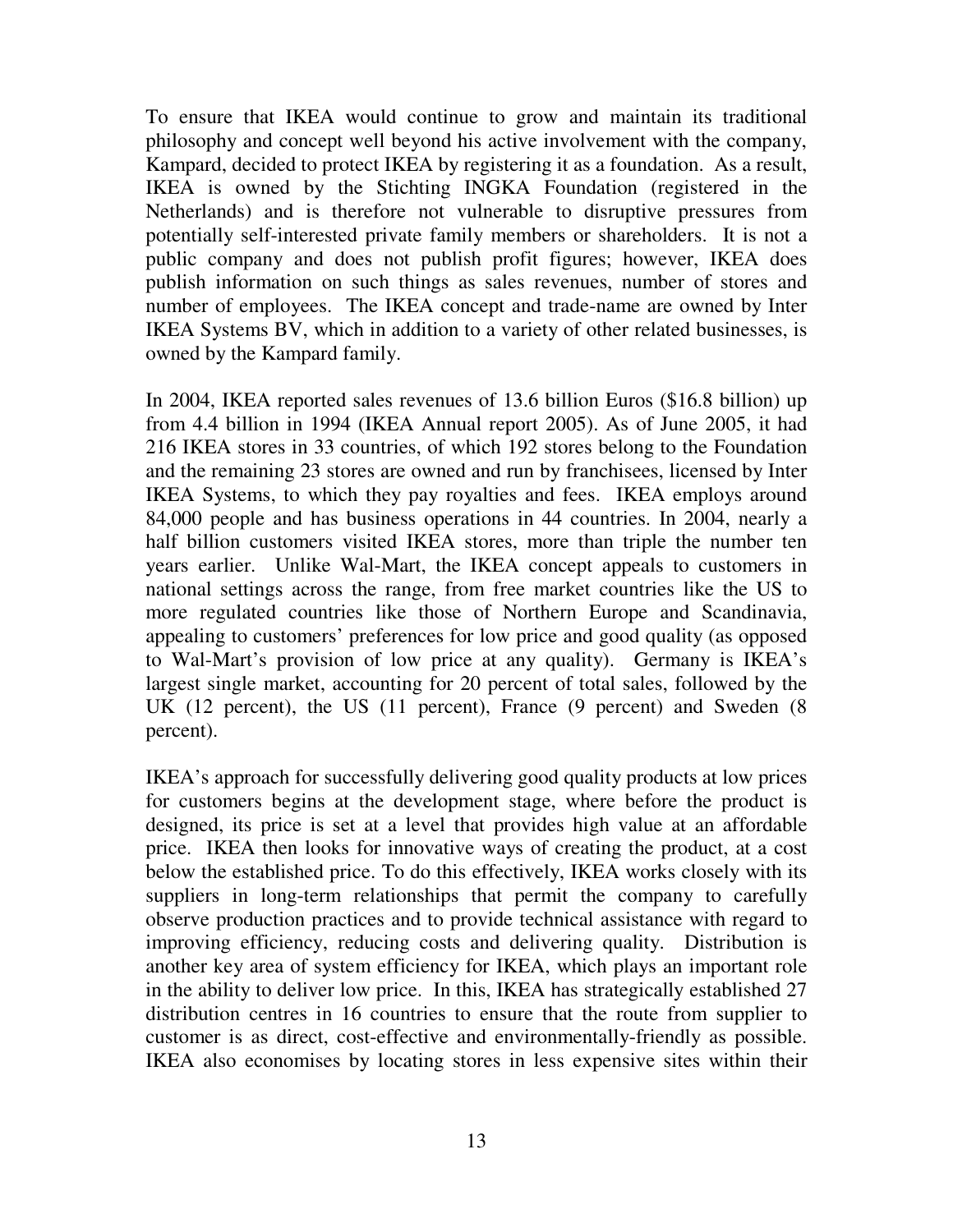market area and expecting customers to pick-up merchandise from the warehouse, transport it to their homes and assemble it themselves.

## **4.2. Relationships with suppliers**

Wal-Mart's ruthless cost cutting begins with its suppliers. So rewarding has the practice been that it is now the norm among large discount chains across the industry. With a massive network of suppliers, ranging from the smallest to the largest vendors worldwide, Wal-Mart is legendary both for working closely with major suppliers to ensure reliable, marketable goods while also demanding low prices (often annual percentage reductions), made to order product design and quality and smooth, timely delivery. Vendor owners, managers and employees typically do what they must to get and keep the Wal-Mart contract, including discomforting if not destructive concessions affecting everyone. Because their careers, jobs and incomes depend on satisfying Wal-Mart, if pressed, they will accept low wholesale prices and onerous supply conditions.

Walton's operating premise in dealing with suppliers was that every wholesale price is negotiable at all times because supply prices are always open to competitive bidding rather than being the purview of any vendor. Big or small, all vendors should be forced to compete for Wal-Mart contracts and to do so largely under the company's unilateral, often inflexible terms. (Blumenthal, 1991; Tosh, 1993).

One such example is North Carolina based Cannon Mills, which for years had been unrivaled for high quality production of cotton towels, blankets and bedding. During the 1970s, however, when the industry was beginning to feel the adverse impact of cheap foreign imports, Cannon, a dominant domestic producer, was in trouble. It was at this point that Wal-Mart offered to make Cannon a major if not exclusive wholesale supplier in certain product lines if, like Wal-Mart's other vendors, Cannon agreed to conform its production and pricing to Wal-Mart specifications. Moreover, Cannon would have to restrict or sever altogether its supply contracts with several other large buyers, including K-mart and the U.S. military. Cannon management feared that accepting Wal-Mart's offer would make the company too dependent on a single buyer so it declined rather than compromise internal autonomy and control. Sam Walton politely thanked them for their time and went to Springs Mills, Cannon's major competitor, where he made an evidently similar offer that was accepted. (Greenland 2004)

Cannon Mills nevertheless fell on hard times and not long after Wal-Mart's offer ownership of the company changed hands. Under the name Fieldcrest Cannon, and later Pillowtex, management divested traditional product lines and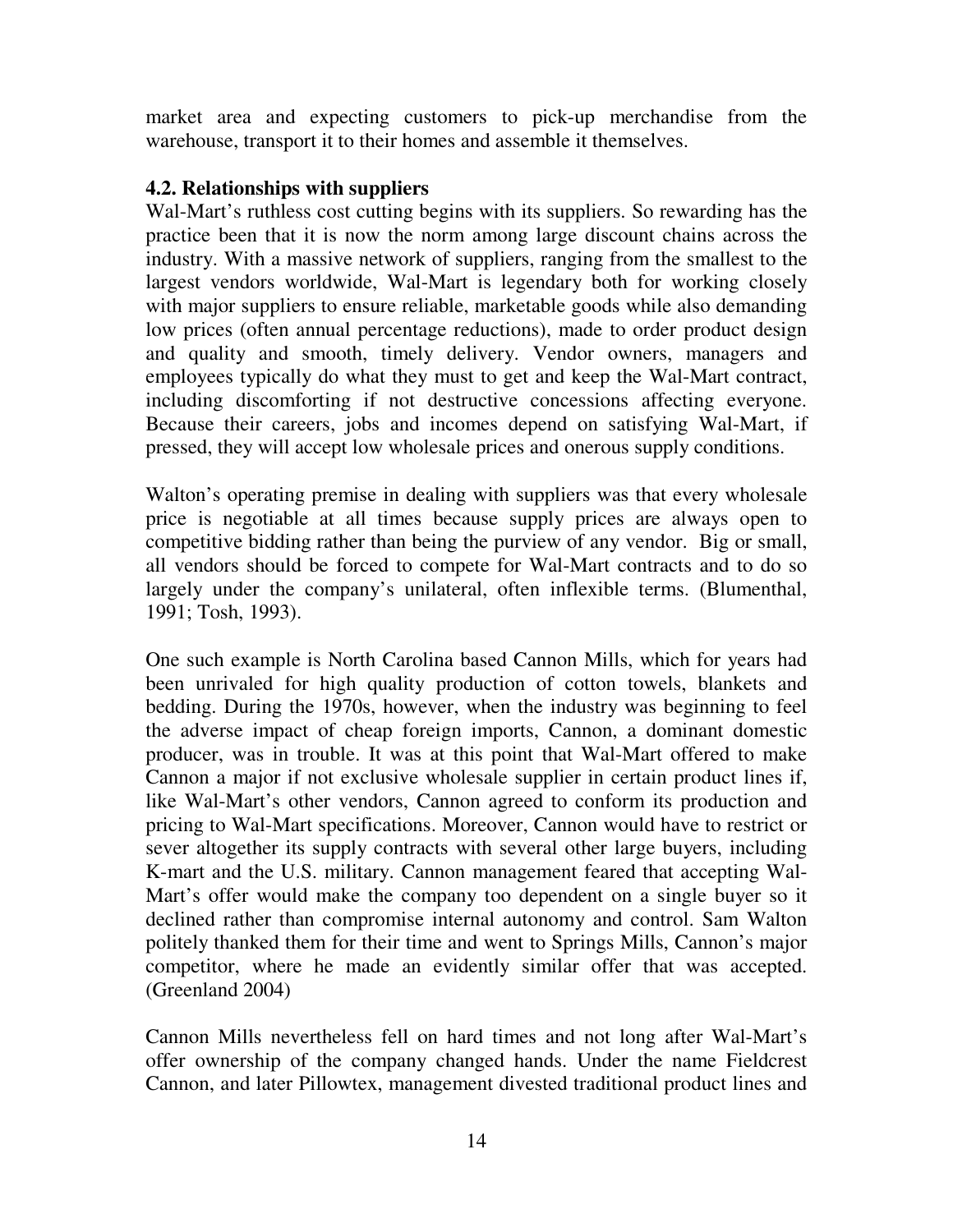finally, in 2000, sought Chapter 11 bankruptcy protection. Springs Mills (now Springs Industries) thus became a \$2.5 billion a year company and a dominant player in what was left of the American cotton textile industry. So when foreign competition intensified, and Springs Industries found itself unable to compete against low-wage foreign producers and continue to supply Wal-Mart and others with competitively priced goods, it was forced to shutter some of its largest Southern plants. (Bell 2005; Mecia and Bell 2004)

Wal-Mart's global supply chain is another source of cost-saving for the company, with devastating effects on the trade balances of third world counties whose export sectors are vulnerable to Wal-Mart's supply chain relations. In Mexico, for example, Wal-Mart Mexico's growing reliance on the company's global supply chain rather than Mexican suppliers increased its ratio of import to total vendor purchases from 20 percent in 1997 to more than 55 percent by 2002; and Wal-Mart is now the leading contributor to Mexico's perennial trade deficit. To compete with Wal-Mart's low prices, its largest Mexican competitors recently formed a purchasing association in order to create their own centralized supply chains. But in doing so, they further depressed domestic supply prices, contributing to lower profit margins and the steady decline of traditional Mexican manufacturing and agricultural suppliers. (Durand 2005)

Another example is the global coffee industry. Some years ago, Wal-Mart began selling Brazilian coffee in its U.S. stores, based on a supplier arrangement with a Brazilian exporter that had vertically integrated coffee growing, roasting, packaging, wholesale brokering and international transporting under common ownership and control. Such productive consolidation reduced supply costs to the point that Wal-Mart could undercut competitor prices by a third. It also disrupted traditional supply chains, the chief victim being the African state of Uganda, which at the time relied on coffee resources for 90 percent of its export earnings; it did not, however, have the organizational capability to replicate Brazil's vertical system. Not only was Uganda eliminated as a Wal-Mart supplier but consequently also lost market share to low-wage Vietnam, which only recently had produced less coffee than Uganda but by now was producing more than of all of Africa. Maxwell and Folgers, the next largest U.S. retail coffee brands, still import from a number of countries, including Uganda, but as their market shares decline (total coffee sales are constant), they too will turn to supplier countries having integrated supply processes. Uganda will not be one of them. (Anholt 2005: 28-30)

The irony here is that while Wal-Mart and other discount retailers enable vertical integration of manufacturing abroad they help destroy it at home. By linking their low prices and consequent sales revenues to continuous imports of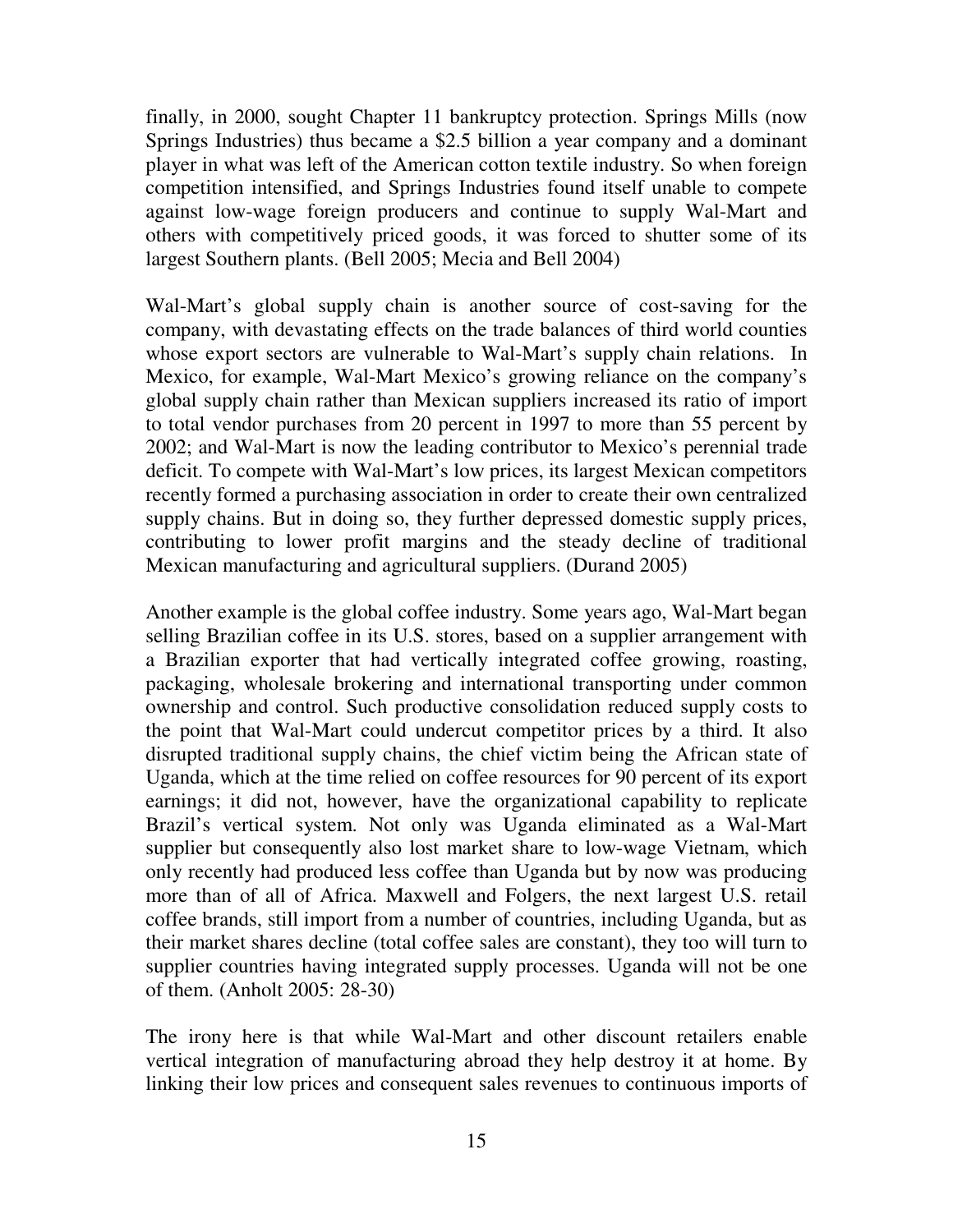cheap foreign goods made under integrated production systems, they disrupt similarly vertical systems at home. This has been true for some time, as one retail expert had concluded years ago: 'Wal-Mart is now large enough that it is driving midsize to large players out of business and speeding consolidation among others.' (Kaufman, 2000: 24) The transformation has been predictably effective in retail staples such as textiles and clothing.

Consider the experience of Fort Payne, Alabama, a small town with ample supplies of both cotton textiles and cheap labour and a long-standing reputation as the 'Sock Capital of the World.' At one time, Fort Payne manufactured every eighth pair of socks worn globally; and as recently as the 1990s, one in every three jobs in Fort Payne involved sock-making. But with the rise of the discount retailers and their ability to squeeze vendors, imports of socks skyrocketed and wholesale prices plummeted. Wal-Mart and other discount chains were profitably selling a package of five pairs of cushion socks for \$3.76 while Fort Payne's mills struggled in vain against the trend. One of the biggest, Robin-Lynn Mills, saw its sales of \$24 million on output of 30 million pairs of socks in 1999 plunge to \$12 million on the same volume in 2004 as the 'world sock capital' title passed to Datang, China.

In Datang, Three Star Socks, comparable in size and output to Robin-Lynn, competes with American and other mills around the world from a distinctly advantageous position. Among other things, it has access to as yet unlimited supplies of cheap labour, trades in an under-valued currency pegged to the overvalued U.S. dollar and manufactures in an industrial district 'of more than 10,000 households in 120 villages, 1,000 textile material processors, 400 yarn dealers, 300 sewing firms 100 pressing operations, 300 packagers and 100 forwarders.' These vendors serve thousands of producers ranging from oneroom family enterprises to substantial employers like Three Star. In addition, local government subsidizes workplace energy consumption, provides discounted land and buildings, and offers tax abatements for jobs created. The major disadvantage Three Star and the others in Datang operate under is antiquated machinery; it takes three times longer to turn out a pair of socks in Datang than it does in Fort Payne, but at a cost of 27 cents for Three Star compared with 41 cents for Robin-Lynn.

As a result of these cost differentials, in 2001, China as a whole exported 12 million pairs of socks to the U.S., up from 6 million the year before; and by 2004, it exported 670 million pairs, more than double the 264 million pairs in 2003. During this same period, wholesale prices for Chinese socks in America fell by more than half, which explains why Three Star was selling more socks to Wal-Mart, Robin-Lynn was selling fewer and Fort Payne mills were being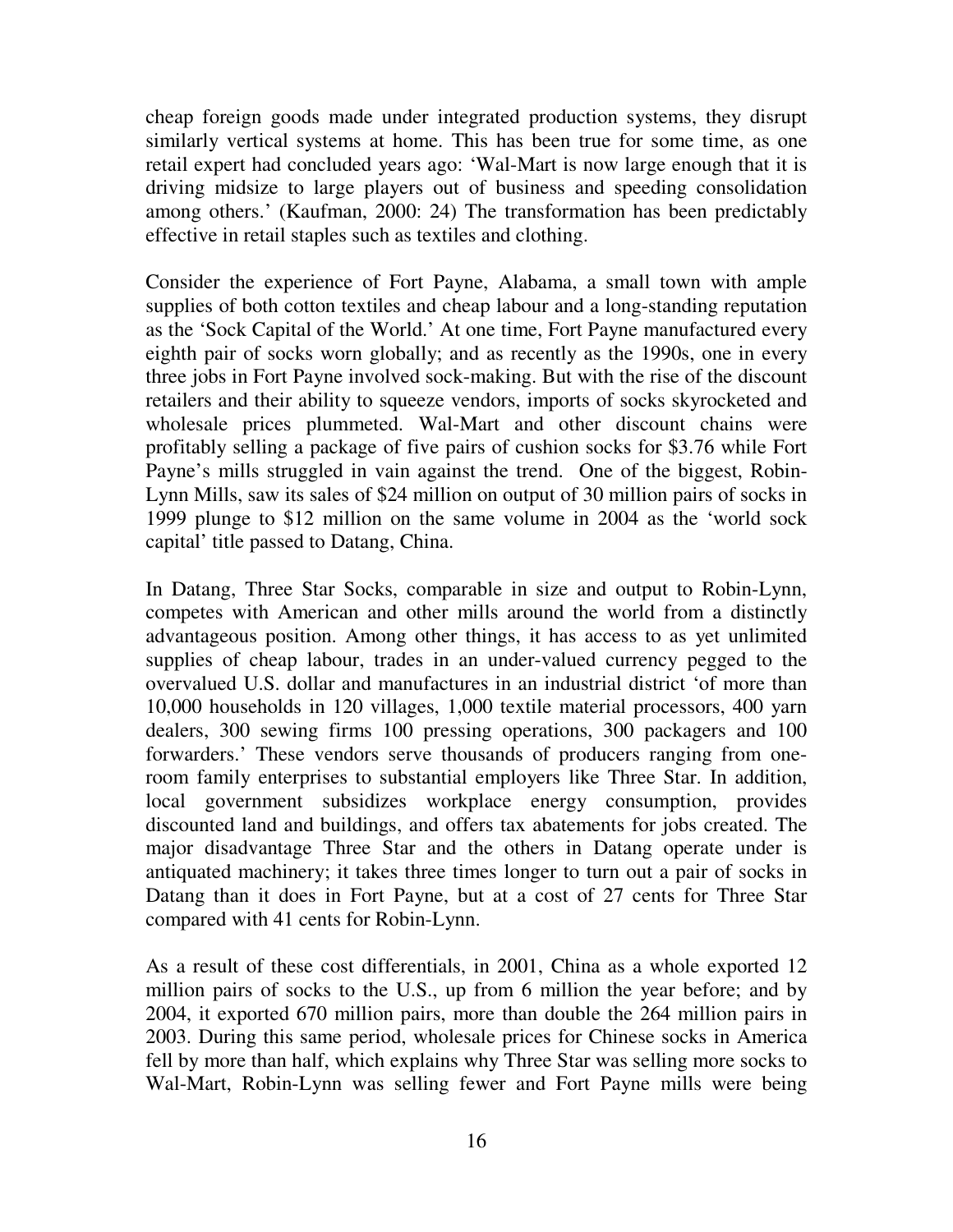closed. 'If they shut the rest of the mills down,' a local sock outlet salesman grimaced, 'Fort Payne is going to be a ghost town.' But not only have the sock mills been affected; having been pushed to the brink of dissolution, the Fort Payne mills reluctantly acted to dissolve long-time supplier relationships. Rather than go on fighting a losing battle in which he knew he would have to lay off still more production workers and make additional payroll cuts beyond the 10 percent reduction everyone, including the company chairman, had already taken, Robin-Lynn's plant manager arranged for a Pakistani producer to supply the yarn needed to run his mills. Even with the added transportation costs, it could do so 35 percent cheaper than his North Carolina suppliers. 'Nothing is sacred now,' he said. 'We'll change vendors for anything. Yarn, supplies, light bulbs, it doesn't matter. The old loyalty where your buddy sold you the light bulb, that's gone.' (Lee 2005; Reeves 2004)

These adverse supply chain effects extend beyond the American south. When Wal-Mart gave Carl Krauss an ultimatum, he found he had no choice but to transfer the production of parts for his family-owned company's fan manufacturing plant in Chicago to Shenzhen, China. Wal-Mart had demanded that he reduce costs and wholesale price on floor fans or lose the account. When automation of the Chicago production line (eliminating some two-thirds of the assembly work force there) and persuasion of local suppliers to lower their prices did not deliver the prices Wal-Mart had demanded, Krauss reluctantly built the Shenzhen parts production plant, where workers made 25 cents an hour compared to the \$13 he was paying in Chicago. 'My father was dead set against it,' he said. 'I have the same respect for American workers [as he], but I'm going to do what I have to do to survive.' Krauss succeeded in keeping the supply contract and Wal-Mart succeeded in reducing the price of the fan by half. (Goldman and Cleeland 2003)

Low price and cost also are important objectives for IKEA, but not at the expense of product quality or social and environmental responsibility. In order to maximize efficiency and keep costs down, IKEA has created a global organization that provides infrastructure, service and support to its various business units and helps them to identify and implement the most cost-effective technology available. Its business solutions and services are used in IKEA stores, warehouses, trading offices, catalogue processing, product development and other units where support is needed. IKEA is not dissimilar to Wal-Mart and other global retailers in the use of economies of scale in production and distribution. However IKEA invests in innovative production methods and smart design to keep costs low without sacrificing product quality. What makes IKEA unique is its ability to manufacture good quality products at low prices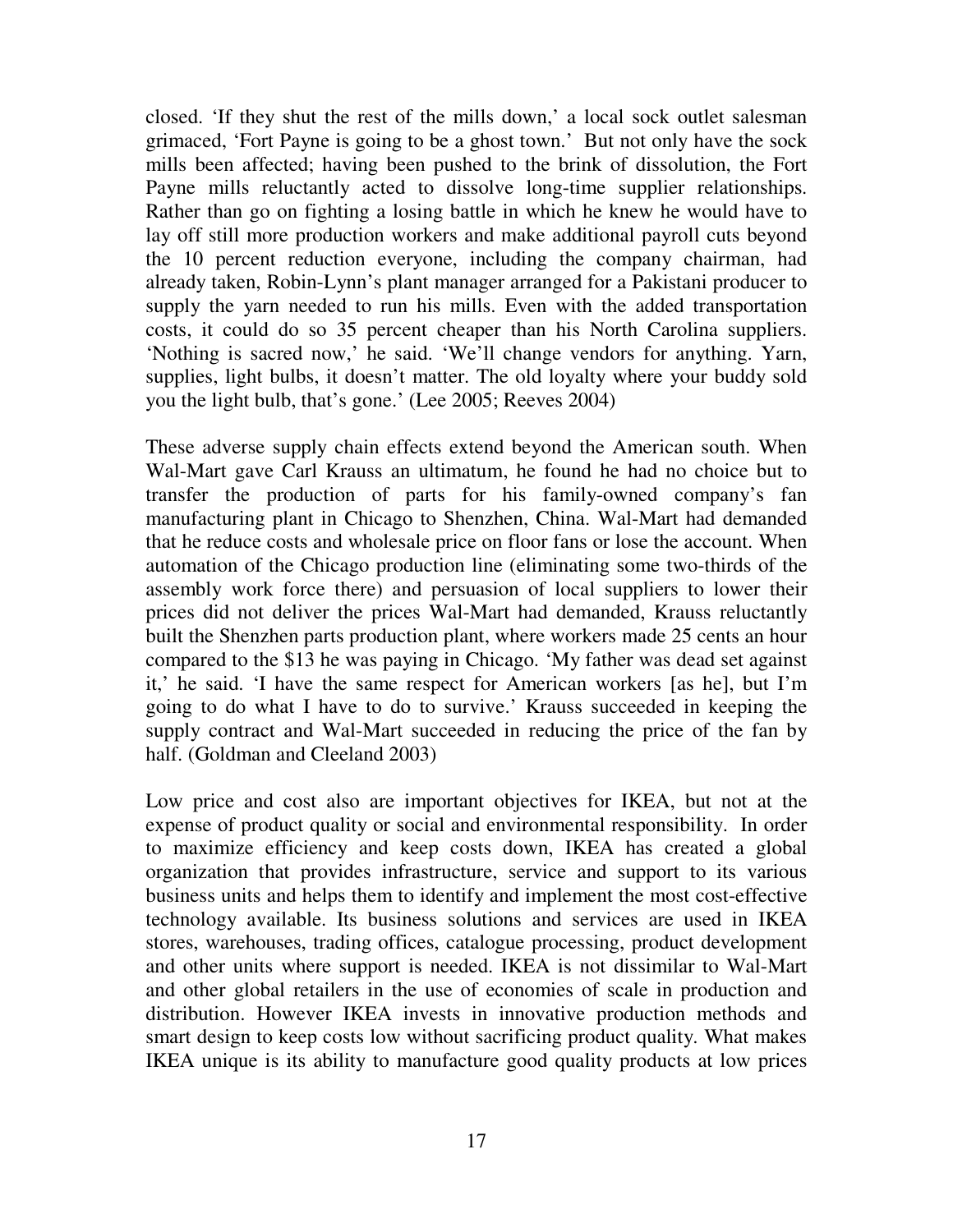while at the same time adhering to strict standards for social and environmental responsibility.

Most of IKEA's production takes place in lower-cost countries, with 20 percent being manufactured in China and 12 percent in Poland. Eight percent of IKEA's products are manufactured in Sweden, with Germany and Italy accounting for a further 13 percent and the remaining 47 percent of production distributed around the world. (AFX Europe, July 2005)

IKEA believes that protecting the environment and improving and maintaining good conditions at the level of the factory will reap long-term benefits for all of IKEA's stakeholders. In 1998, it established 'IWAY,' to ensure that high social and environmental standards would be maintained throughout the company as well as within those entities with which IKEA has business relations.<sup>vii</sup> The IKEA Way on Purchasing Home Furnishing Products' (IWAY) spells out IKEA's expectations of its suppliers with regard to legal, employment, social and environmental responsibility; it also explains what suppliers can expect from IKEA. In its 2004 *IWAY, Social and Environmental Report,* these expectations are clearly outlined. Prior to commencing a business relationship with IKEA, for example, potential suppliers are required to refrain from using forced or bonded labour, child labour; and wood from intact natural forests or high conservation value forests. In addition, IKEA requires suppliers to submit an action plan detailing how they intend to meet the remaining IWAY criteria. Suppliers are told that they can expect IKEA to be reliable; to adapt its products to suppliers' production methods and contribute to efficient production; to care for the environment and support material and energy-saving techniques; to assume a clear standpoint on working conditions; to respect cultural differences; and to provide clear and mutually agreed commercial terms.

Once a supply relationship has been established, IKEA requires compliance with national laws and regulations as well as with international conventions concerning protection of the environment, working conditions and child labour. It expects suppliers to respect fundamental human rights and to treat their workers fairly and with respect. In this regard, suppliers are required to provide a healthy and safe working environment; to pay the legal minimum wage or the local industry standard and to compensate for overtime; if housing facilities are provided, suppliers are expected to ensure reasonable privacy, quietness and personal hygiene. Suppliers are prohibited from using child labour, forced or bonded labour; from discriminating or using any form of mental of physical disciplinary action, including harassment; from using illegal overtime; and from preventing workers from associating freely with any worker's association or group of their choosing or collective bargaining.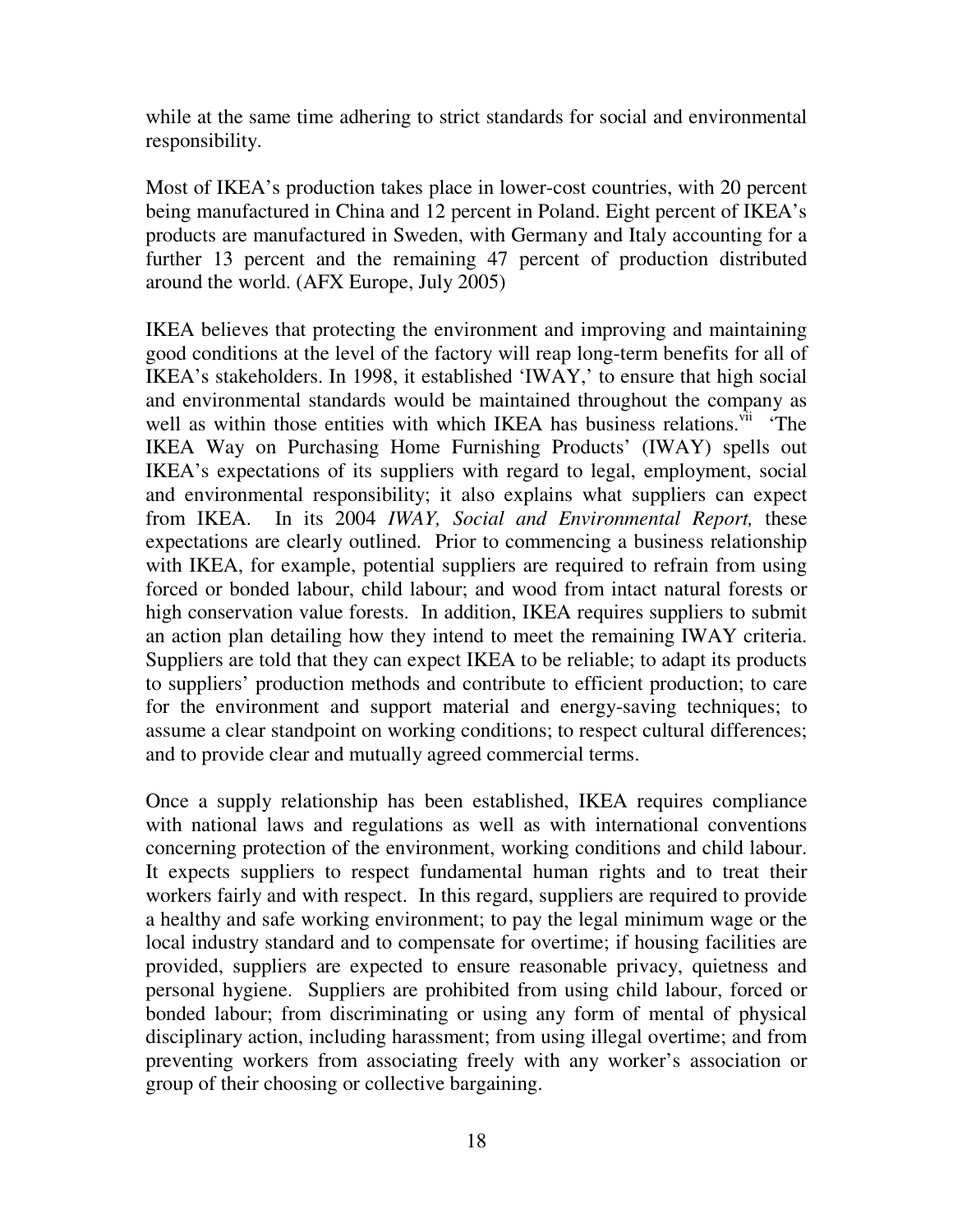With respect to the environment, suppliers are expected to 'work to reduce waste and emissions to air, ground and water; handle chemicals in an environmentally safe way; handle, store and dispose of hazardous waste in an environmentally safe manner; contribute to the recycling and reuse of materials and used products; and use wood from known areas and, if possible, from sources that are well managed and preferably independently certified as such.' They are not permitted to use or exceed the use of substances forbidden or restricted in the IKEA list of 'Chemical Compounds and Substances;' or to use wood originating from natural parks, nature reserves, intact natural forests or any areas with officially declared high conservation values, unless certified.'

To monitor and ensure compliance with IWAY, in addition to its own auditors, IKEA contracts with independent auditors to inspect and monitor all suppliers with whom the company does business on an on-going basis; and those who fail to adhere are dropped as IKEA Suppliers. Approximately 80 auditors in IKEA's 43 trading service offices are responsible for supporting suppliers, explaining IKEA's requirements, agreeing action plans for improvements and monitoring compliance. In the event of non-compliance, auditors require, in writing, an action plan describing the corrective action, responsible person and timeline for completion; and this is sent to IKEA within one month of the audit. The auditors then follow up with suppliers to assure that the necessary corrective actions have been completed according to the approved action plan and timelines. According to IKEA's 2004 IWAY Social and Environmental Report, during fiscal year 2004, non-compliance with IWAY was a determining factor in the company's decision to terminate business relations with 49 of its global suppliers; and as a result of this strict code of conduct, IKEA today works with 1500 suppliers compared with approximately 2700 six years ago.

Because squeezing suppliers for better prices, without providing creative solutions to enable them to reduce costs and improve efficiency, will result in unacceptable working conditions that compromise quality and contribute to failures in living up to IKEA's high social and environmental standards, IKEA works with suppliers to help them meet not only its price and quality expectations but also the requirements of IWAY. An illustration of this cooperative and mutually beneficial process can be found in IKEA's relationship with Shaw Wood in Nova Scotia, Canada, which in December 1998 became the first North American plant dedicated to supplying IKEA. From the start, IKEA treated Shaw Wood as a partner and provided extensive technical and creative support. Shaw Wood delegations visited furniture factories in Europe operated by IKEA's Swedwood manufacturing division;<sup>viii</sup> and during start-up, IKEA provided the company with critical technical and engineering assistance, including the selection of production equipment based on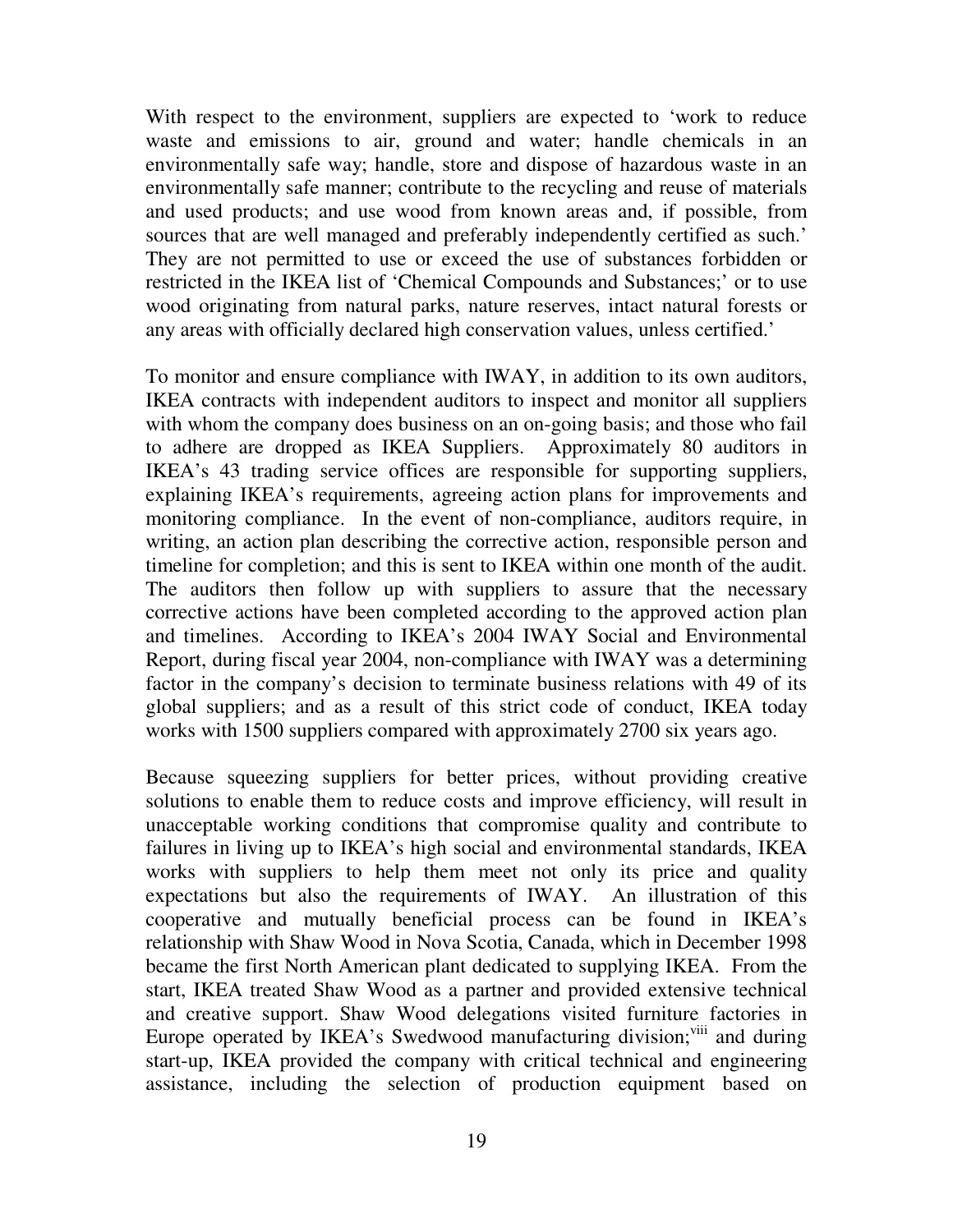performance-based specifications capable of delivering the required levels of quality and productivity.

According to Robert Shaw, president of the Shaw Group, IKEA has little tolerance for suppliers that do not push themselves to live up to its exacting standards. 'Price of course is important,' said Shaw, 'but quality is one area where IKEA is relatively unforgiving. It also has environmental, working conditions and quality system policies that must be met. IKEA's quality people are in our factory constantly, as they are everywhere (where its furniture is made).' According to Dean Robertson, general manager of Shaw Wood. 'IKEA is a good customer but tough and very demanding on quality.' In 2004, IKEA auditors graded Shaw Wood at level three of its four-level quality program. To reach level four requires having ISO 9002 certification, a goal Shaw Wood is actively pursuing.

IKEA also worked with Shaw Wood to ensure compliance with the company's high standards for environmental and working conditions. Shaw Wood is in compliance with IKEA's forestry practices program. 'We have a long paper trail between all of our lumber mills and harvesters to show IKEA that our lumber did not come from any old-growth forests or national parks, and that it was harvested in the right way,' Robertsons said. In the area of social standards and employment conditions, IKEA's approach is rigorous but far-sighted. According to Robertson, 'they inspect all of their supplier plants around the world in these areas and apply the toughest laws set by any one nation as their standard. They do this to level the playing field among competing suppliers. It's a bit of a pain to meet all of these things but it sets us up to be more competitive and a better supplier down the road.' (Christianson 2001: 63).

Not only does IKEA's *partnering* with suppliers benefit their long-term performance; it has also had a positive impact on local businesses and on conditions in suppliers' factories and the communities in which they are located. One such example is IKEA's relationship with Nicholas Borsos, who in 1999, with the help of a loan from IKEA, purchased a state owned run-down furniture factory in Nehoiu, Romania. According to Borsos, he learned about business from IKEA and has worked hard to meet IKEA's standards both in his factory and within its supply chain. Prior to the investment, for example, the factory had no ventilation system or air filters and working conditions were so poor that workers were forced to leave the windows open in the middle of winter. The toughest thing about IWAY, according to Boros, is that he is also responsible for making sure his suppliers follow IKEA's code of conduct, such as checking whether they are paying fair wages on time. But despite these strict demands,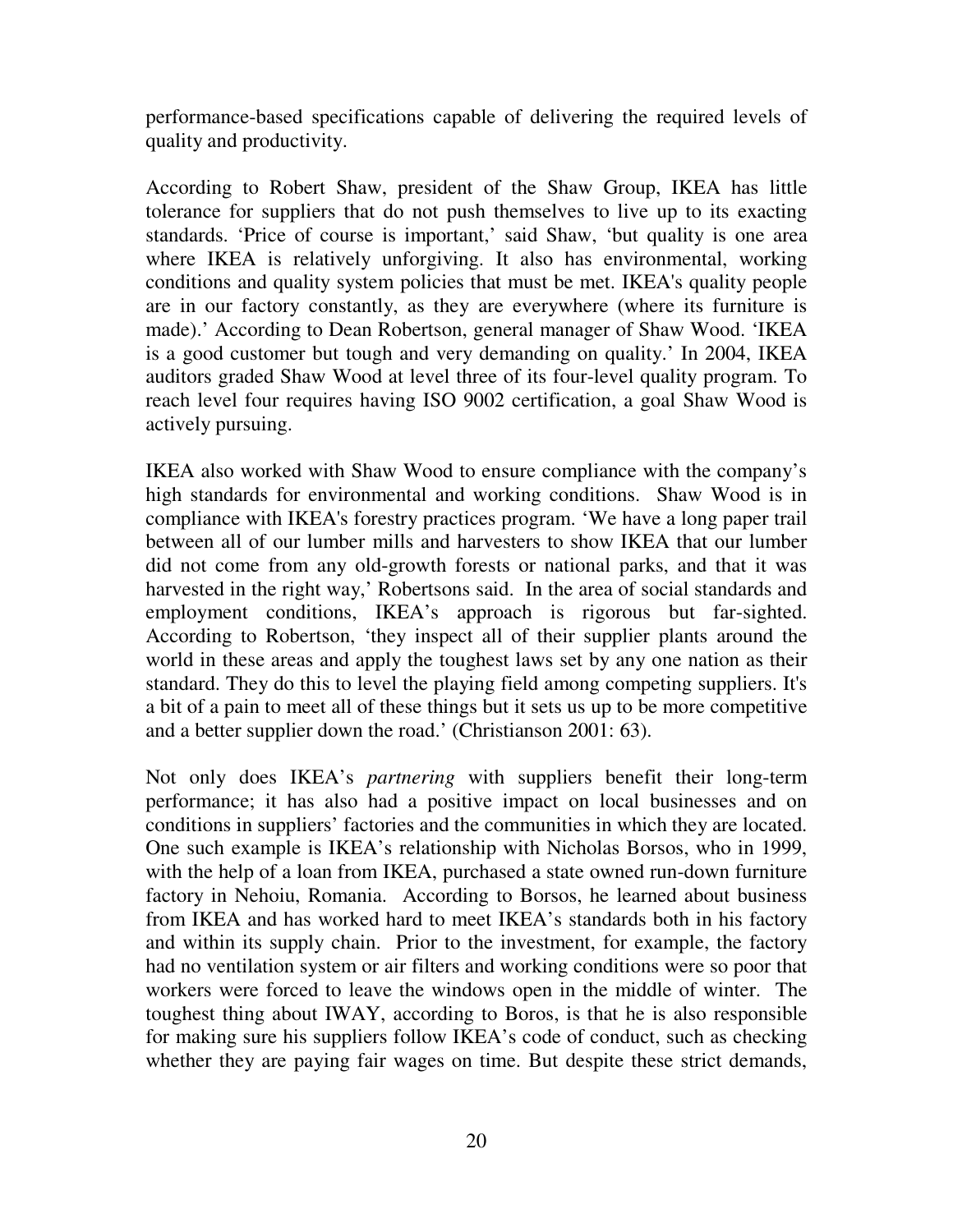Boros believes that IKEA's standards have led to better conditions for local employees, the environment, and business; and sales have increased fivefold.

# **4.3. Employment standards**

The labour extraction process presents another opportunity for Wal-Mart to cut operating costs. The company has developed exploitive labour recruiting and supervising strategies that enable it to obtain a steady supply of low-wage workers who have few employment alternatives and are therefore willing to accept the terms and conditions offered. Managers reportedly agree to work long hours for modest base salaries in the expectation of receiving large performance bonuses and then retiring before the associated stresses take their toll. Hourly workers agree to work for low wages, poor benefits and exacting supervisory demands out of diverse combinations of fear of losing their job, personal pride in a job well done and misplaced loyalty to a company that promotes a few from the ranks but otherwise seldom reciprocates. (Cleeland et. al. 2003; Tower 2002)

But wage differentials are not its most important competitive advantage in view of the fact that Wal-Mart pays wages generally equal to or slightly below those of its competitors. The real difference arises from its practice of requiring store managers, under threat of disciplinary sanctions, to cut to the bone the number of hours of paid labour over a specified time period. The direct result of this policy is Wal-Mart's lengthy record of labour offenses. More than two dozen class action lawsuits allege a company-wide practice of forcing employees to work without pay, or 'off the clock,' by means of a variety of overt and covert supervisory actions. In some of these cases Wal-Mart has been found liable and in others has settled out of court.

Independent investigation indicates the practice is so widespread among Wal-Mart stores that it represents a headquarters cost-cutting strategy, albeit situational and circumspect in nature rather than direct and indiscreet. After months of interviewing former Wal-Mart associates and managers in 18 states and reviewing stacks of court documents and testimony, Steven Greenhouse, a *New York Times* labour writer, concluded that although Wal-Mart officially forbids off the clock work and short changing workers of overtime pay, the company's 'intense focus on cost cutting had created an unofficial policy that encouraged managers to request or require off-the-clock work and avoid paying overtime.'

Verrete Richardson, a former apparel associate at a Wal-Mart superstore near Kansas City, tells a typical story in this regard. As she headed for the parking lot after her 10 p.m. to 8 a.m. shift, her manager ordered her back into the store to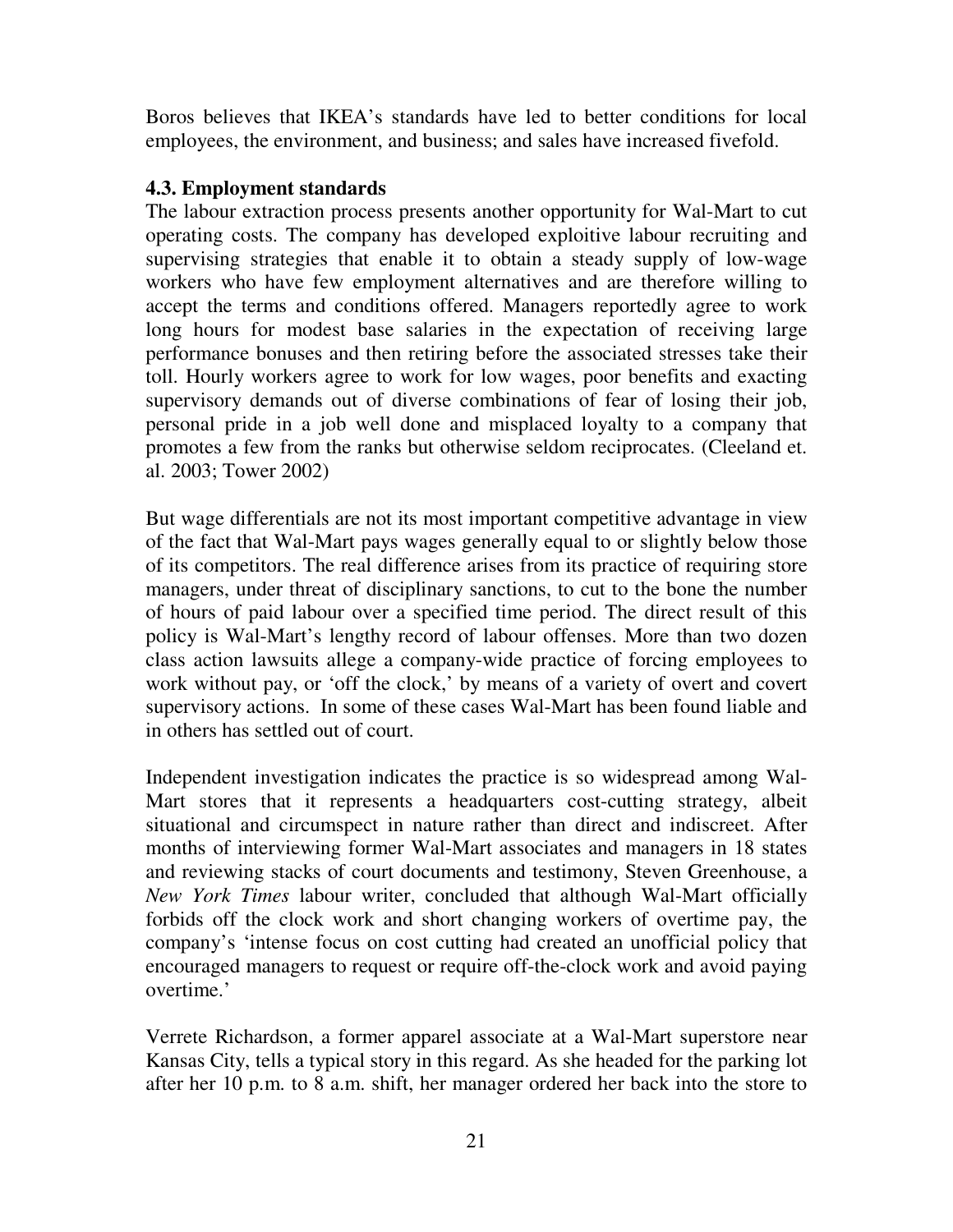return garments to the shelves and pick up discarded items. This was not the first time it had happened. At other times she had been told to bring in shopping carts from the parking lot after having clocked out. Still other times, before she had a chance to clock in a manager would direct her to a cashier and tell her to start checking out customers. Sometimes, she said, she worked as much as three hours before being she was able to clock in and start getting paid. She had always complied with these orders, she conceded, because she did not want to offend her supervisors. But she was nevertheless resentful that Wal-Mart would do that to her. 'A company that makes billions of dollars doesn't have to do that,' she told Greenhouse. (Greenhouse 2004a; 2004b; 2002)

Finally, state governments have fined the company for multiple and repeated violation of child safety ordinances, wage and hour regulations, antidiscrimination mandates and illegal immigrant laws. But the modestly penalized yet recidivist nature of these offences suggest that Wal-Mart, along with many other American employers, consider them a cost of doing business. (E.g., O'Brien 2002; Schafer and Helderman 2001)

Unions could make a decisive difference but to date, not one Wal-Mart store in North America is organized. Recognizing the obvious threat Wal-Mart poses to its existing contracts and negotiated standards, the United Food and Commercial Workers (UFCW) union and others have tried for more than twenty years to organize Wal-Mart; and although the UFCW has succeeded in getting about a dozen formal certification elections, some involving entire stores and others specific departments within stores, it has won only one, a small unit of meat cutters at a Texas store. However, after an unsuccessful appeal to nullify the election, Wal-Mart discontinued skilled meat cutting in that and other regional Wal-Mart's, rendering moot the hard-won union certification. Several years later, the provincial labour board in Quebec, Canada, certified UFCW Canada as bargaining agent for hourly workers at a Wal-Mart store there; but again, after exhausting its appeals and going through the legal motions of negotiating a labour contract, Wal-Mart closed the store for 'poor operating performance.' (Barbaro 2005)

A report on U.S. labour standards by the Geneva-based International Confederation of Free Trade Unions (2004) revealed that between 2000 and 2003, Wal-Mart was involved in more than a hundred unfair labour practices, primarily involving union organizing attempts. Since 1995, the National Labour Relations Board (NLRB) has filed at least sixty complaints ranging from illegal firing of union sympathizers to unlawful surveillance, intimidation and threats. However, the most severe penalty Wal-Mart has received was 'a requirement order to post notices in various stores that it will no longer threaten employees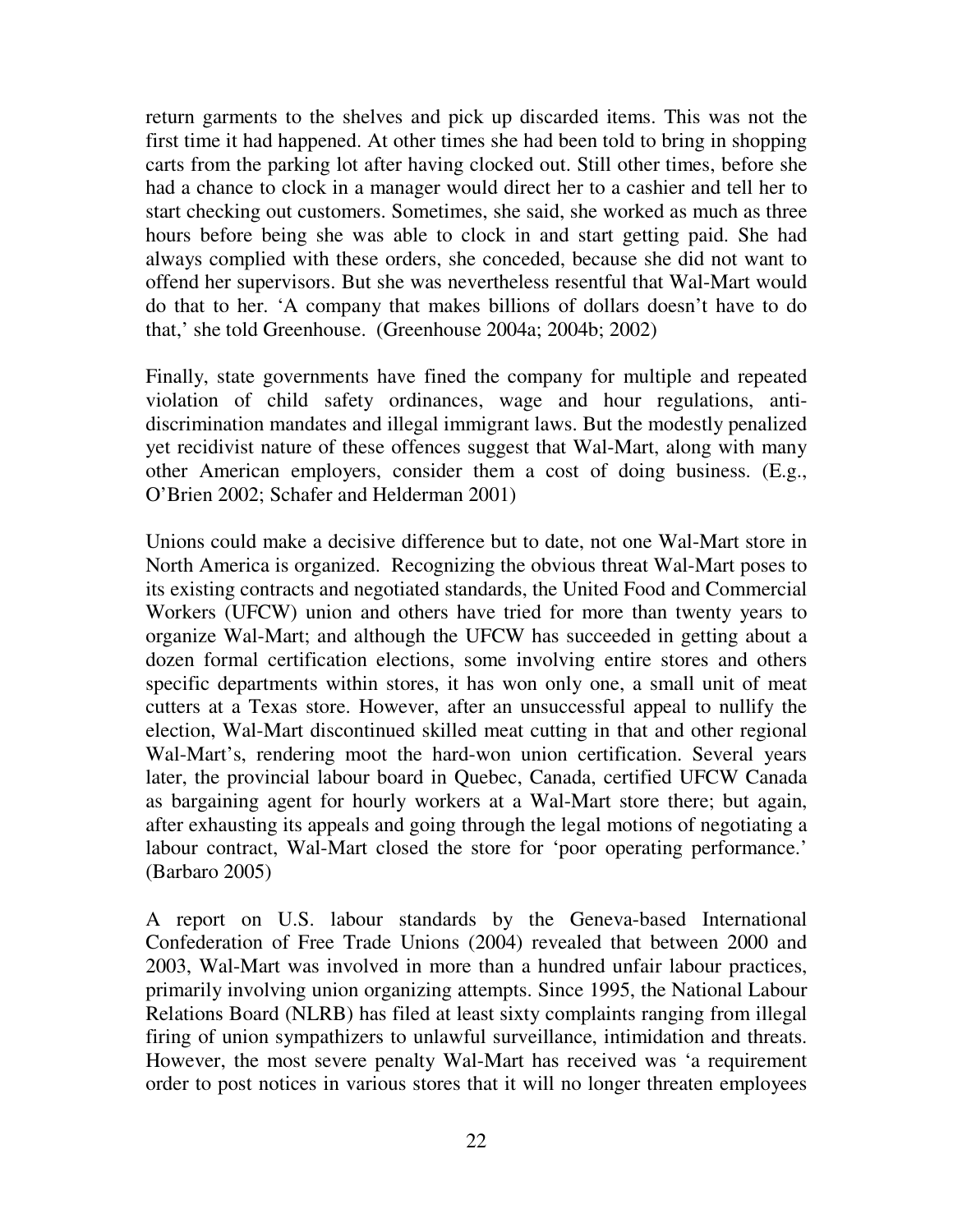who engage in "concerted activity" deny their right to organize, require employees to report their contacts with unions, or discipline or fire workers who engage in concerted activity.'

On the labour front, Wal-Mart Germany experienced recurring worker actions including brief walkouts relating mainly to its repeated failure to observe prevailing pay and employment standards in German retail. As a result, Wal-Mart Germany has had a difficult time recruiting and retaining qualified store and warehouse workers. A more striking demonstration of the difference between American and German expectations occurred when Wal-Mart's home office in Arkansas tried to introduce a level of behavioral discipline in Germany that it routinely imposes on its domestic labour force. After having to close stores and finding it difficult to recruit and retain workers, Wal-Mart Germany inaugurated what it called an 'employee ethics code.' Along with their monthly paychecks, employees received a gratuitous lecture from the boss. The new, mandatory code prohibited employees from accepting gifts and from entering into romantic relationships with fellow employees in positions of employment influence; and it instructed workers to inform on other workers 'if they observe that they have broken the rules.' Non-compliance with the code, employees were warned, could lead to termination. When they issued the order, Wal-Mart's German managers informed employees that the code did not originate with them but came directly from their Arkansas superiors; and when the union vowed to resist in court, German managers declined to comment. (*Deutsche Welle* 2005).

Worker rights expert, Manifred Confurius, rightly pointed out that American workers tolerate considerably greater restrictions on personal behaviour than do European workers and for that reason Wal-Mart's unilateral code might not travel well Within weeks, a German tribunal, in response to union complaints, declared the rule changes illegal and the cross-national directive was not allowed to stand. (Morning News Beat 2005)

Wal-Mart has also stumbled in the UK. With the success of several upstart discount food chains, UK shoppers had become used to regular price-cutting before Wal-Mart acquired Asda in 1999, then the fourth largest supermarket behind Tesco, Safeway and Sainsbury. For some time, Asda had been trying to increase market share using Wal-Mart's cost- and price-cutting strategy, although not nearly as successfully. But under Wal-Mart's control, Asda soon displaced Safeway and Sainsbury and moved into second place. Tesco initially faltered but under changed management distanced itself from the pack, including Asda, which began losing market share and by 2005 had fallen behind the previously vanquished Sainsbury, also under new management.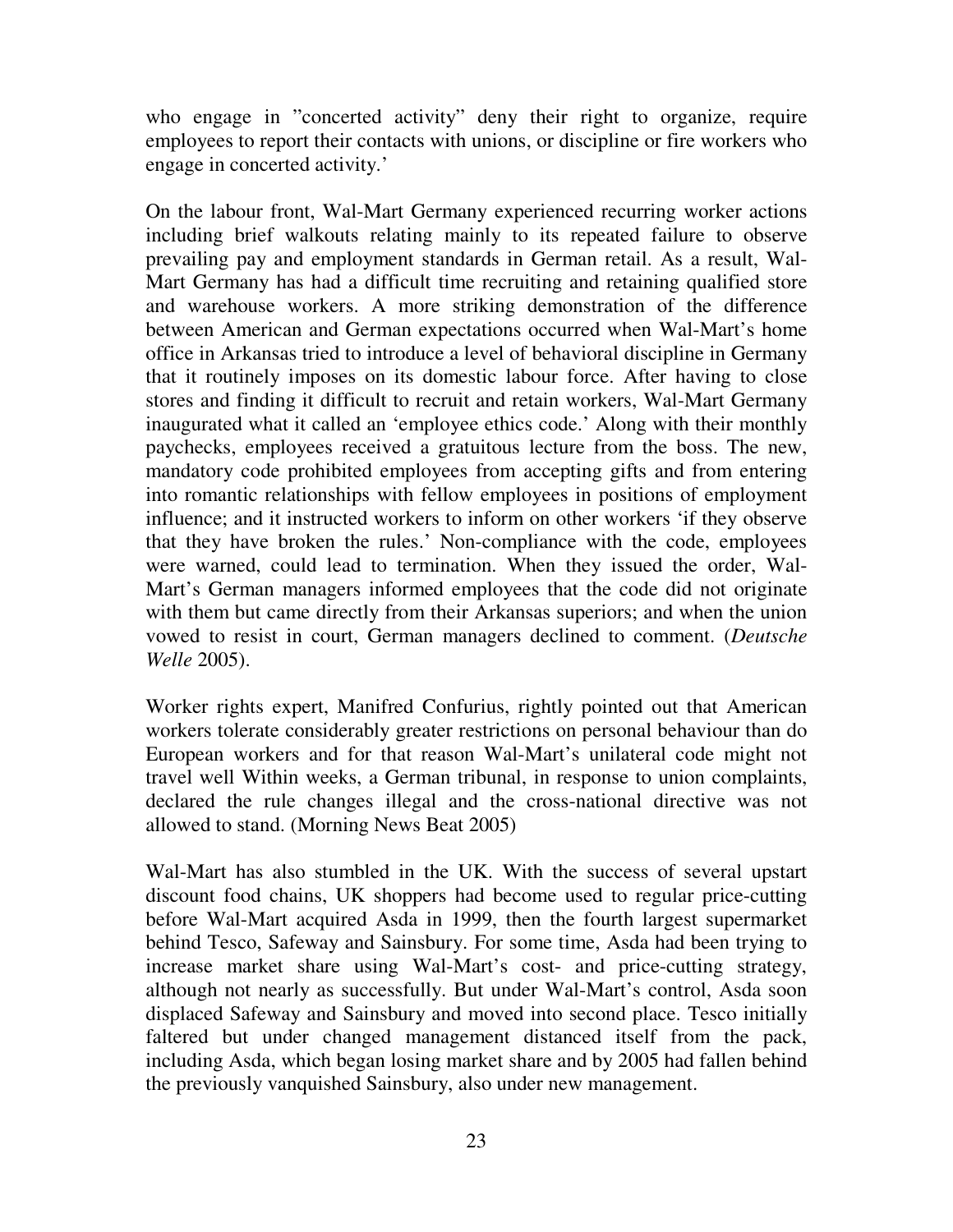Asda's decline was attributed to its failure to match Tesco's quick perception of and response to a signifying change in consumer preferences -- from low prices to low prices plus service. Whereas Wal-Mart's approach had come to dominate mainstream retailing in the UK, shoppers had come to expect price cuts as the industry norm and now wanted wide aisles, appealing shelf selections and informed shop assistants as well. The difference between Asda and Tesco in this regard is that Wal-Mart is less inclined than Tesco to sacrifice its cost-pricecutting priorities in order to win over enough customers to maintain its earlier momentum. Its future in the UK is not in jeopardy as a result but is certainly less assured. (Rigby 2004)

Asda has also experienced strained labour relations under Wal-Mart ownership. In late July 2005, GMB union members at Asda distribution centres supplying its northern UK stores, its area of greatest density, voted overwhelmingly for a series of brief strikes at the Washington, Tyne and Wear and Ince, Wigan depots. Asda Washington initially offered workers a generous 10 percent pay raise provided they agreed to give up collective bargaining rights; but when workers rejected the stipulation, Asda offered a 7.75 percent increase over two years, half of what the union was demanding, and informed 315 of the depot's 600 workers that they might be made redundant. At the Ince Wigan depot, the company announced plans to impose unilaterally a one-fourth increase in the number of warehouse items lifted during the regular 8-hour shift, on the grounds that this is the number of items Tesco employees lift. When workers protested the speed-up, management suspended a GMB shop steward pending investigation. Yet another dispute arose when Asda announced plans to cut some 14,000 jobs companywide – three or four managers from each store and numerous headquarters staff -- in response to market losses to Tesco and Sainsbury. GMB claimed that Asda junior managers had been joining the union in large numbers recently and that it would resist the reductions on their behalf. The union's rationale for resisting each of these related incursions and for trying to publicize the industry trend producing them relates to the negative impact of Wal-Mart's practice of reducing labour standards to a local minimum, which ultimately undermines labour standards for all workers in that market. (Donaldson 2005; Goldsmith 2005; GMB 2005)

IKEA, by contrast, does not get the most out of employees by capitalizing on their labour market disadvantages but instead by developing their skills and commitment to the organization, and consequently, encouraging them to fully participate in their productive role within it. According to an IKEA executive, successful employees 'are people who accept our values and are willing to act on our ideas. They tend to be straightforward rather than flashy, and not too status-conscious. They must be hardworking and comfortable dealing with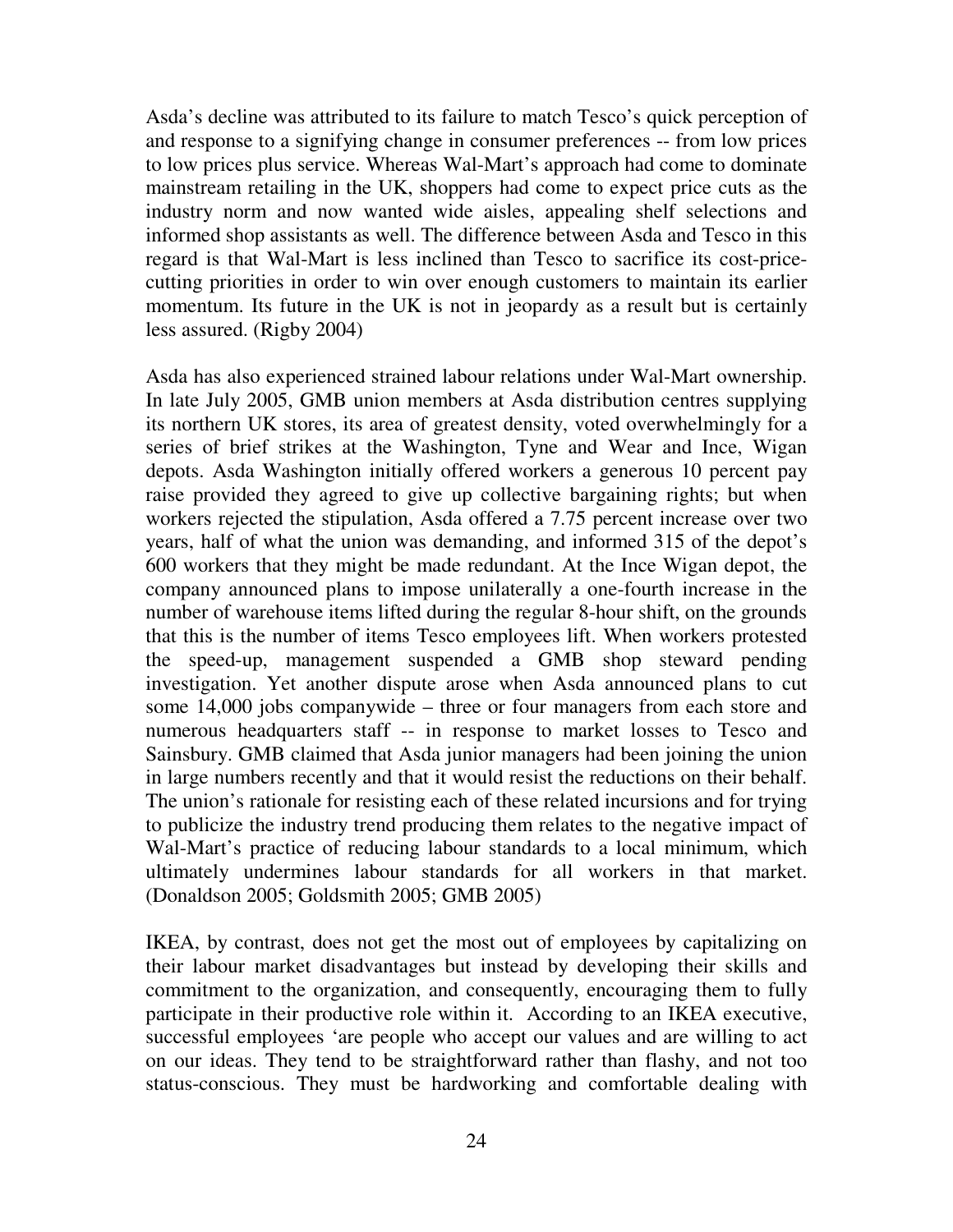everyone from the customer to the owner to the cashier. But perhaps the most important quality for an IKEA is 'odmjukhet,' a Swedish word that implies humility, modesty and respect for one's fellow man. It may be hard to translate, but we know it when we see it. It's reflected in things like personal simplicity and self-criticism.' (Barlett and Nanda 1996: 5) IKEA believes that the company's employee culture plays a central role in supporting its philosophy and ensuring success. The company therefore makes serious efforts to propagate this culture throughout the organization by means of training and mentoring programs. It also attempts to export this culture to IKEA suppliers and the various entities with which they do business.

However, difficulties and challenges arise with respect to differences in national social, economic and political norms and standards. For example, when IKEA stores in the US are compared with stores in Scandinavia, differences in employee attitudes quickly become apparent. 'Because of low job security, American employees are always looking for guidance despite their higher education and need to achieve. The IKEA way requires openness and a willingness to take responsibility. We want people to stand up and disagree with authority if they have confidence in their beliefs. Despite intensive training programs it has been hard making the IKEA way their way of life here in the United States.' (Barlett and Nanda 1996: 10) Since most large retail stores in the US suffer from high rates of employee turnover, it is common for employers like IKEA to encounter employees who have worked at other retail facilities like Wal-Mart, from which they bring remnants of the culture of that employer, such as insecurity and low self esteem. These negative attitudes are challenging obstacles to the employee culture IKEA is seeking to develop in its retail outlets in the US.

To support its high commitment employment strategy, IKEA pays good wages, gives full benefits and provides health care benefits to anyone working 20 hours a week. New parents at IKEA can tap into its parental-leave benefits by which mothers automatically receive seven weeks off with full pay, while fathers and adoptive parents get one paid week. (*Working Mothers Magazine* 2005) Such forward-thinking policies make employees feel that their contributions are valued, no matter how many hours they work; and this corporate vision, IKEA executives contend, has had a direct effect on employee retention.

#### **4.4. Social responsibility**

The triumph of the global discount retailers as stand-alone stores or shopping mall anchors indeed gives shoppers bargain prices, ample parking spaces, controlled indoor climates and, in addition, offers the promise of hundreds of hourly jobs and enhanced local tax revenues. However, some have argued that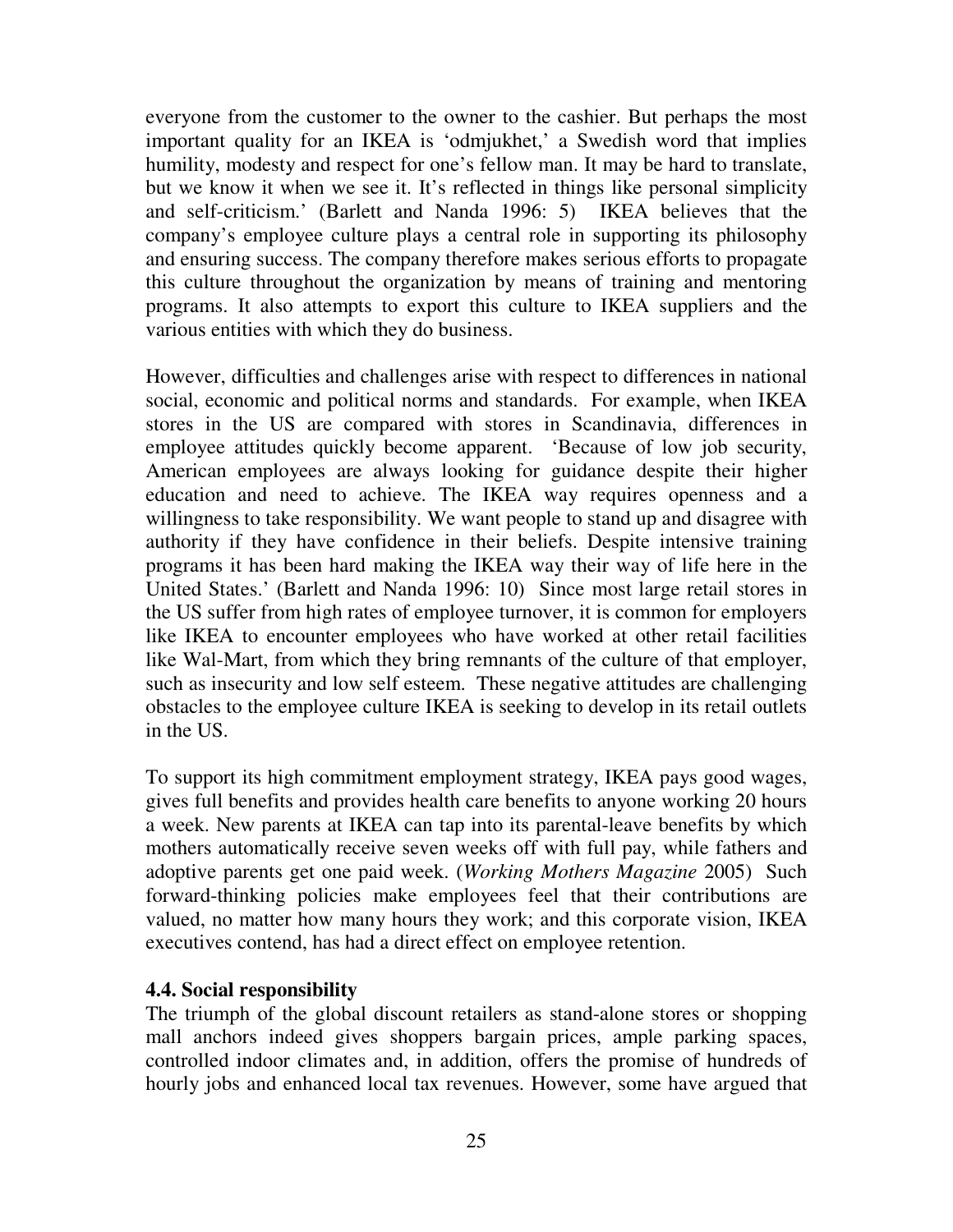discount chains like Wal-Mart make calculated use of communities in the drive for constant growth in order to achieve economies of scale from large distribution centres and saturation of store locations. In the process, they are accused of discarding community interests with the consequent traffic jams, empty storefronts, increased welfare costs and eventually closed or abandoned discount store buildings of the wrong size or location. Moreover, existing class and race tensions stemming from industrial decline of one sort or another is often intensified, according to critics.

As the promise of low-price Wal-Mart retail outlets is widely tarnished by low wages, small business bankruptcies and costly local tax subsidies and abatements, communities and community groups have become divided in their willingness to host such stores. White-collar suburbs increasingly resist them while blue-collar, deindustrialized communities welcome them. In the ensuing disputes, the outcomes depend upon the relative political power of the contending parties. On one side are the discount chains, low-income shoppers, tax-starved local governments and low-wage or unemployed workers while on the other are the small local retailers, labour unions, environmentalists and community activists including women's, minority and religious groups. In Chicago, for example, Wal-Mart recently announced plans to build one regular discount store in a low-income, largely black and Hispanic ward on the West Side and another in a more middle-class and higher income black ward on the South Side. Besieged by both camps, Chicago Aldermen approved the poorer West Side ward's bid and rejected the other. The West side had waged an aggressive campaign, calling attention to the 80 percent youth unemployment level in the ward. 'We need those jobs. Something beats nothing,' an alderman argued, 'and we look for low prices.' An anti-Wal-Mart alderman, however, painted a broader picture. 'Wal-Mart does not just affect these two wards. It affects the whole of Chicago. There will be a race to the bottom in wages, benefits, full-time versus part-time employment,' he warned. (Associated Press 2004; Mihalopoulos 2004; Grant and Daniel 2004)

Early concern over the rise of discount retailing focused on its destructive impact on existing stores and shops. (Stone 1997; Artz and McConnan 2001; Hicks and Wilburn 2001) Of greater concern recently is the cost to communities in terms of municipal finances, mainly tax revenues and expenditures in the form of direct and indirect subsidies. A report released in 2004 by California Democrat U.S. Congressman George Miller estimated that each Wal-Mart employee costs taxpayers \$2,103 per year in public assistance expenditures for health care, food stamps, housing and energy subsidies and other benefits to low-wage households. Another study, by Los Angeles County, estimated the cost of Wal-Mart's entry into southern California, taking into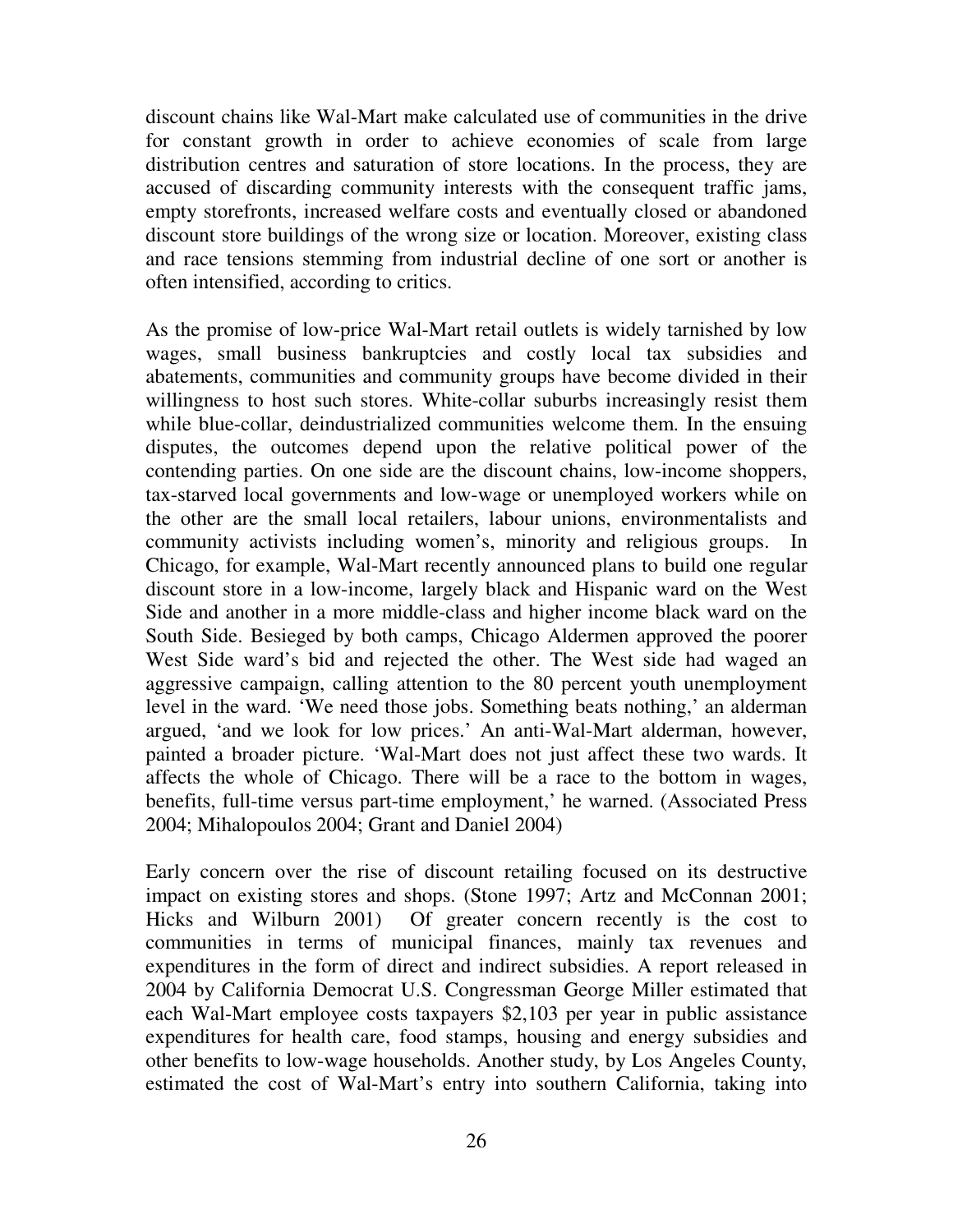account employment decline and the resulting downward pressure on wages and benefits, to be \$2.8 billion per year in that region alone. Yet another survey concluded that Wal-Mart has received at least a billion dollars in state and local government subsidies in connection with store and warehouse location and construction. (Good Jobs First 2005)

Unlike Wal-Mart, IKEA has an established tradition and proven track record of good corporate social responsibility and of enforcing high standards throughout its productive system; and it goes far beyond most companies in its efforts to live up to and propagate high social, ethical and environmental standards globally. One key area is that of the rights and conditions faced by children. IKEA has little tolerance for suppliers who use child labour; and it has worked hard to make a difference in this area in its relationships with global suppliers. A key motivator for IKEA's pro-active approach in this area occurred during the 1990s. In 1995, a 12 year old Pakistani boy named Iqbal Masih was shot dead in his home town of Murikde, Punjab; but his killers were never brought to justice. When Iqbal was 4 years old, his father had sold him into bondage to a carpet factory owner in Punjab because he needed a loan to pay for his older son's wedding. To repay the loan, Iqbal worked more than 12 hours each day in the carpet factory; but the loan could never be re-payed because the interest rates were so exorbirant. Although bonded labour was abolished in 1992 in Pakistan, the practice remains common. Iqbal was eventually rescued by the Bonded Labour Liberation Front of Pakistan; and trips were arranged for him to visit Europe and the United States to tell his story. Iqbal became a powerful symbol and a crusader against child slave labour. In 1994, he was awarded the Reebok Human Rights Award and a television documentary on slave labour was produced and aired in which IKEA was implicated as one of the companies being supplied by Pakistani factories using bonded labour. This was a huge wake-up call for IKEA; and its owners, management, and customers were deeply disturbed. In response, IKEA committed itself to actively work to rectify the situation and ensure that it never again did business with suppliers using exploitative practices towards children.

It also committed itself to create a code of conduct that extends to all aspects of social and environmental responsibility. The result was IWAY. IWAY is based on the eight core conventions defined in the Fundamental Principles of Rights at Work, ILO declaration June 1998, the Rio Declaration on Sustainable Development 1992, and the fundamental principles of human rights, as defined by the 'Universal Declaration of Human Rights'. IKEA committed to applying these requirements to IKEA suppliers worldwide.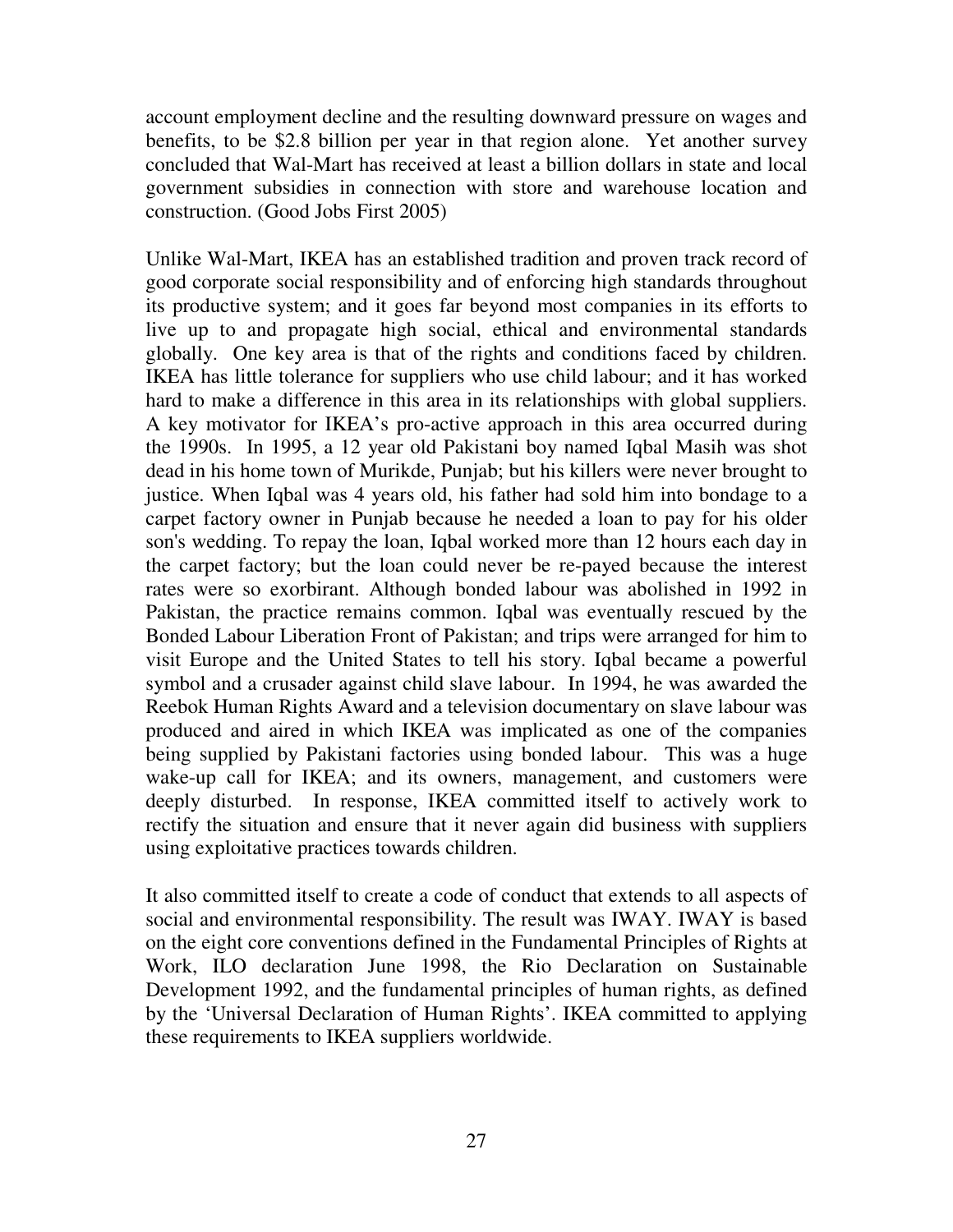IKEA has endeavored to positively impact the conditions experienced by children more generally. An important initiative is its children's rights project with UNICEF, started in August 2000, in the Northern State of Pradesh, India, covering 500 villages with a population of more than one million. The project's aim was to prevent and eliminate child labour in the Indian 'carpet belt,' by addressing the root causes, such as debt, poverty, the lack of access to education, disability and ill health. Prior to launching the project, IKEA conducted research on the main causes of the problem found that child labour and the corresponding low levels of education were not due to a shortage of schools. To the contrary, empty schools were everywhere, some bearing the names of international companies, but the children were being put to work because their parents were in debt. In this region, poor mothers were falling victims to loan sharks; and it was their inability to pay the exorbitant fees that forced them to supply their children as collateral to the money-lenders, who were often owners of the handlooms. The project's objective was therefore aimed at helping the mothers, of potential and actual child workers, to escape the vice-like grip of the loan sharks. With the help of the project, lower-caste women have been assisted in paying 20 and 50 rupees a month into self-help groups; and this has enabled them to collectively save enough to open bank accounts and borrow at market, rather than usurious, rates of interest and to pay off their debts to the money-lenders. 'Now that we are financially independent, we can take our children and put them in school,' said one woman in the village of Suiyawan. (Luce 2004). As a result of the project, around 75,000 children who otherwise would receive no schooling will be educated. Additionally, IKEA is supporting a vaccination program in the region under the auspices of UNICEF and the World Health Organisation (WHO). During a five-year period 140,000 infants and 150,000 mothers-to-be in 3,000 villages, will be inoculated against serious diseases which has also been identified as a factor forcing children into work.

Another example of IKEA's efforts to improve the conditions faced by children around the world was its July 2003 launch of a Teddy Bear called 'BRUM' in its stores world-wide. Two Euros from the sale of each bear is donated to support children in Angola and war-torn Uganda. In Angola, the IKEA contribution will be used to support outreach programs for the estimated 1.3 million children who are not in school. In Northern Uganda, the new funds will support play-based programs for reaching at-risk adolescents about the threat of HIV/AIDS. Youth peer educators will be trained as part of the program, and will reach out to other young people in camps throughout the north, where young people are especially vulnerable to HIV infection. (Unicef Press centre, March 2004).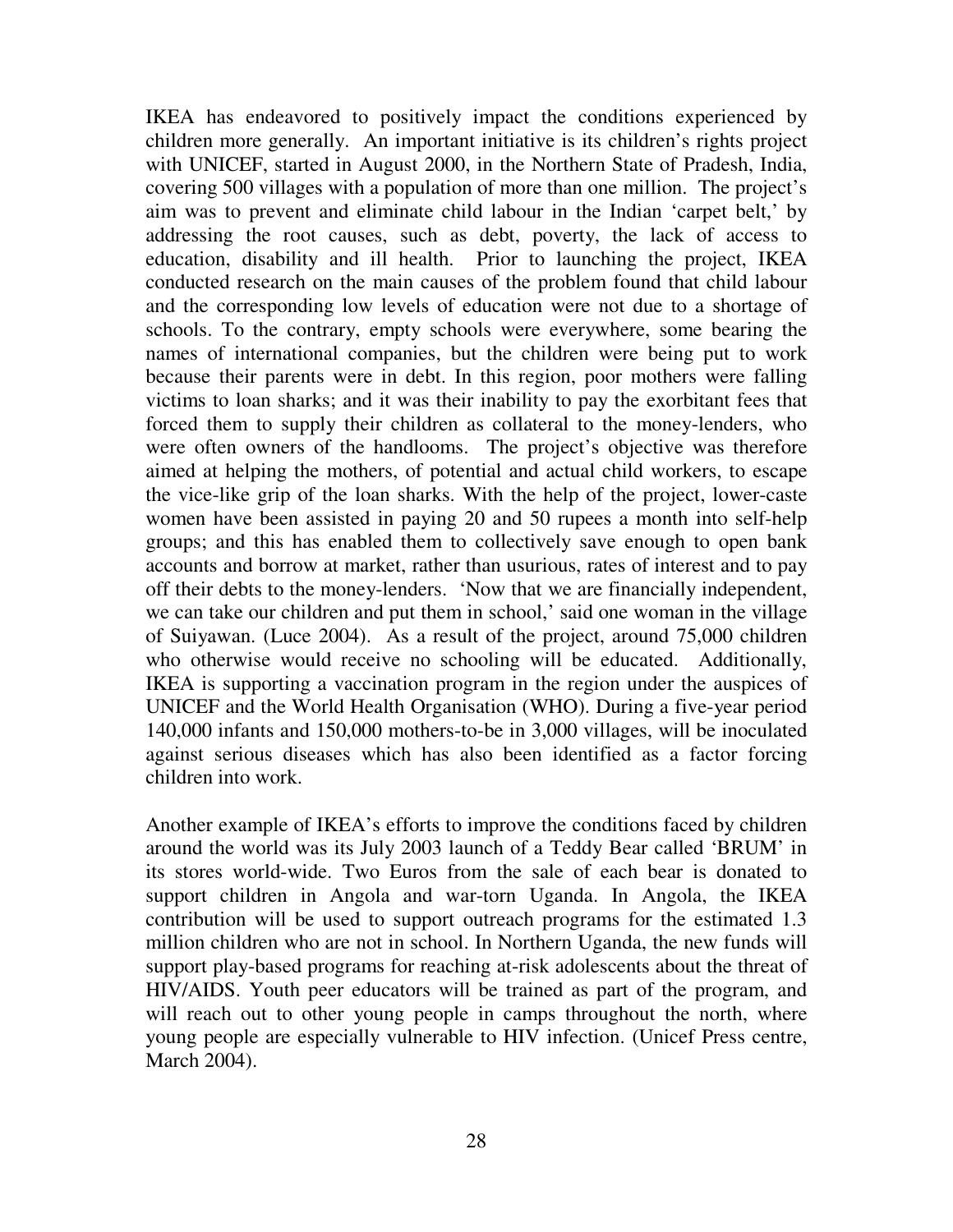Despite initiatives like the above, progress in some areas in Asia is moving at a slow pace and critics believe that IKEA could increase the rate at which its standards are being achieved, especially in South East Asia. However, IKEA contends that most of its suppliers are in compliance with a majority of the 90 criteria in IWAY. IKEA also contends that in most of these cases, the noncompliance issues will take time to resolve because a fundamental change in society must take place before major improvements are realised. Most of these obstacles are due to deeply embedded cultural and political factors which are very difficult to change. IKEA strongly believes that if other businesses were to require from their suppliers to adhere to similar codes of conduct, the impact will be phenomenal.

#### **4.5. Conclusion**

Despite being the world's largest seller and employer, Wal-Mart's continued success is by no means assured. Its single-minded pursuit of the bottom-line and corresponding disregard for the public interest have given rise to a seemingly endless barrage of unfavourable media reports concerning its documented and alleged labour law violations and a host of other policies and practices that inarguably qualify as 'bad behavior.' These together have prompted a concerted public relations counter-campaign on the part of community groups, unions, women's rights groups, environmental activists and individuals. In April 2005, the UFCW union launched 'Wake Up Wal-Mart,' aimed at educating the public about Wal-Mart's destructive practices and persuading customers to stop shopping there. In a similar vein, 'Wal-Mart Watch' was launched by the Service Employees International Union, funded by a combination of foundations and individual donors. However, in response, rather than attempt to change its behaviour, Wal-Mart launched a publicity campaign designed to refute any criticisms of the company and to discredit those making them. As these publicity wars escalate, Wal-Mart's image as a folksy, country storekeeper is rapidly being replaced by one of an international predator.

By contrast, IKEA considers social responsibility an integral part of the company's culture and philosophy of conducting business that should not be compromised. This commitment originates in and has served to extend dominant features of the Swedish variety of capitalism in IKEA's relations with suppliers and customers world-wide. It has also permitted IKEA to invest heavily in socially responsible measures globally, backward through its supplychain and forward to its customer base. As a result, IKEA has substantially improved working conditions in its supplier plants, which in turn have worked to improve conditions within their own supply chains. These improvements have yielded higher productivity and better quality, contributing positively to both suppliers' and IKEA's bottom line. The IKEA approach has also benefited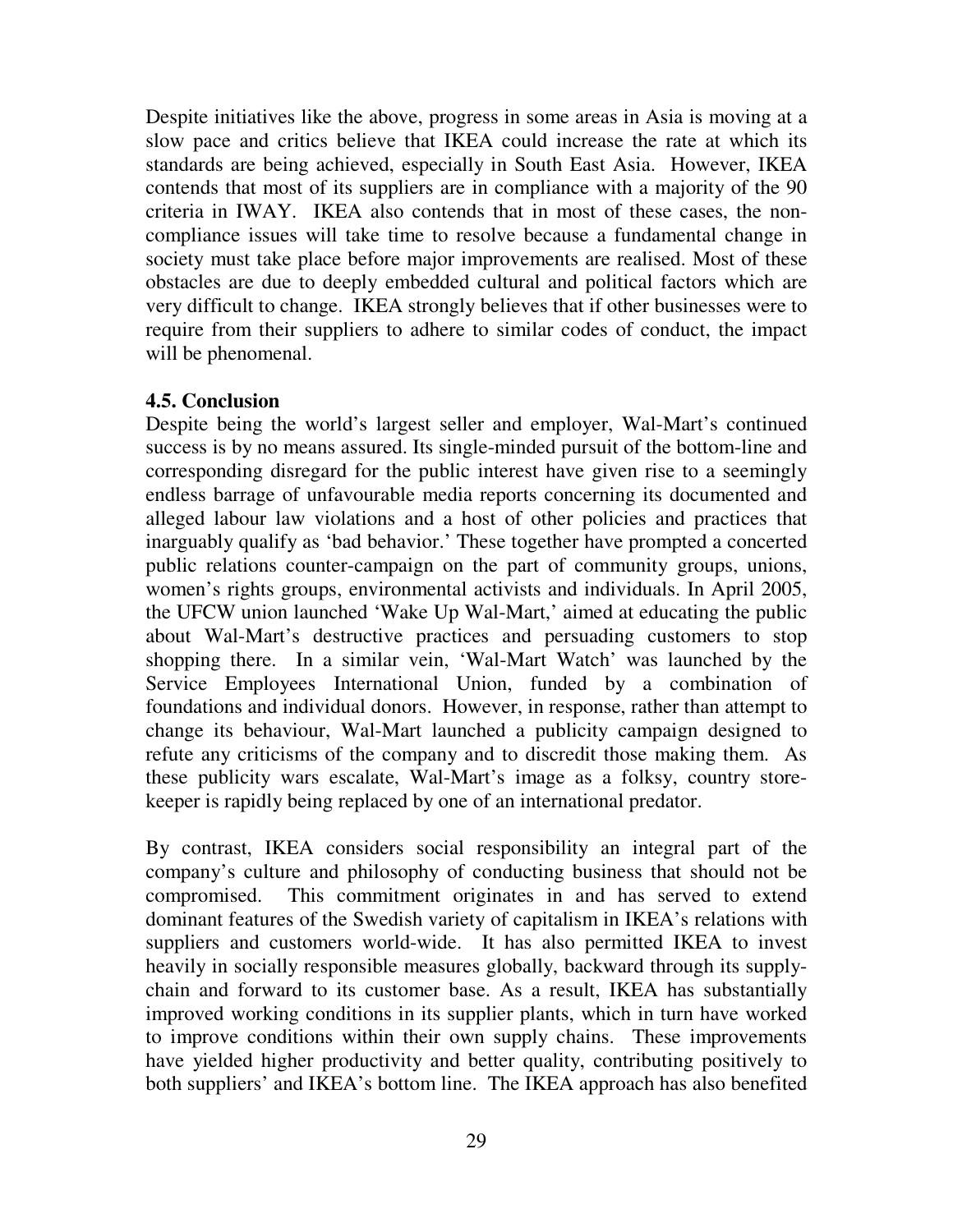society and IKEA stakeholders more generally by bringing up conditions for suppliers and local host communities, employees throughout the IKEA system (from the point of supply through to the sale of final products), customers and communities in which IKEA retail outlets are located.

# **5. Conclusions**

Since the end of World War Two, the industrial structure of the global retail sector has profoundly changed. Under the earlier system, a few dominant firms in each of the basic supplier industries produced and sold retail product lines to department stores, variety chains, independent specialty shops and supermarkets, more or less on terms set by the supplier; and retailers gladly offered consumers fashionable, brand-name products, manufactured by wellknown companies whose relative size and scope gave them the bargaining leverage to present the retailers with 'take-it-or-leave-it' wholesale prices. But with the rise of the giant discount retailers like Wal-Mart and IKEA, the system shifted to one where suppliers were forced to play by the retailers' rules. 'As consumers were increasingly drawn by the stores' low prices rather than the manufacturers' brand names, these retailers built enough market share to start making demands of their suppliers: about prices, marketing and even product design and production methods.' (Mitchell 2005)

It is in this context that Wal-Mart and IKEA compete for customers of discount home furnishings, with a comparable degree of power and influence in their relations with suppliers. However, the two companies exercise this power in very different ways, with vastly different outcomes both in terms of the impact of the corporate productive system on its social and economic environment (domestic and global) and in terms of the long-term performance of the company, those within its supply chain and the communities in which its suppliers and retail stores are located. Whereas Wal-Mart uses its market power to squeeze suppliers in order to minimize cost and price, with adverse effects on the socio-economic conditions in localities in which they trade, IKEA's power is used in a constructive way, to work with suppliers in order to help them deliver low prices without compromising product quality or social and environmental standards. In so doing, IKEA exports the high quality of customer/supplier and employee relationships expected of Swedish companies to its third world suppliers and its retail outlet employees and customers, to the mutual benefit of these stakeholder groups, host localities and IKEA itself. The cases of Wal-Mart and IKEA thus demonstrate the process by which national varieties of capitalism enforce themselves on companies originating within their borders, which in turn, transport dominant features of the national variety of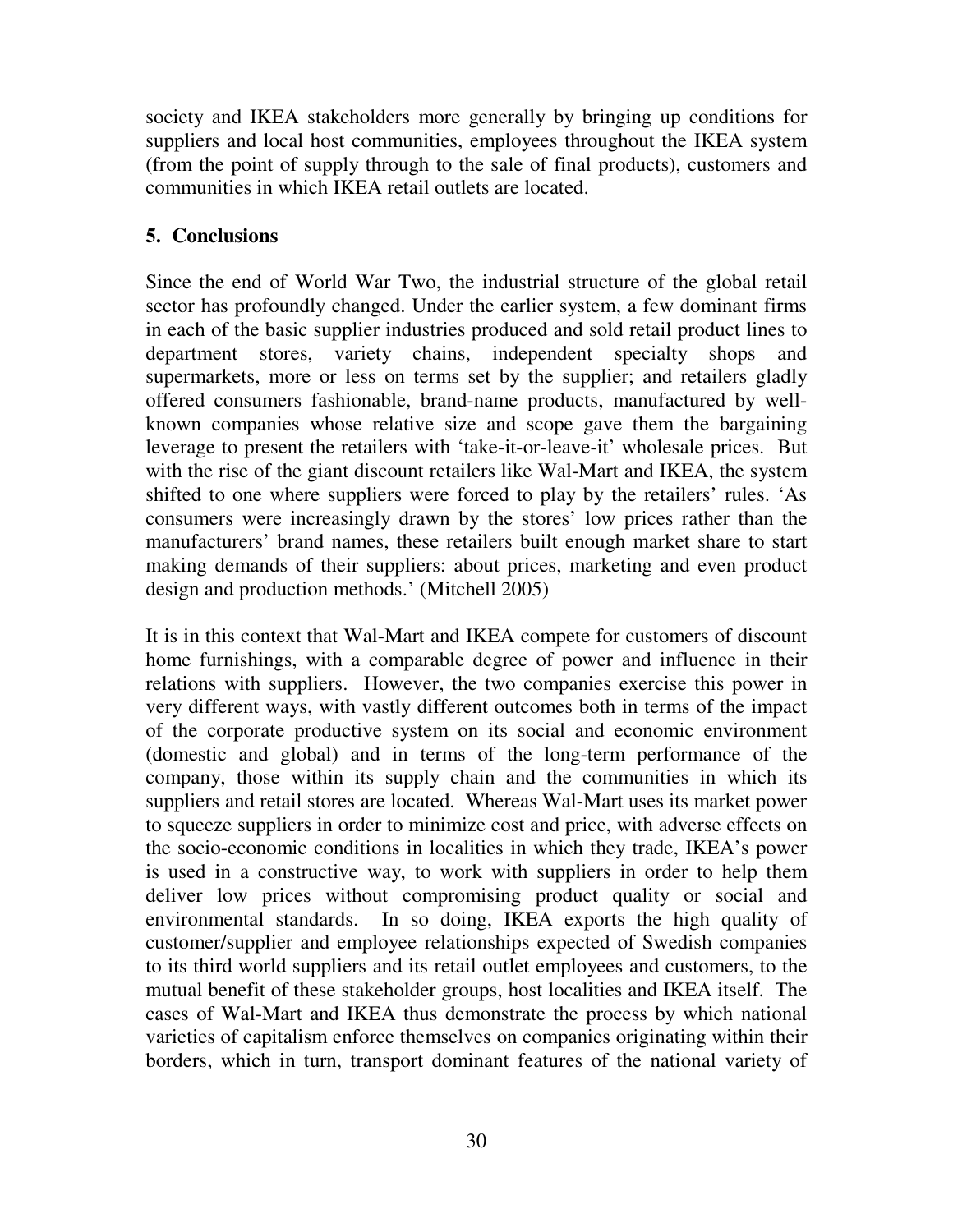capitalism globally, backward through the supply chain and forward to employees and customers at home and abroad.

In discount retailing, the customer is in the dominant position; and consumer preferences with respect to quality and price will importantly determine the approach retailers are incentivised to take in their supply chain relations, with consequent impacts throughout the system. For example, a potentially vicious cycle is set off when consumer preferences for low price overwhelm other considerations. In this case, retailers (like Wal-Mart) have strong incentives to minimize costs, putting downward pressure on wages (and household incomes) in the supply chain, the final goods sector and their own workforce. This in turn depresses effective demand, putting further downward pressure on prices as the cycle degenerates. As prices within the supply chain are squeezed further, domestic suppliers may find it impossible to compete with lower cost foreign suppliers, with adverse impacts (both direct and knock-on effects) within sections of the supply chain and in the local economies in which their operations are embedded. At first, low prices for final sector goods and services may keep the system operational because of shifting patterns of expenditure towards lower price retailers as the wages and incomes of a growing number of households fall and they are increasingly unable to pay higher prices. But eventually, this inability to pay will reach a point where it adversely impacts even the lowest price retailers as the income and employment situation of a larger and larger proportion of the labour force deteriorates and the demand base disappears. At some point, the household sector is not able to reproduce itself in either the home country or the foreign supply chain host country. Although taken to its extreme, this scenario typifies the case of deep discount retailing in the United States, in which Wal-Mart plays a key role. Because its aggressive and singleminded cost cutting are demonstrably effective and therefore threatening to other firms, Wal-Mart's approach has come to dominate national and multinational retailing, with potentially degenerative effects.

By contrast, IKEA's ability to cut costs without sacrificing quality or high social and environmental standards offers an alternative way forward and one that poses a significant threat to the long-term performance viability of companies like Wal-Mart, which depend on a consumer orientation for low price at any quality. In the long-term, companies like IKEA are likely to have the advantage because when given the choice, customers will inevitably prefer better quality for given prices.

Returning to the discussion above, what is required for the system to succeed and expand is a sufficient price to suppliers to enable provision of good terms and conditions of employment (both in the home and foreign suppliers'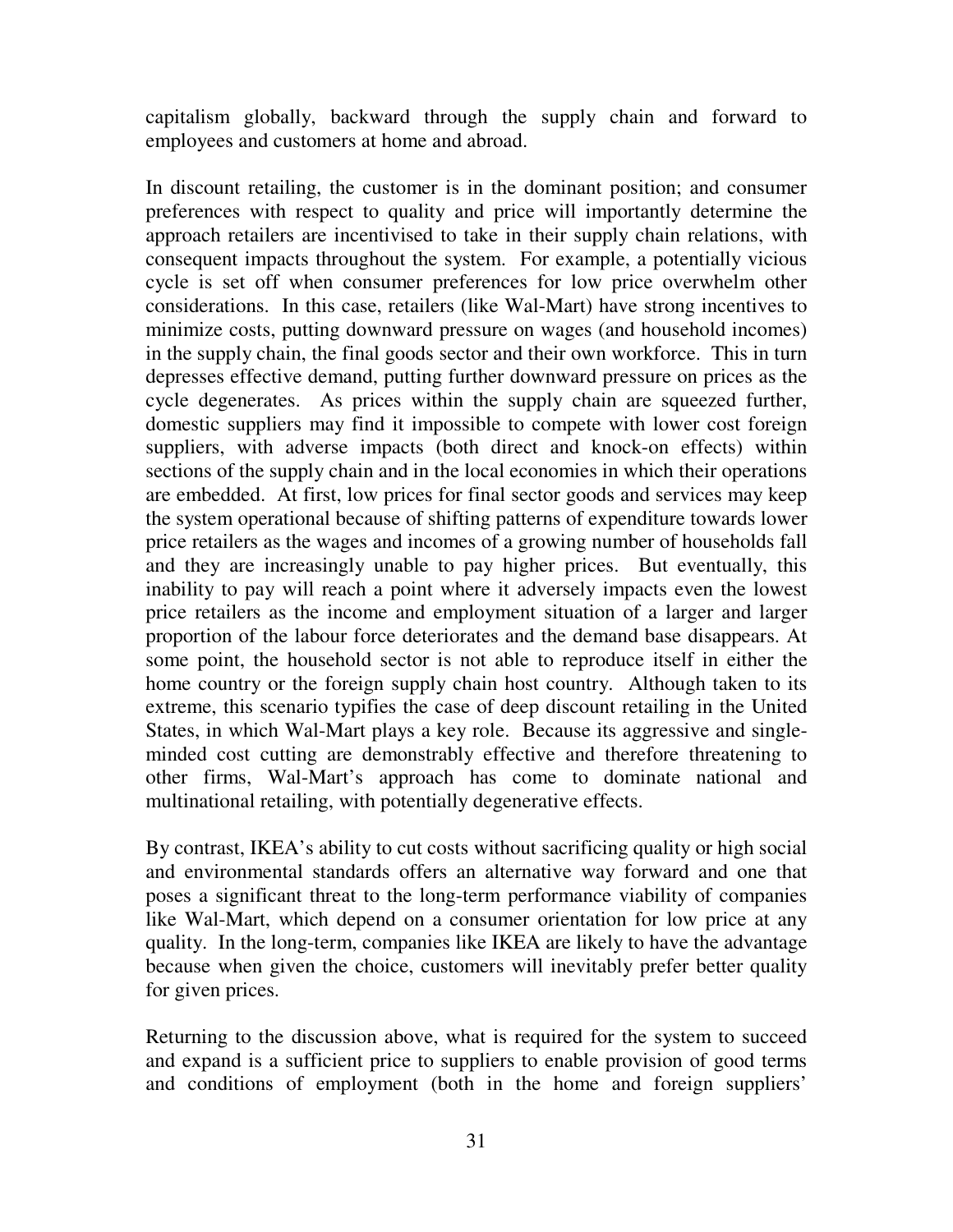markets) and a sufficient price to labour to support effective demand and reproduction of the labour force. In this virtuous cycle, there is a balance in the flows of resources and payments throughout the system; and from the perspective of the long-term effectiveness of the household, firm, national and global productive systems, this is essentially a 'win-win' situation for all involved. The IKEA case provides a powerful illustration of this dynamic process. Because IKEA is a major global player in the discount retail sector, offering goods and services in which these standards are embedded at competitive prices internationally, it is successful not only in the Swedish market but also in the others in which it has operations. In this case, success breeds success, setting off a virtuous cycle with quite the opposite effects to a strategy like Wal-Mart's.

As the cases of Wal-Mart and IKEA demonstrate, markets will operate as destructively or constructively as they are permitted by the national productive system in which they are located; and companies originating and / or operating within them will behave accordingly. Wal-Mart, for example, is a product of American neo-liberal ideology embodied in American capitalism, which idealises free and unrestricted markets; views large size and market dominance as the reward for successful competition; and considers managerial prerogative as the efficient way of coordinating relationships within large firms. Because cooperation and collective organization are assumed to be inherently anticompetitive and hence economically damaging, fierce opposition to unions is justified; and lax laws with respect to labour and corporate standards permit exploitation of weaker stakeholders at a relatively low cost to the company. The strong preferences of American consumers for low price, their high tolerance for exploitation and social and environmental irresponsibility and their increasing dependence on cheap goods and services as more and more households find themselves among the 'working poor,' lends support to the proliferation of deep discount retailers like Wal-Mart, contributing to their success in the U.S. market.

Not surprisingly, Wal-Mart avoids locations where its business philosophy and practice is unwelcome, illegal and likely to be unsuccessful. The less regulated the national economy and the lower the standard of living among shoppers and workers, the better Wal-Mart fares. The company has had its greatest successes in English-speaking nations steeped in free market ideology and, alternatively, in low-wage developing countries with weak unions and social protections. Accordingly, Wal-Mart's most recently targeted markets are in Eastern and Central Europe. By contrast, Wal-Mart avoids economies like Sweden, which are characterized by high family incomes, narrow earnings differentials and comprehensive social programs.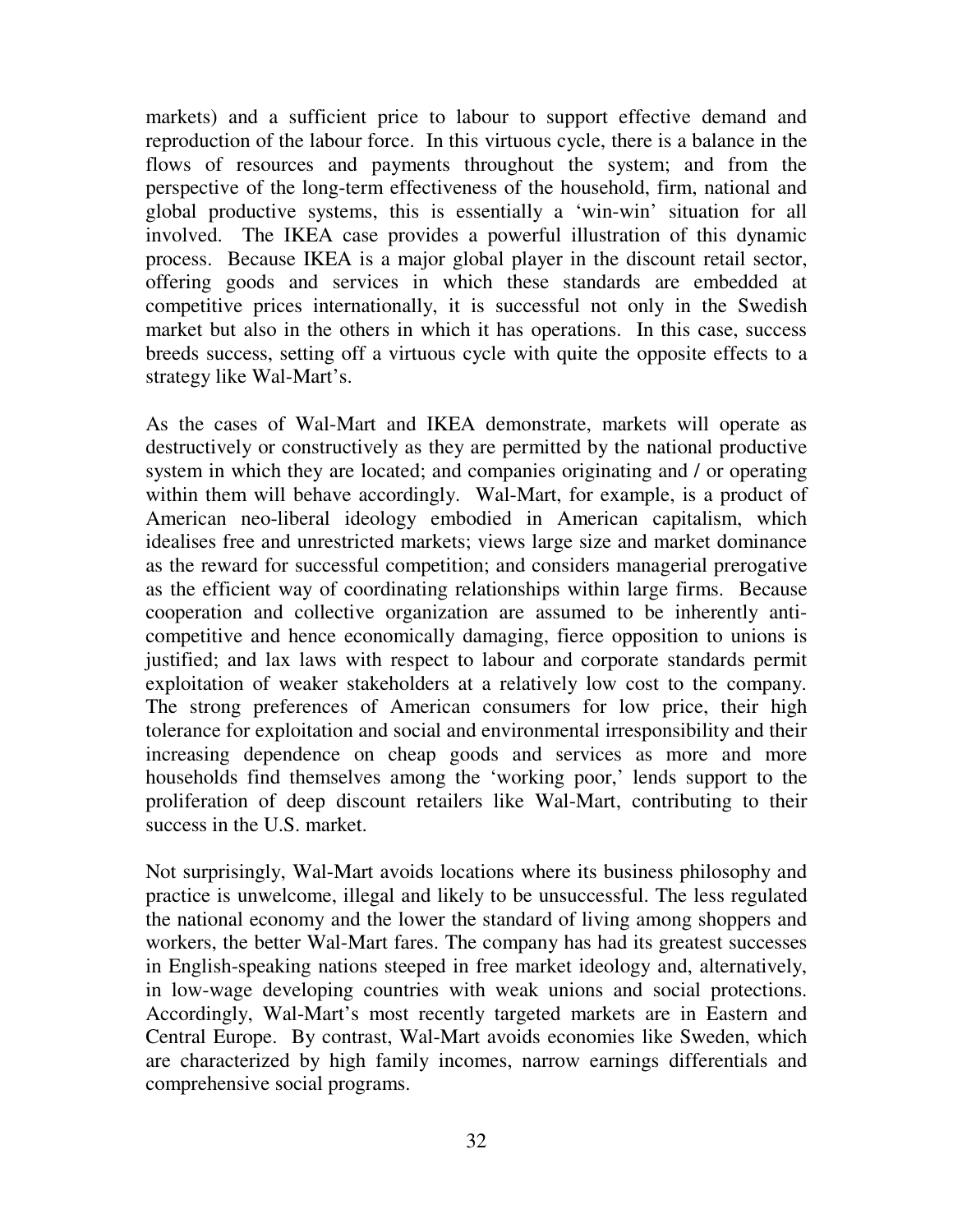IKEA is a product of the Swedish variety of capitalism, with its strong tradition, ideology and societal value for social democracy, distributional equity and corporate and personal social responsibility. Access to the Swedish market requires a high standard of quality, social and environmental responsibility, which in turn underpins the country's high social and labour standards. Evidence of the social imposition of high national standards of corporate behaviour and social responsibility on Swedish companies can be found in such things as IKEA's immediate and pro-active response when the exploitation of child labour was discovered in its Pakistani supply chain. IKEA's constructive response demonstrates the embeddedness of these high standards in the company's corporate culture and the ability to transfer them globally to the mutual benefit of all of the system's stakeholder groups. By contrast, in the case of Wal-Mart, recent pressure in reaction to the company's widely publicized bad behaviour is generating a public relations counter-response rather than a reflective change in corporate behaviour. In the case of Wal-Mart, the boundaries of minimal accepted standards are being tested in U.S., and driven even further downward, to the disadvantage of all but the short-term interests of the dominant stakeholders in the system.

IKEA's success and that of its suppliers and other stakeholders demonstrate the contribution to long-term performance effectiveness that high quality cooperative productive system relationships can make. But the ability to maintain these relationships is based on a supportive institutional framework and the ability to secure a high level of mutual and reciprocal trust that commitments made will be honoured. In the IKEA case, high quality productive system relationships are enforced at the corporate, national and societal levels. IWAY, for example, contractually requires of suppliers a high standard of social, economic and environmental responsibility, good terms and conditions of work and recognition of independent representatives of weaker stakeholders, such as trade unions. IKEA's system of corporate governance in the form of the IKEA Foundation ensures that commitments made by the company to its various stakeholders (such as employees, suppliers and local communities) are not undermined by the requirements of a dominant stakeholder group. The Swedish national system provides both institutional support for IKEA's strategic approach from a social, legal and economic perspective and imposes high standards of corporate behaviour and responsibility on IKEA and, by extension, the companies with which it does business.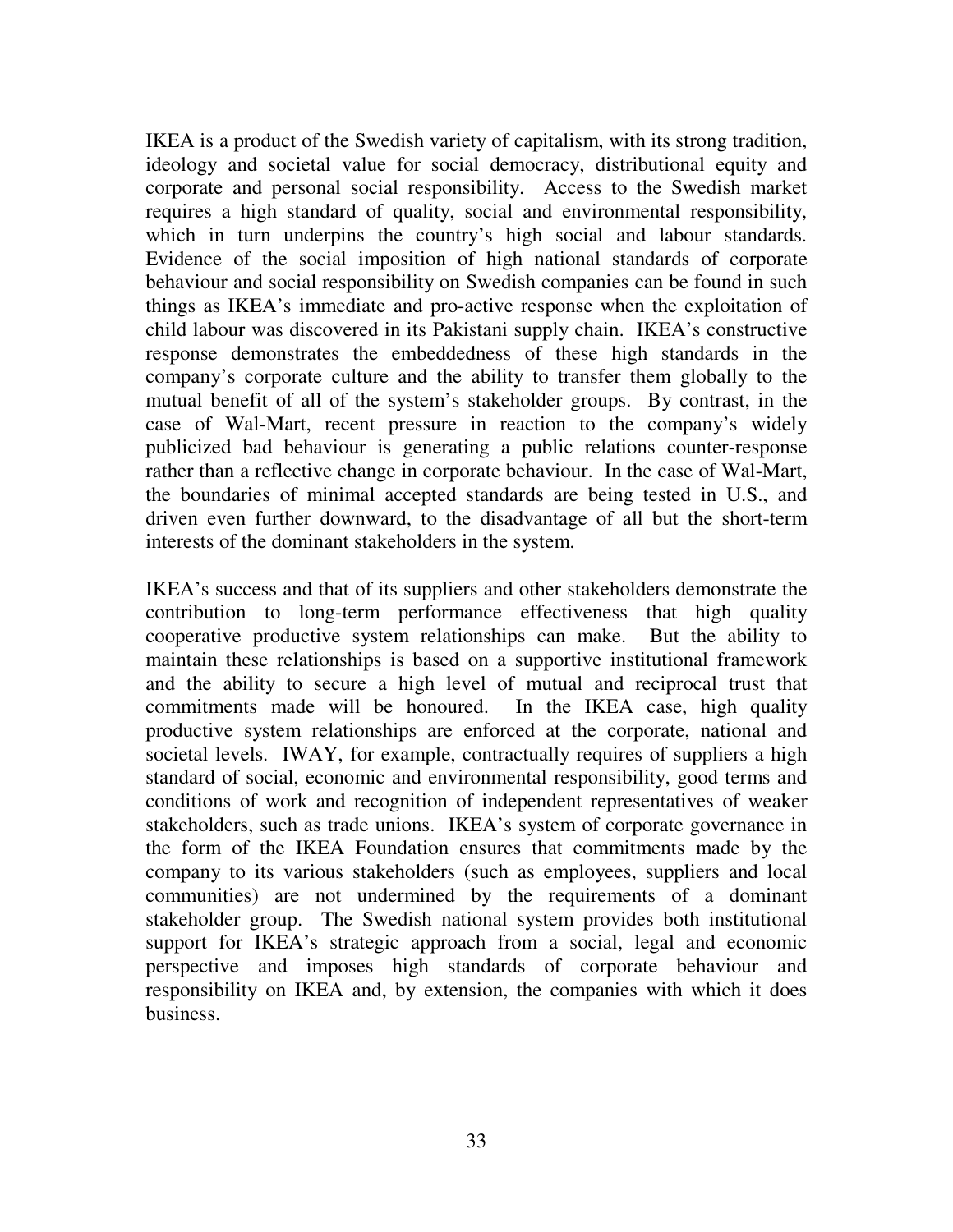As evident in the cases, corporate concentration in retailing has directly affected the trade fortunes of third world countries, whose major export sectors are vulnerable to the supply chain relations of global buyers. Wal-Mart's approach demonstrates the process by which discount prices based on low living standards reverberate through the entire retail system to the detriment of domestic manufacturing; and given the global nature of production systems, the vicious circle moves from one national system to another. By contrast, IKEA's approach shows that it is possible to deliver low price and good quality while at the same time adhering to high standards of social, economic and environmental responsibility at home and abroad. Whereas the Wal-Mart case illustrates the potential costs of a market based, 'low road' approach to global sourcing, the IKEA case demonstrates the potential benefits of an organization-oriented, 'high road' strategy to long-term system performance for the corporate, national and global productive system of which it forms a part.

#### **Notes**

<sup>i</sup> See, for example, Berger and Dore (1996); Hall and Soskice (2001); Hollingsworth and Boyer (1997); Quack, Morgan and Whitley (1999); Streeck and Yamamuro (2001); Whitley and Kristensen (1995, 1997, 2001).

ii For a further elabouration, see Birecree, Konzelmann and Wilkinson (1997); Wilkinson (1983); and Wilkinson (2002).

iii For development of these ideas see Birecree, Konzelmann and Wilkinson (1997).

<sup>iv</sup> Applebaum and Batt (1994) in their extremely valuable study identified 4 main systems of cooperative production: Japanese lean production; Italian flexible specialisation; German diversified quality production; and Swedish sociotechnical systems. The Japanese and Swedish systems are more firmly rooted in Taylorist mass production than the German or, particularly, the Italian. But what the four systems have in common is the importance given to high levels of worker training and the success they have achieved in closely involving workers at all levels in the organisation and management of production, in product and process innovation and in the development of organisations and institutions designed to facilitate cooperation working relationships.

v Inter-firm relations in the Anglo-American Britain have been typified as 'adversarial dealings between short-horizon contractors, each party seeking out its immediate advantage'; market individualism which has traditionally driven English law of contract. (Brownsword 1997, p.255).

 $\gamma$ <sup>i</sup> Aggregate figures are misleading because in 2005 Supercenters, for example, were the exclusive format in four countries including Germany but were non-existent in Canada.

<sup>vii</sup> IWAY was fully implemented by September 2000.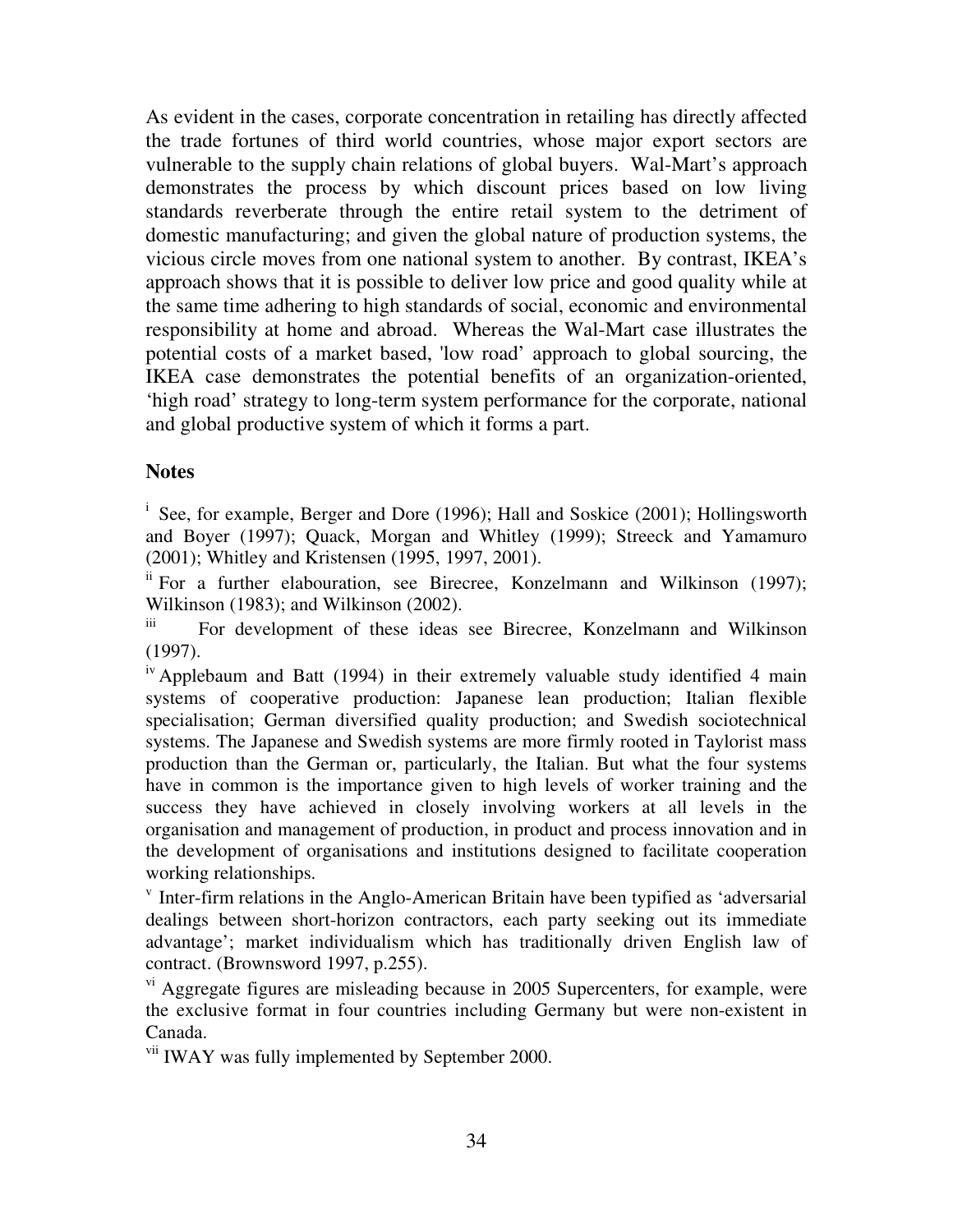<sup>viii</sup> Since its formation in 1991, Swedwood has grown to operate 30 furniture and board plants and sawmills in 10 countries.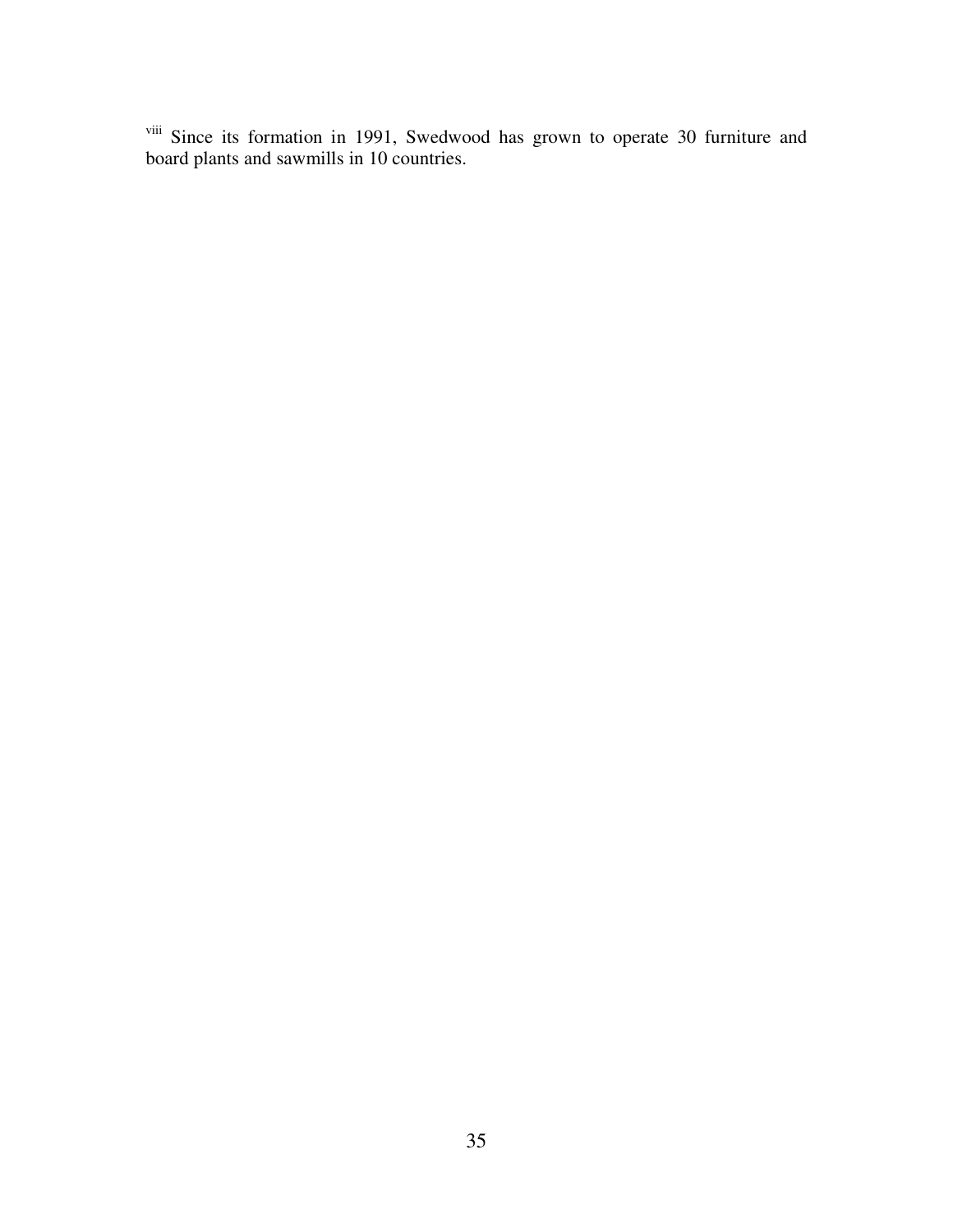#### **References**

- AFX Europe (2005) 'IKEA Launches New Catalogue with Average Two Percent Price Cut Around World,' *Financial Times,* July 29: electronic edition
- Anholt, S. (2005) *Brand New Justice: How Branding Places and Products Can Help the Developing World (rev. ed.).* London: Elsevier.
- Andrews, E. (2000) Germany Says Wal-Mart Must Raise Prices', *New York Times*, September 9.
- Appelbaum E. and R. Batt. (1994) *The New American workplace: Transforming work Systems in the United States*. New York: ILR Press.
- Artz, G.M., and McConnan, J.C. (2001) 'The Impact of Wal-Mart on Host Towns and Surrounding Communities in Maine,' paper presented at the NAREA Meeting, Bar Harbor, Maine, June 10-12.
- Associated Press (2004) 'Wal-Mart Gains Chicago Toehold,' *Chicago Tribune*, May 27.
- Associated Press (2000) 'Germany to Retailers: Raise Prices', *Washington Post Online*, September 8.
- Bachmann, R. (1999) *Trust, Power and Control in Trans-Organisational Relations* ESRC Centre for Business Research, Working Papers No. 129.
- Baker, T. (1999) *Doing Well By Doing Good: The Bottom Line on Workplace Practices,* Washington, D.C., Economic Policy Institute.
- Barbaro, M. (2005) 'Wal-Mart Chief Defends Closing Unionized Store, *Washington Post*, February 11: E1.
- Barlett, C. and Nanda, A. (1996) *Harvard Business School Case Study: Ingvar Kamprad and IKEA.*
- Bell, A. (2005) 'Revisiting Pillowtex', *Charlotte (NC) Observer*, July 31.
- Berger, S. and Dore, R. (1996). *National Diversity and Global Capitalism.* Ithaca: Cornell University Press.
- Best, M. (1990) *The New Competition*: *Institutions of Industrial Restructuring.* London: Harvard University Press.
- Birecree, A., Konzelmann, S. and Wilkinson, F (1997) 'Productive Systems, Competitive Pressure, Strategic Choices and Work Organisation: An introduction' in *International Contributions to Labour Studies*, 7(1):3- 17.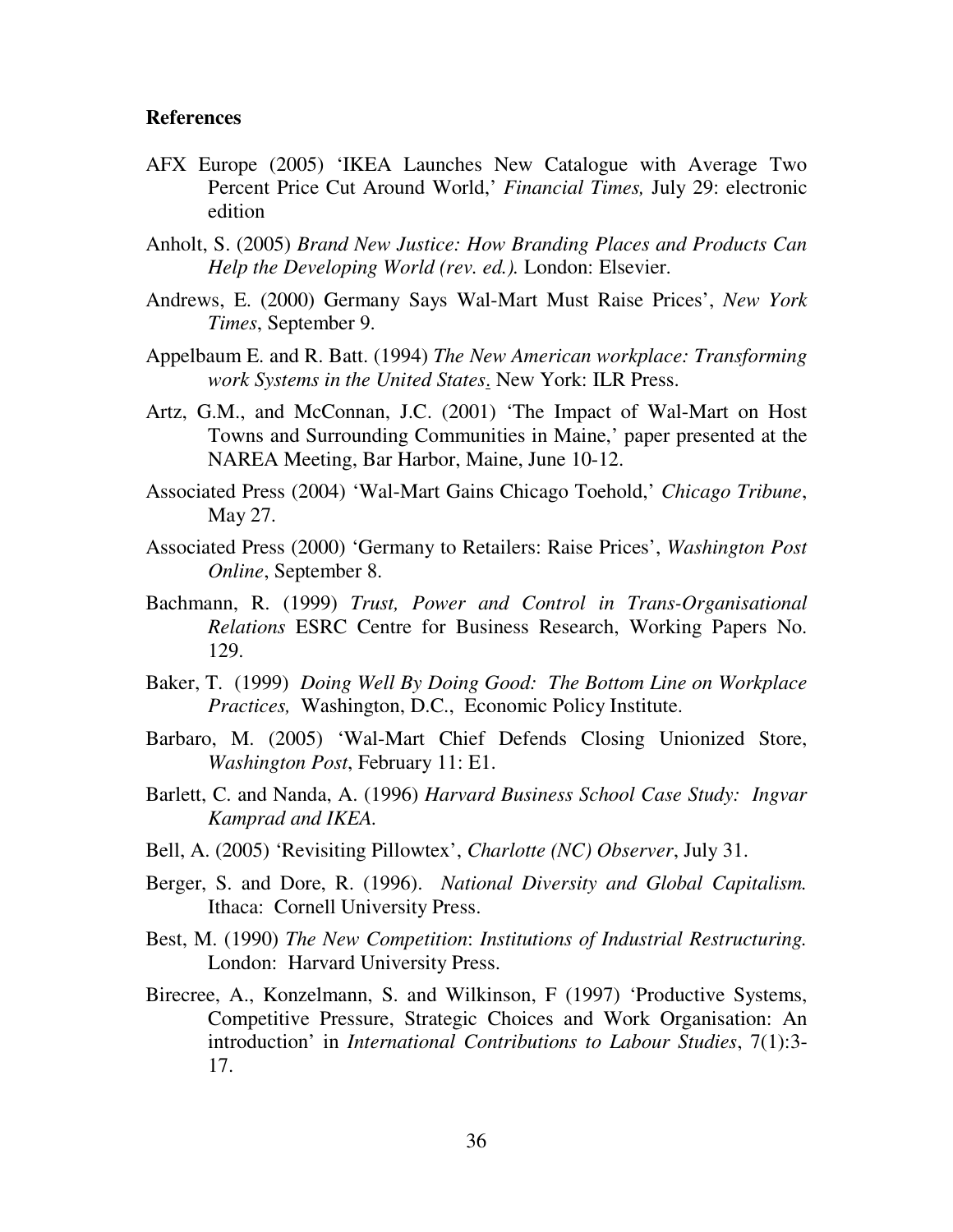- Black, S. and Lynch, L. (1997) 'How to Compete: The Impact of Workplace Practices and Information Technology on Productivity', *NBER Working Paper Series,* Working Paper 6120.
- Blumenthal, Karen. 1991. 'Wal-Mart Set to Eliminate Reps, Brokers, *The Wall Street Journal*, December 2.
- Brownsword, R. (1997) 'Contract Law, Co-operation and Good Faith, The Movement from Static to Market Individualism', in Deakin, S. and Michie, J. (eds.) *Contract, Co-operation and Competition,* Oxford, Oxford University Press.
- Christianson, R. (2001) 'IKEA Supplier Gets Lean: Shaw Wood Implements Big and Small Improvements to Curb Production Costs and Become More Globally Competitive.' *Wood & Wood Products,* December 1.
- Cleeland, N., Iritani, E. and Marshall, T. (2003) 'Scouring the Globe to Give Shoppers an \$8.63 Polo Shirt,' *Los Angeles Times*, November 24: A-1+. [#2: LA Times W-M series]
- Deakin, S, Hobbs, R., Konzelmann, S and Wilkinson, F. (2001) *Partnership, Ownership and Control,* ESRC Centre for Business Research, Working Papers No. 200.
- *Deutsche Welle*. (2005) Wal-Mart ethics code angers Germans (English edition), March 15.
- Doeringer, P., EvansKlock, C., and Terkla, D. (1998) 'Hybrids or Hodgepodges? Workplace Practices of Japanese and Domestic Startups in the United States', *Industrial & Labour Relations Review,* 51(2): 171- 86.
- Donaldson, H. (2005) 'Wal-Mart and Unions in the UK', *International Union Rights*, vol. 12, no. 2: 8-9.
- Dore, R. (2000). *Stock Market Capitalism, Welfare Capitalism: Japan versus the Anglo-Saxons.* Oxford: Oxford University Press.
- Durand, C. (2005) 'Externalities from FDI in the Mexican self-service retailing sector,' unpublished paper, March.
- GMB. (2005) 'Protest Meeting Tomorrow in Support of Suspended ASDA Shop Steward', gmb.org.uk, June 27.
- http://www.gmb.org.uk/Templates/PressItems.asp?NodelD=91936.
- Goldman, A. and Cleeland, N. (2003) 'An Empire Built on Bargains Remakes the Working World,' *Los Angeles Times*, November 23: A-1+
- Goldsmith, J. (2005) 'Asda Workers Strike', *Retail Weekly Online*, July 27.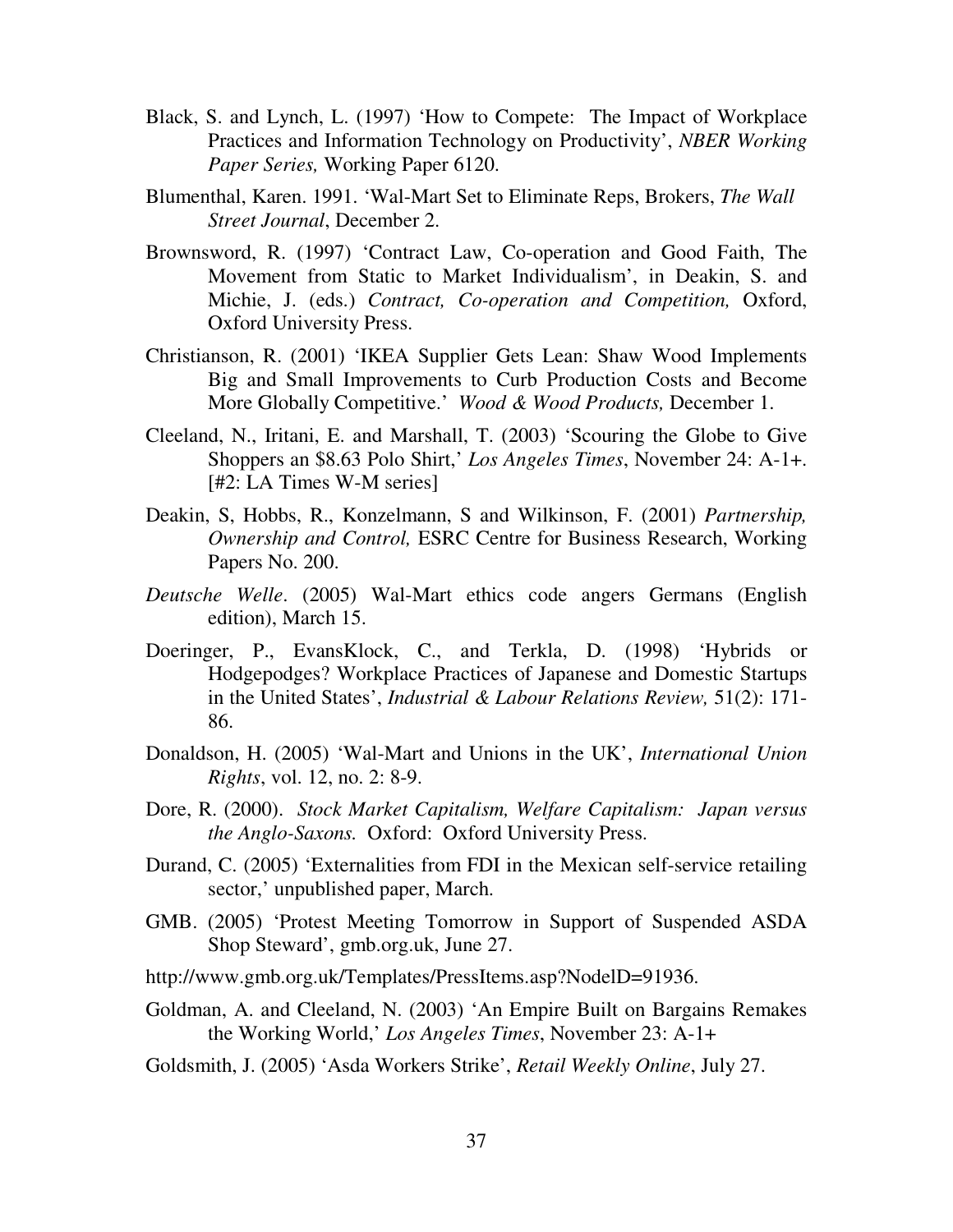- Good Jobs First (2005) *Disclosures of Employers Whose Workers and Their Dependents Are Using State Health Insurance Programs*. March 7.
- Grant, J. and Daniel, C. (2004) 'Chicago Keeps Wal-Mart Waiting for Zoning Decision,' *Financial Times*, May 6: 2.
- Greenhouse, S. (2004a) 'Workers Say Late Shifts Often Mean Locked Exits', *New York Times*, June 18.
- Greenhouse, S. (2004b) 'Time Records Often Altered, Job Experts Say', *New York Times*, April 4.
- Greenhouse, S. (2002) 'Suits Say Wal-Mart Forces Workers To Toil Off the Clock', *New York Times*, June 25:A1, A20.
- Greenland, R. (2004) 'Sam Walton's visit to Cannon Mills,' E-mail message from Greenland, a former Cannon Mills official, to Charles Craypo, January 5.
- Hall, P. and Soskice, D. (eds.) (2001) *Varieties of Capitalism: The Institutional Foundations of Comparative Advantage*. Oxford: Oxford University Press.
- Hansmann and Kraakman (2001) 'The End of History for Corporate Law' *The Georgetown Law Journal.* 89:439-68.
- Hays, C. (2003) 'The Wal-Mart Way Becomes Topic A in Business Schools,' *New York Times*, July 27: BU-10.
- Hicks, M.J., and Wilburn, K.L. (2001) 'The Regional Impact of Wal-Mart Entrance: A Panel Study of the Retail Trade Sector in West Virginia,' *The Review of Regional Studies*, 31(3): 305-313.
- Hollingsworth, R. and Boyer, R. (1997). *Contemporary Capitalism: The Embeddedness of Institutions.* Cambridge: Cambridge University Press.
- Huselid, M. (1995) 'The Impact of Human Resource Management Practices on Turnover, Productivity, and Corporate Financial Performance', *Academy of Management Journal,* 38(3): 635-72.
- Hutton, W. (1995). *The State We're In.* London: Jonathan Cape.
- Ichniowski, C., Kochan, T,. Levine, D., Olson, C., and Straus, G. (1996) 'What Works at Work: Overview and Assessment', *Industrial Relations,* 35(3): 299-333.
- Ichniowski, C.,Shaw, K and Prennushi, G. (1997) 'The effects of human resource management practices on productivity: a study of steel finishing lines', *American Economic Review,* 87(3): 291-312.
- IKEA (2004) *Facts and Figures 2003-2004,* The IKEA Group.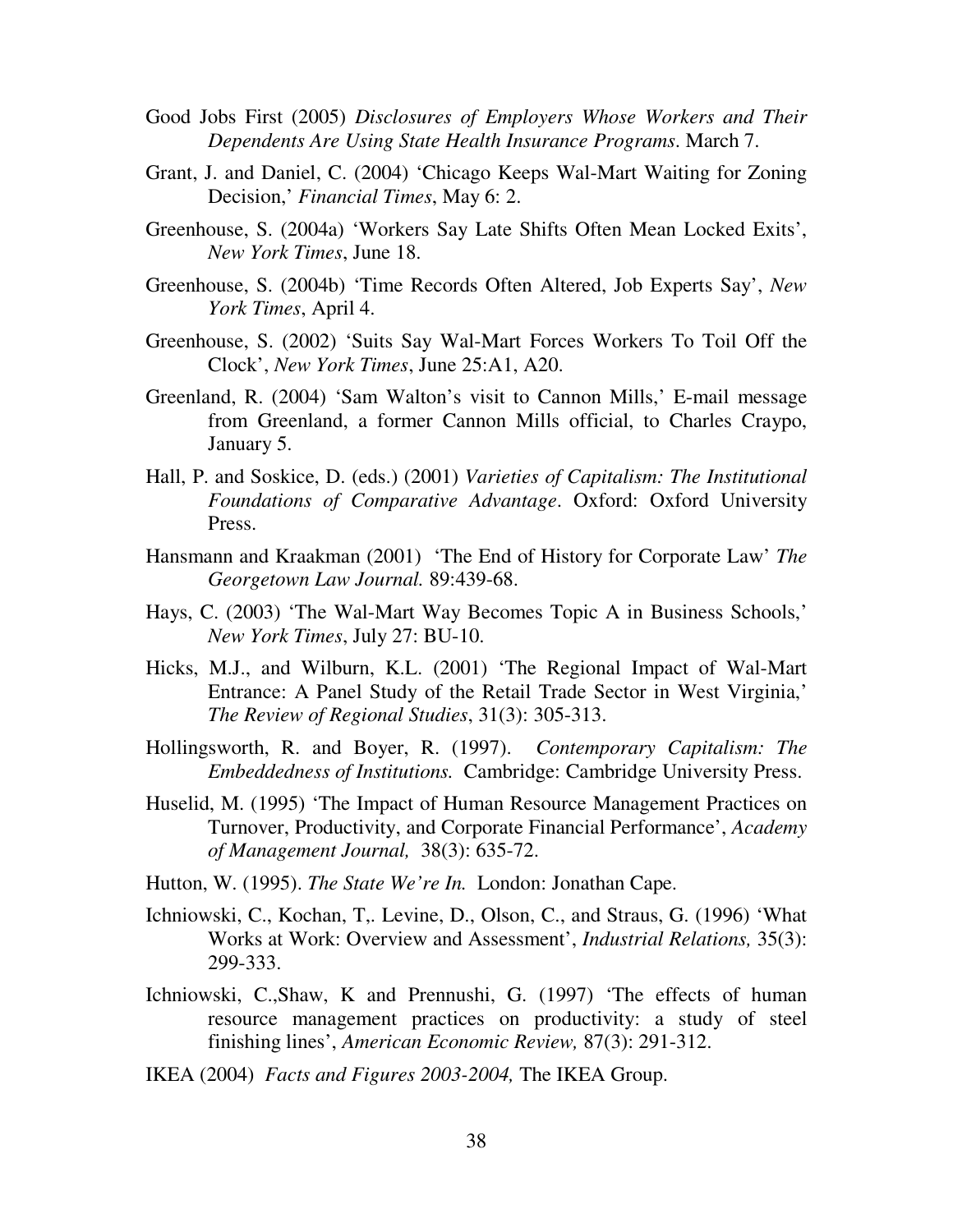- IKEA (2004) *Social and Environmental Responsibility Report,* The IKEA Group.
- International Confederation of Free Trade Unions (2004) *Internationally Recognized Core Labour Standards in the United States: Report for the WTO General Council Review of the Trade Policies of the United States*, Geneva, January 14-16.
- Jacoby, S. (2005). *The Embedded Corporation: Corporate Governance and Employment Relations in Japan and the United States.* Princeton University Press, Princeton.
- Kaufman, Leslie. (2000) 'As biggest business, Wal-Mart propels changes elsewhere', *New York Times*, October 22:1,24.
- Kochan, T. and Rubinstein, S. (2000) 'Toward a Stakeholder Theory of the Firm: The Saturn Partnership', *Organisation Science,* 11(4): 367-86.
- Konzelmann, S. (2003). 'Markets, Corporate Governance and Creative Work Systems: The Case of Ferodyn.' *The Journal of Interdisciplinary Research.* 14 (2):139-158.
- Konzelmann, S. (1999) 'Comparative Trends in Retail Labour Standards in Germany and the UK,' (unpublished paper) August 13.
- Lane, C. and Bachmann, R. (1996) 'The Social Construction of Trust: Supplier Relations in Britain and Germany', *Organisation Studies,* 17(3).
- Luce, E. (2004) 'IKEA's Grown Up Plan to Tackle Child Labour,' *Financial Times,* September 14: Electronic Version.
- Mecia, Tony, and Adam Bell. (2004) 'Last hopes of a dying country', *Charlotte (NC) Observer*, July 21.
- Mihalopoulos,D. (2004) 'Wal-Mart Gets Half a Loaf,' *Chicago Tribune*, May 27.
- Mitchell, D. 2005. 'Manufacturers Try to Thrive on the Wal-Mart Workout,' *New York Times*, February 20.
- Morning News Beat. (2005) The MNB Wal-Mart Watch, June 20.
- http://www.morningnewsbeat.com/archives/2005/06/20.html
- O'Brien, R. 2002. *Crippled Justice: The History of Modern Disability in the Workplace*. Chicago: University of Chicago Press.
- Osterman, P. (1994) 'How Common Is Workplace Transformation and Who Adopts It?', *Industrial & Labor Relations Review*, 47(2): 173-88.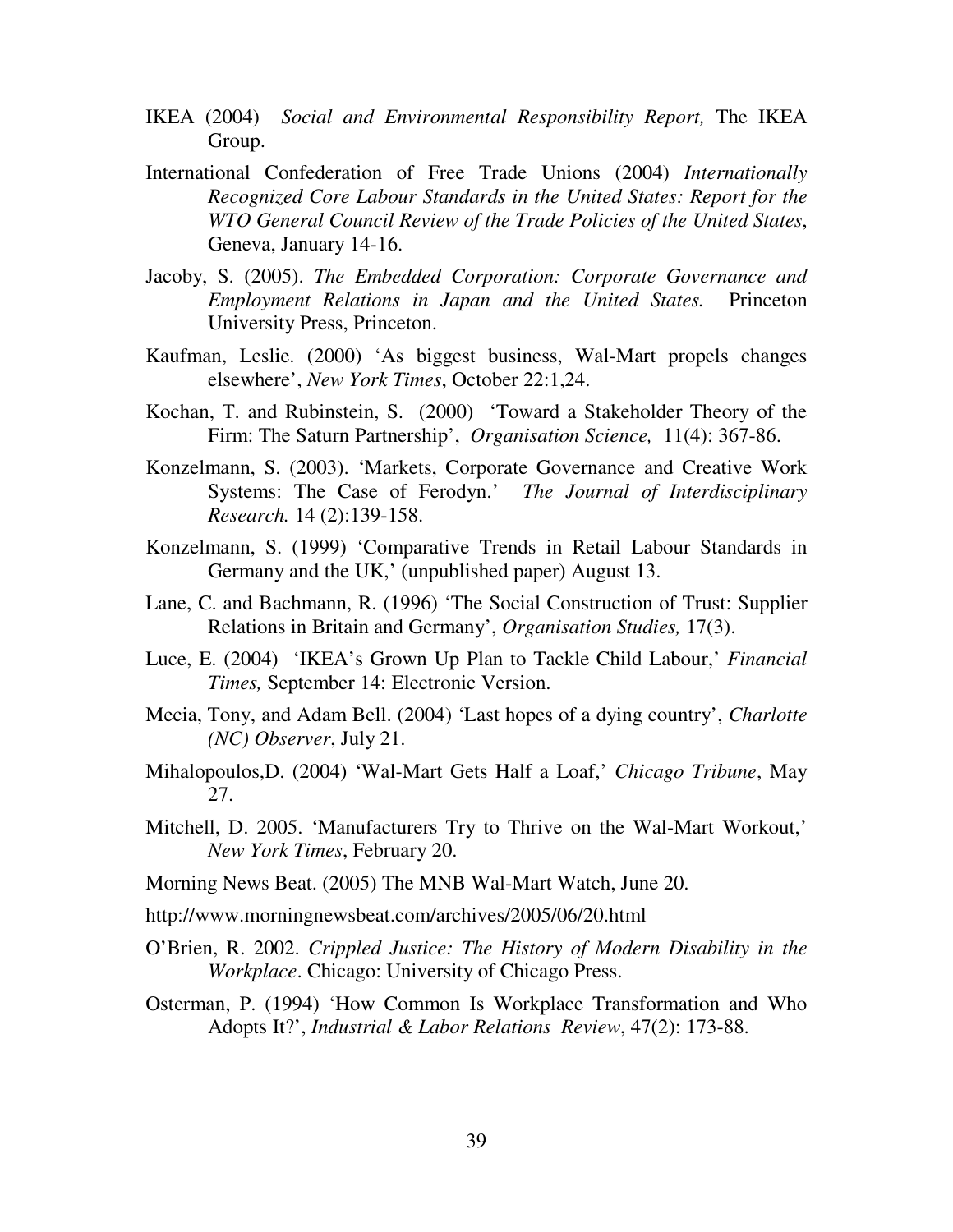- Pfeffer, J. (1996) 'When It Comes to 'Best Practices' Why Do Smart Organizations Occasionally Do Dumb Things?', *Organizational Dynamics,* 25(1): 33-34.
- Pfeffer, J. (1998) 'Seven Practices of Successful Organizations', *California Management Review,* 40(2): 96-124.
- Quack, S., Morgan, G. and Whitley, R. (eds.) (1999). *National Capitalisms, Global Competition and Economic Performance.* Amsterdam: John Benjamins Publishing Company.
- Reeves, J. (2004) 'Sock Industry Wants Import Limits, *South Bend (IN) Tribune* (Associated Press), July 4:C3.
- Rigby, E. (2005) 'Tesco Aims To Go Global After £2bn Profit, *Financial Times*', April 13:15.
- Schafer, S., and R. S. Helderman. (2001) 'For Wal-Mart, Discomfort Over Disabled', *Washington Post*, August 2: E14.
- Slater, Robert. 2003. *The Wal-Mart Decade: How a New Generation of Leaders Turned Sam Walton's Legacy into the World's #1 Company*. New York: Penguin Portfolio.
- Stone, K. 1997. 'Impact of the Wal-Mart Phenomenon on Rural Communities,' *Proceedings: Increasing Understanding of Public Problems and Policies*. Chicago: Farm Foundation.
- Streeck, W. and Yamamuro, K. (eds.) (2001). *The Origins of Non-liberal Capitalism: Germany and Japan in Comparison.* Ithaca: Cornell University Press.
- Tosh, Mark. (1993) 'Wal-Mart Defends Direct Dealing,' *Supermarket News*. March 15.
- Tower, W. (2002) 'Sam's Dream,' *Washington Post Magazine*, October 6: 6-22.
- UNICEF (2004) *Through UNICEF, IKEA Supports Children's Right to Play.* UNICEF Press Center, March 12.
- Wal-Mart. (2005) *Annual Shareholder Report,* Fiscal Year 2005.
- Whitley, R. and Kristensen, P.H. (1995). *The Changing European Firm: Limits to Convergence.* London: Routledge.
- Whitley, R. and Kristensen, P.H. (1997). *Governance at Work: The Social Regulation of Economic Relations.* Oxford: Oxford University Press.
- Whitley, R. and Kristensen, P.H. (2001). *The Multinational Firm: Organising Across Institutional and National Divides.* Oxford: Oxford University Press.